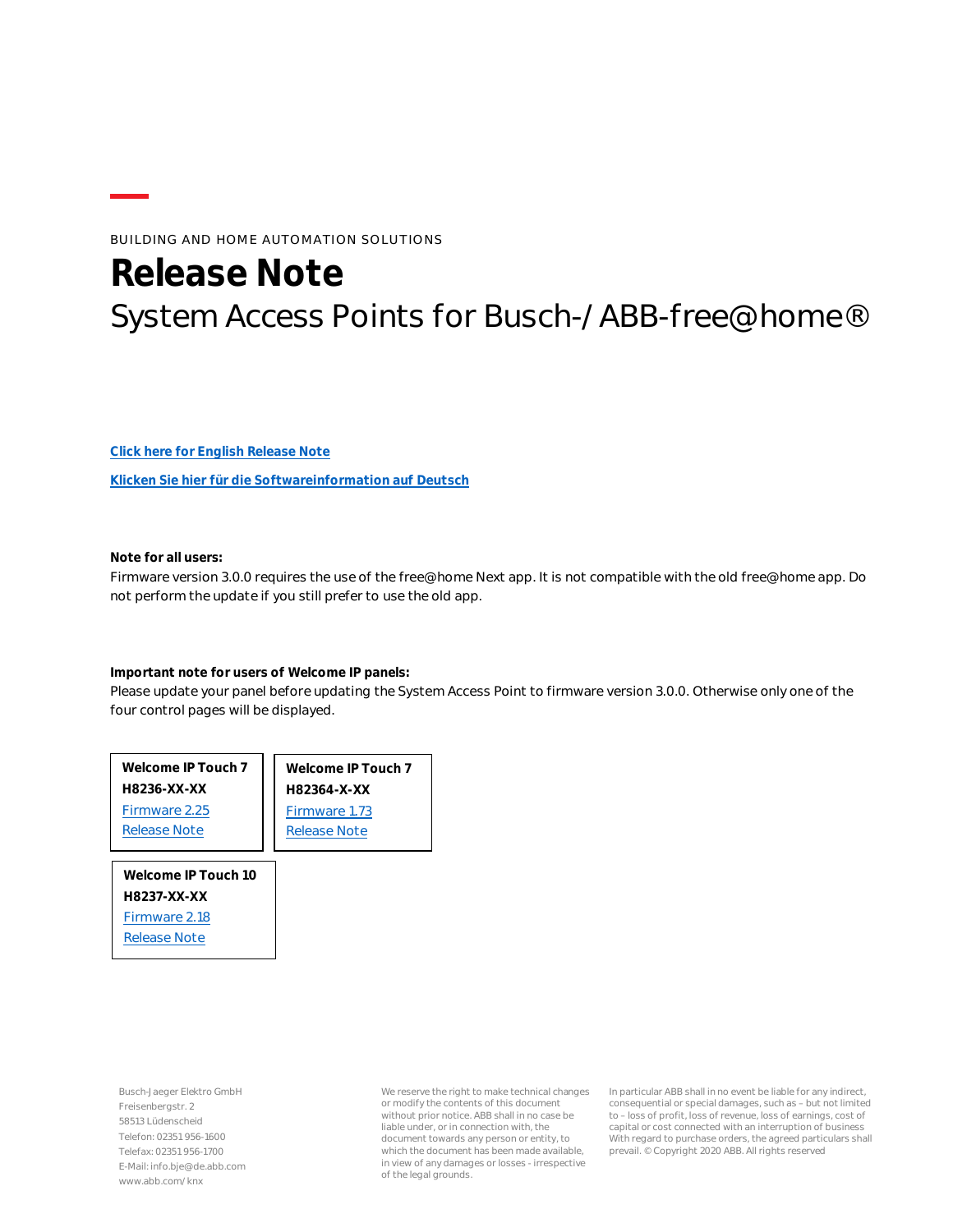## BUILDING AND HOME AUTOMATION SOLUTIONS

# <span id="page-1-0"></span>**Release Note** System Access Points for ABB-free@home®

| Product name | System Access Point 2.0 for ABB-free@home®;                         |
|--------------|---------------------------------------------------------------------|
|              | System Access Point for ABB-free@home®                              |
| Product type | SAP/S.3, SAP/S.13; 6200 AP-101, SAP-S-1-84; SAP-S-127.1             |
| Order code   | 2CKA006200A0155, 2CKA006200A0154; 2CKA006200A0071, 2CKA006200A0136; |
|              | 2CKA006200A0240                                                     |
|              |                                                                     |

Latest change Firmware Update, 03/03/2022

### Current Status:

| Product Type | Order Code      | Website     | Firmware |
|--------------|-----------------|-------------|----------|
| SAP/S.3      | 2CKA006200A0155 | Link        |          |
| SAP/S.13     | 2CKA006200A0154 | <b>Link</b> | V3.0.1   |
| 6200 AP-101  | 2CKA006200A0071 | Link        |          |
| SAP-S-1-84   | 2CKA006220A0136 | Link        |          |
| SAP-S-127.1  | 2CKA006200A0240 | Link        |          |

#### NOTE:

We recommend ensuring that devices are always installed and operating using the latest firmware and software versions. Claims for defects or damages due to the use of software or firmware versions that have not been kept up to date will not be accepted.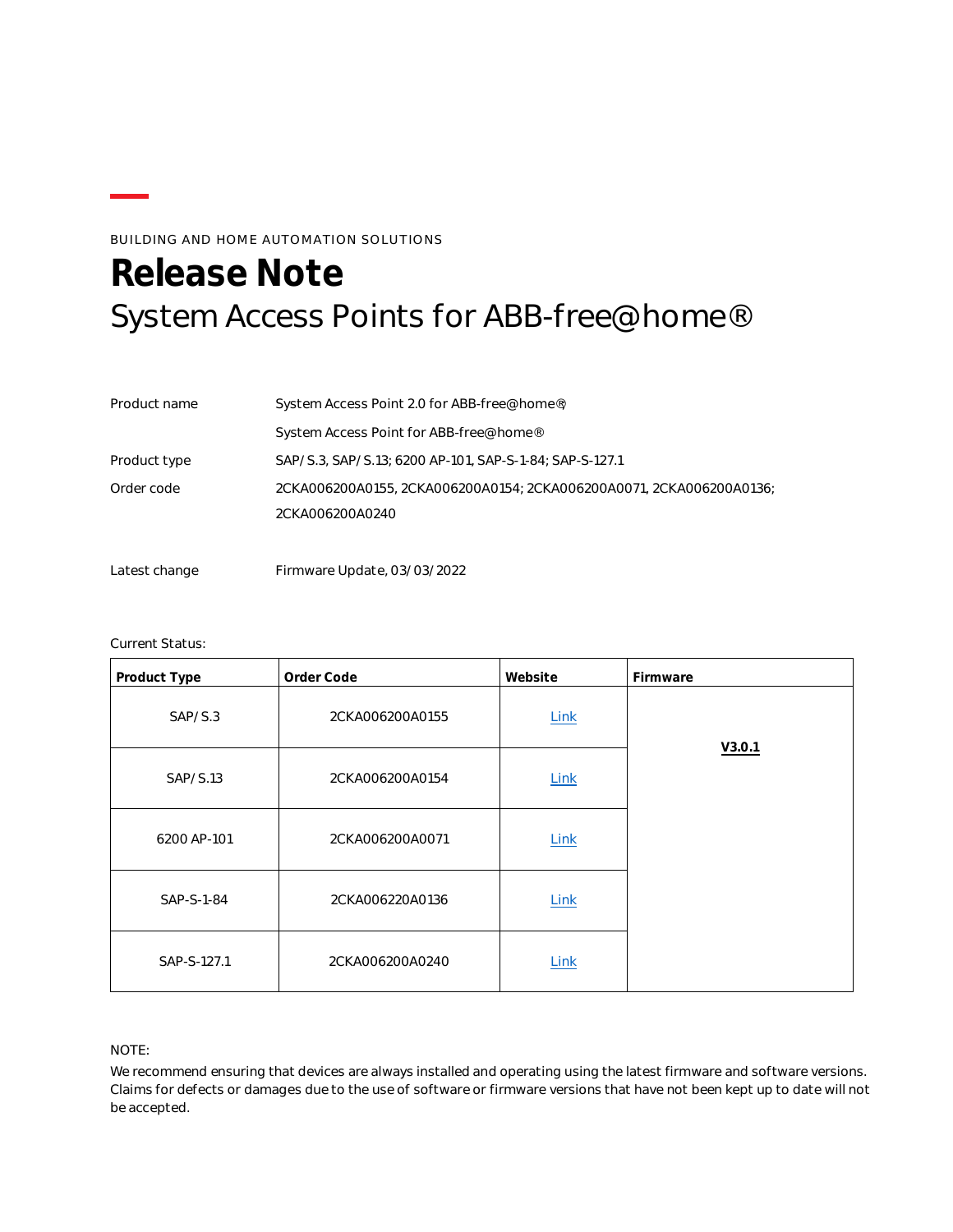FIRMWARE

| Product Type                                                    | Version | Release Date | Updates and Release Notes                                                                                                                                                                                                                                                                                                                                                                                                                                                                                                          |
|-----------------------------------------------------------------|---------|--------------|------------------------------------------------------------------------------------------------------------------------------------------------------------------------------------------------------------------------------------------------------------------------------------------------------------------------------------------------------------------------------------------------------------------------------------------------------------------------------------------------------------------------------------|
| SAP/S.3<br>SAP/S.13<br>6200 AP-101<br>SAP-S-1-84<br>SAP-S-127.1 | 3.0.1   | 03.03.2022   | Note for all users:<br>Firmware version 3.0.1 requires the use of the free@home<br>Next app. It is not compatible with the old free@home<br>app. Do not perform the update if you still prefer to use<br>the old app.                                                                                                                                                                                                                                                                                                              |
|                                                                 |         |              | Busch-free@home Next App<br>iOS: https://apps.apple.com/de/app/busch-free-home-<br>next/id1501808668<br>Android:<br>https://play.google.com/store/apps/details?id=de.buschj<br>aeger.freeathomeflex                                                                                                                                                                                                                                                                                                                                |
|                                                                 |         |              | ABB-free@home Next App<br>iOS: https://apps.apple.com/de/app/abb-free-home-<br>next/id1502100986<br>Android:<br>https://play.google.com/store/apps/details?id=com.abb.<br>freeathomeflex                                                                                                                                                                                                                                                                                                                                           |
|                                                                 |         |              | Important note for users of Welcome IP panels:<br>Please update your panel before updating the System<br>Access Point to firmware version 3.0.0. Otherwise only<br>one of the four control pages will be displayed.                                                                                                                                                                                                                                                                                                                |
|                                                                 |         |              | Welcome IP Touch 7<br>Welcome IP Touch 7<br>H8236-XX-XX<br>H82364-X-XX<br>Firmware 2.25<br>Firmware 1.73<br><b>Release Note</b><br><b>Release Note</b>                                                                                                                                                                                                                                                                                                                                                                             |
|                                                                 |         |              | Welcome IP Touch 10<br>H8237-XX-XX<br>Firmware 2.18<br><b>Release Note</b>                                                                                                                                                                                                                                                                                                                                                                                                                                                         |
|                                                                 |         |              | The update contains bug fixes and stability improvements<br>for various free@home devices:<br>· Bugfix: Firmware updates for free@home wireless<br>devices for improved free@home wireless communication<br>· Bugfix: Firmware updates for free@home Flex devices for<br>improved Bluetooth communication<br>• Bugfix: Firmware updates for free@home-bus binary<br>inputs (fixes an error in the heating/cooling switchover)<br>· Bugfix: Firmware update for free@home-bus 4-way<br>switching actuator (various minor bug fixes) |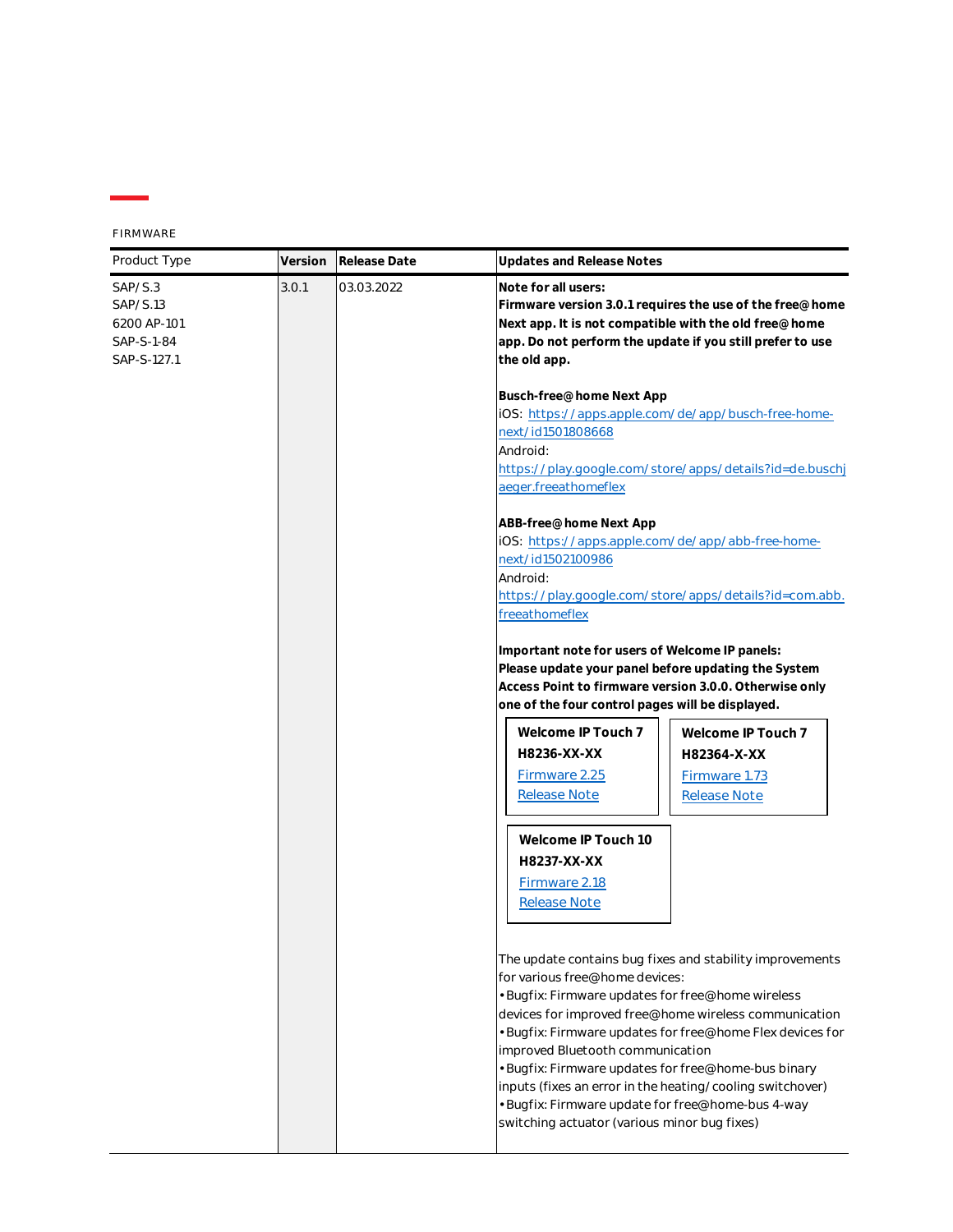| SAP/S.3<br>SAP/S.13<br>6200 AP-101<br>SAP-S-1-84<br>SAP-S-127.1 | 3.0.0 | 26.11.2021 | Note for all users:<br>Firmware version 3.0.0 requires the use of the free@home<br>Next app. It is not compatible with the old free@home<br>app. Do not perform the update if you still prefer to use<br>the old app.<br>Busch-free@home Next App<br>iOS: https://apps.apple.com/de/app/busch-free-home-<br>next/id1501808668                        |
|-----------------------------------------------------------------|-------|------------|------------------------------------------------------------------------------------------------------------------------------------------------------------------------------------------------------------------------------------------------------------------------------------------------------------------------------------------------------|
|                                                                 |       |            | Android:<br>https://play.google.com/store/apps/details?id=de.buschj<br>aeger.freeathomeflex                                                                                                                                                                                                                                                          |
|                                                                 |       |            | ABB-free@home Next App<br>iOS: https://apps.apple.com/de/app/abb-free-home-<br>next/id1502100986<br>Android:<br>https://play.google.com/store/apps/details?id=com.abb.<br>freeathomeflex                                                                                                                                                             |
|                                                                 |       |            | Important note for users of Welcome IP panels:<br>Please update your panel before updating the System<br>Access Point to firmware version 3.0.0. Otherwise only<br>one of the four control pages will be displayed.                                                                                                                                  |
|                                                                 |       |            | Welcome IP Touch 7<br>Welcome IP Touch 7<br>H8236-XX-XX<br>H82364-X-XX<br>Firmware 2.25<br>Firmware 1.73<br><b>Release Note</b><br><b>Release Note</b>                                                                                                                                                                                               |
|                                                                 |       |            | Welcome IP Touch 10<br>H8237-XX-XX<br>Firmware 2.18<br><b>Release Note</b>                                                                                                                                                                                                                                                                           |
|                                                                 |       |            | · New Feature: New configuration interface:<br>The configuration interface has been completely<br>redesigned with many improvements. i.e.:<br>o Vertical menu arrangement with tab bar for faster<br>navigation between menu items<br>Configuration menu as a central point of contact<br>$\circ$<br>for the basic configuration with dedicated menu |
|                                                                 |       |            | items for bus & wireless devices<br>· New Feature: free@home Addons* (beta):<br>Addons enable the modular expansion of free@home.<br>Addons are Java script applications that can be created<br>and shared by users. Addons created by ABB / Busch-<br>Jaeger can be installed via the Addon Store integrated into<br>the free@home surface.         |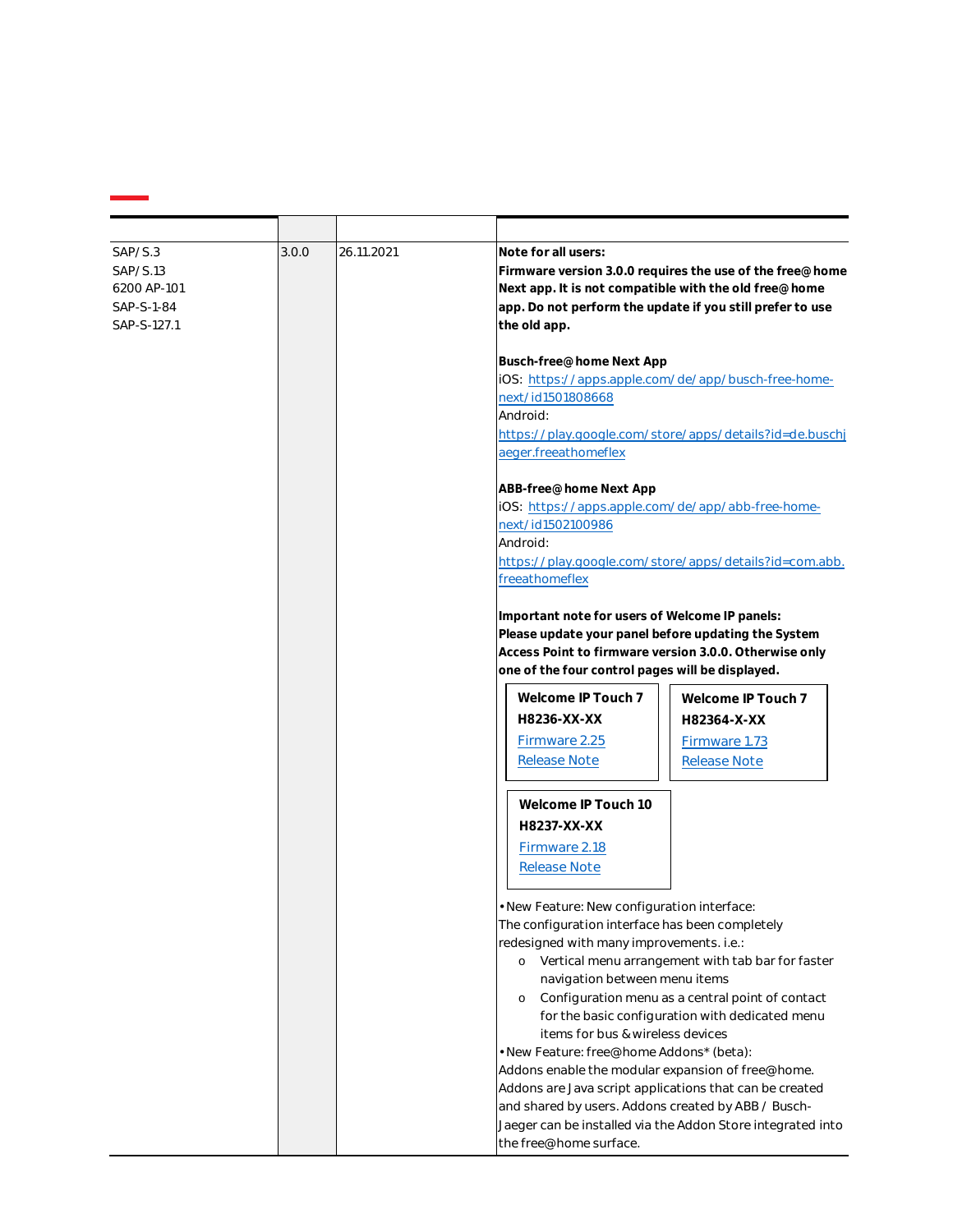|                                                                 |       |            | An Addon development kit for creating your own Addons<br>will be made available by the end of 2021 at<br>https://developer.eu.mybuildings.abb.com/<br>*only available on System Access Point 2.0 hardware<br>. New Feature: Dali DT8 support:<br>With the update, the free@home Dali gateway has the<br>option of controlling DALI-RGBW and Tunable-White<br>controllers<br>. New Feature: Heating actuator functions for the 4-fold<br>REG switch actuator:<br>With the update, the free@home 4-way REG switch<br>actuator can be configured as a heating actuator.<br>. New Feature: The "Central Weather Station" application<br>for apartment buildings in conjunction with the USB<br>interface now supports up to 150 apartments.<br>. New Feature: Optimized communication of the<br>free@home wireless devices.                                                                                              |
|-----------------------------------------------------------------|-------|------------|----------------------------------------------------------------------------------------------------------------------------------------------------------------------------------------------------------------------------------------------------------------------------------------------------------------------------------------------------------------------------------------------------------------------------------------------------------------------------------------------------------------------------------------------------------------------------------------------------------------------------------------------------------------------------------------------------------------------------------------------------------------------------------------------------------------------------------------------------------------------------------------------------------------------|
| SAP/S.3<br>SAP/S.13<br>6200 AP-101<br>SAP-S-1-84<br>SAP-S-127.1 | 2.6.4 | 09.07.2021 | · Bugfix: Fixes a bug in the free@home wireless RTC to<br>properly work in cooling mode<br>· Bugfix: Stability improvements for the DIN Rail blind<br>actuator and bugfix to hide the slat position slider when in<br>rollerblind mode<br>Bugfix: Stability improvements for binary inputs<br>Bugfix: Reverses logic for heating/cooling switch over for<br>binary inputs<br>· Bugfix: The DIN Rail Heating actuator now allows to set<br>the cycle time<br>· Bugfix: Reverses logic for heating/cooling switch over for<br>DIN Rail Heating Actuators<br>· Bugfix: Reverses logic for heating/cooling switch over for<br>DIN Rail Fan Coil Actuator.<br>• Bugfix: The DIN Rail Fan Coil actuator now allows to set<br>the cycle time<br>· Bugfix: Fixes a bug in the DIN Rail dimmer that was<br>introduced with firmware version 2.6.3<br>· Bugfix:Updated security measures to prevent potential<br>cyber attacks |
| SAP/S.3<br>SAP/S.13<br>6200 AP-101<br>SAP-S-1-84<br>SAP-S-127.1 | 2.6.3 | 11.05.2021 | • Bugfix: Fixes a bug that caused the local API to not work                                                                                                                                                                                                                                                                                                                                                                                                                                                                                                                                                                                                                                                                                                                                                                                                                                                          |
| SAP/S.3<br>SAP/S.13<br>6200 AP-101<br>SAP-S-1-84<br>SAP-S-127.1 | 2.6.2 | 16.04.2021 | . New Feature: Support for Hue groups<br>. New Feature: Update of the supported remote controls of<br>the Split Unit Gateway<br>. New Feature: Automatic notification of the availability of<br>the free @ home Next app<br>· Bugfix: Bugfix for the wireless RTR in connection with<br>external temperature sensors<br>· Bugfix: Various general stability improvements                                                                                                                                                                                                                                                                                                                                                                                                                                                                                                                                             |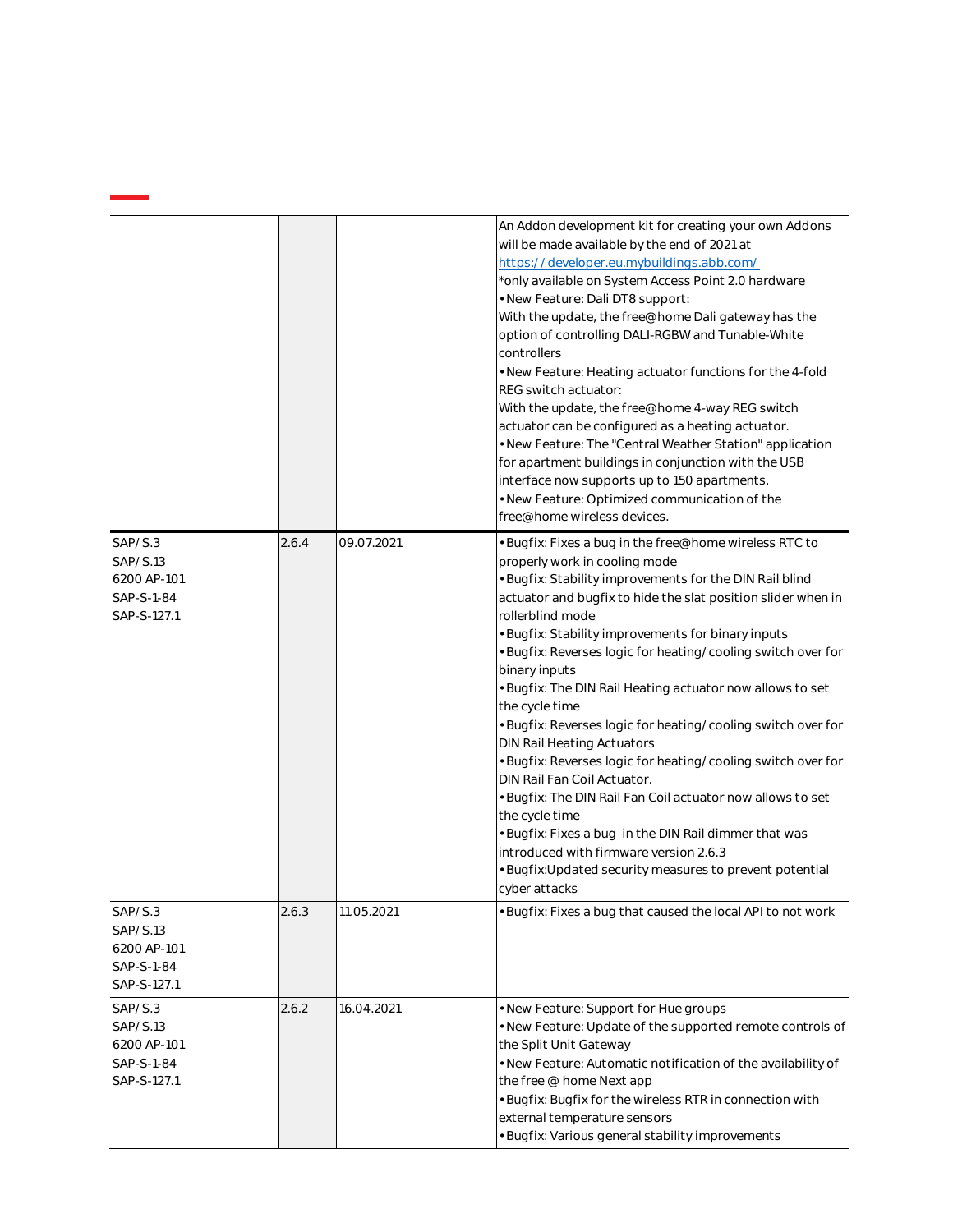| SAP/S.3<br>SAP/S.13<br>6200 AP-101<br>SAP-S-1-84<br>SAP-S-127.1 | 2.6.1 | 29.01.2021 | · Bugfix: Fixes a bug where the system could not be used in<br>some languages<br>· Bugfix: Fixes a bug with home appliances<br>· Bugfix: Fixes a bug with Hue lights at minimum<br>brightness<br>· Bugfix: Fixes a bug in the cloud connection<br>· Bugfix: Fixes a bug where full batteries are shown as<br>empty<br>· Bugfix: Fixes a bug in the group control of the Dali<br>gateway<br>· Bugfix: Various general stability improvements                                                                                                                                                                                                                                                                                                                                                               |
|-----------------------------------------------------------------|-------|------------|-----------------------------------------------------------------------------------------------------------------------------------------------------------------------------------------------------------------------------------------------------------------------------------------------------------------------------------------------------------------------------------------------------------------------------------------------------------------------------------------------------------------------------------------------------------------------------------------------------------------------------------------------------------------------------------------------------------------------------------------------------------------------------------------------------------|
| SAP/S.3<br>SAP/S.13<br>6200 AP-101<br>SAP-S-1-84<br>SAP-S-127.1 | 2.6.0 | 29.10.2020 | • New Feature: Local API with REST and Websocket API<br>The free@home API can now be addressed directly from<br>the local network. For more information go to:<br>https://developer.eu.mybuildings.abb.com/documentatio<br>n.<br>. New Feature: Status indication with orientation light:<br>Another function for the LED operating mode of control<br>elements. This means that the LED is switched on<br>permanently with a dimmed basic brightness and switches<br>to 100% brightness for the duration of the status change.<br>· Bugfix: Corrects a bug in the blind actuator where the<br>first move command was not executed after a voltage<br>reset<br>· Bugfix: Corrects a bug in the blind actuator when<br>switching between locked states<br>· Bugfix: Various general stability improvements |
| SAP/S.3<br>SAP/S.13<br>6200 AP-101<br>SAP-S-1-84<br>SAP-S-127.1 | 2.5.4 |            | Bugfix: Stability improvements of theconnection to the<br>my.Busch-Jaeger/MyBuildings portal                                                                                                                                                                                                                                                                                                                                                                                                                                                                                                                                                                                                                                                                                                              |
| SAP/S.3<br>SAP/S.13<br>6200 AP-101<br>SAP-S-1-84<br>SAP-S-127.1 | 2.5.2 |            | · Bugfix: Fixes a compatibility issue with the Google<br>Chrome browser<br>· Bugfix: Improves stability in in the cloud and API<br>communication<br>· Bugfix: Fixes a bug with motion detectors in the actions<br>Bugfix: Fixes a bug in the Astro function<br>· Bugfix: Fixes a bug in the wireless room thermostat                                                                                                                                                                                                                                                                                                                                                                                                                                                                                      |
| SAP/S.3<br>SAP/S.13<br>6200 AP-101<br>SAP-S-1-84<br>SAP-S-127.1 | 2.5.1 |            | · Bugfix: Fixes and Improves cloud and API functionality.<br>Important Note:<br>If you face connection problems to the myBuilding Portal<br>after the update, please check the log in credentials in the<br>free@home user interface (Settings -> myBuildings Portal -<br>> Connection: The<br>State has to be "connected"; if you use Alexa please also<br>make sure that the checkbox "free@home API support" is<br>checked).                                                                                                                                                                                                                                                                                                                                                                           |
| SAP/S.3                                                         | 2.5.0 |            | · New Feature: Migration assistant                                                                                                                                                                                                                                                                                                                                                                                                                                                                                                                                                                                                                                                                                                                                                                        |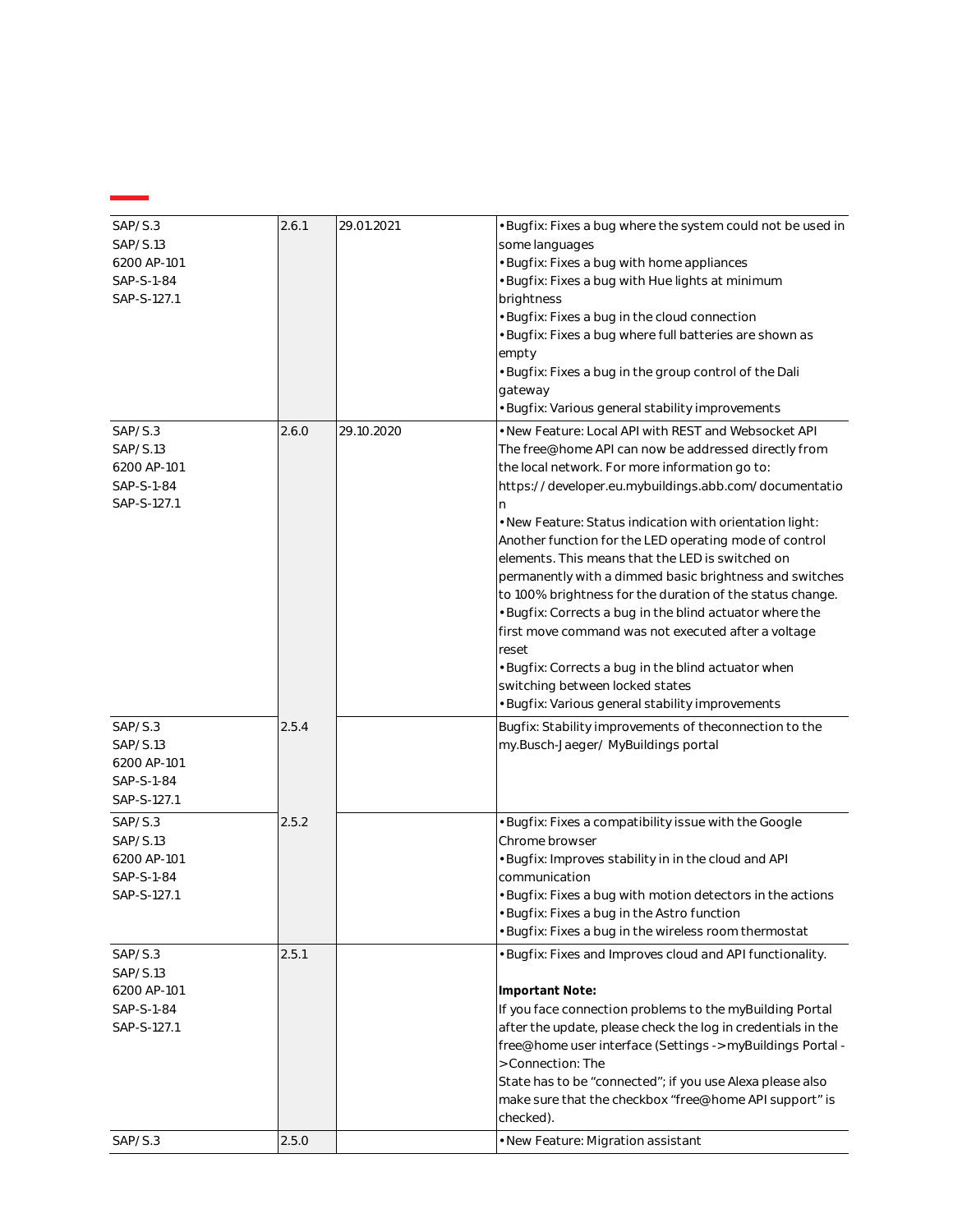| SAP/S.13<br>6200 AP-101                                         |       | . New Feature: Supports the installer in transferring the<br>configuration of an old System Access Point to a new one.                                                                                                                                                                                                                                                                                                                                                                                                                                                                                                                                                                                                 |
|-----------------------------------------------------------------|-------|------------------------------------------------------------------------------------------------------------------------------------------------------------------------------------------------------------------------------------------------------------------------------------------------------------------------------------------------------------------------------------------------------------------------------------------------------------------------------------------------------------------------------------------------------------------------------------------------------------------------------------------------------------------------------------------------------------------------|
| SAP-S-1-84<br>SAP-S-127.1                                       |       | . New Feature: Support for HomeConnect devices from the<br>B/S/H/Group                                                                                                                                                                                                                                                                                                                                                                                                                                                                                                                                                                                                                                                 |
|                                                                 |       | • New Feature: Support for Miele@Home devices<br>. New Feature: Download links for manually updated<br>devices                                                                                                                                                                                                                                                                                                                                                                                                                                                                                                                                                                                                         |
|                                                                 |       | • New Feature: Users are informed about available<br>firmware updates for the 4.3 "and 7" free@home Panel,<br>secure@home and receive a download link.                                                                                                                                                                                                                                                                                                                                                                                                                                                                                                                                                                 |
|                                                                 |       | · New Feature: Various stability improvements                                                                                                                                                                                                                                                                                                                                                                                                                                                                                                                                                                                                                                                                          |
| SAP/S.3<br>SAP/S.13<br>6200 AP-101<br>SAP-S-1-84<br>SAP-S-127.1 | 2.4.0 | . New Feature: Support for the Alarm-Stick to integrate<br>Busch-Jaeger/ ABB Smoke detectors<br>. New Feature: Trigger Scenes by double click (now also for<br>wired free@home Sensors)<br>The Rockers or Pushbuttons can now be used to trigger a<br>scene in addition to it 's normal function! E.g. you use a<br>Rocker to Switch on/off the ceiling light. Now you can<br>double click the top rocker to trigger a scene, e.g. "switch<br>on all lights in the room" and the bottom rocker to trigger<br>"switch off all lights in the room"<br>. New Feature: free@home Monitor: Shows all telegrams<br>that are sent on the Bus for debugging purposes<br>• Bugfix: Stability improvements for wireless Radiator |
|                                                                 |       | Thermostats                                                                                                                                                                                                                                                                                                                                                                                                                                                                                                                                                                                                                                                                                                            |
| SAP/S.3<br>SAP/S.13<br>6200 AP-101<br>SAP-S-1-84<br>SAP-S-127.1 | 2.3.1 | Bugfix: Fixes an issue in Version 2.3.0 that causes<br>passwords that contain an Umlaut (ä, ö, ü, ) not to be<br>accepted.                                                                                                                                                                                                                                                                                                                                                                                                                                                                                                                                                                                             |
| SAP/S.3<br>SAP/S.13<br>6200 AP-101                              | 2.3.0 | . New Feature: Integration of the secure @home Central<br>Unit (Documentation is going to be provided with the<br>availability of the Alarm components)                                                                                                                                                                                                                                                                                                                                                                                                                                                                                                                                                                |
| SAP-S-1-84<br>SAP-S-127.1                                       |       | . New Feature: System Access Point 2.0: Functional update<br>for the USB-Ports:                                                                                                                                                                                                                                                                                                                                                                                                                                                                                                                                                                                                                                        |
|                                                                 |       | o Project backups can be transferred to a plugged in USB-<br><b>Stick</b>                                                                                                                                                                                                                                                                                                                                                                                                                                                                                                                                                                                                                                              |
|                                                                 |       | o Project Backups can be imported from a plugged in USB-<br><b>Stick</b>                                                                                                                                                                                                                                                                                                                                                                                                                                                                                                                                                                                                                                               |
|                                                                 |       | o Firmware Updates can be loaded from a plugged in USB-<br><b>Stick</b>                                                                                                                                                                                                                                                                                                                                                                                                                                                                                                                                                                                                                                                |
|                                                                 |       | • New Feature: Bookmarks:                                                                                                                                                                                                                                                                                                                                                                                                                                                                                                                                                                                                                                                                                              |
|                                                                 |       | Under "Preferences -> Bookmarks" the user can create                                                                                                                                                                                                                                                                                                                                                                                                                                                                                                                                                                                                                                                                   |
|                                                                 |       | custom bookmarks to external html pages. These                                                                                                                                                                                                                                                                                                                                                                                                                                                                                                                                                                                                                                                                         |
|                                                                 |       | Bookmarks will be displayed in the homeowners view of<br>the app below the "Central                                                                                                                                                                                                                                                                                                                                                                                                                                                                                                                                                                                                                                    |
|                                                                 |       | Functions" categorie.                                                                                                                                                                                                                                                                                                                                                                                                                                                                                                                                                                                                                                                                                                  |
|                                                                 |       | · New Feature: Project documentation:                                                                                                                                                                                                                                                                                                                                                                                                                                                                                                                                                                                                                                                                                  |
|                                                                 |       | "Preferences -> System information -> Documentation";<br>creates a PDF document that includes system information                                                                                                                                                                                                                                                                                                                                                                                                                                                                                                                                                                                                       |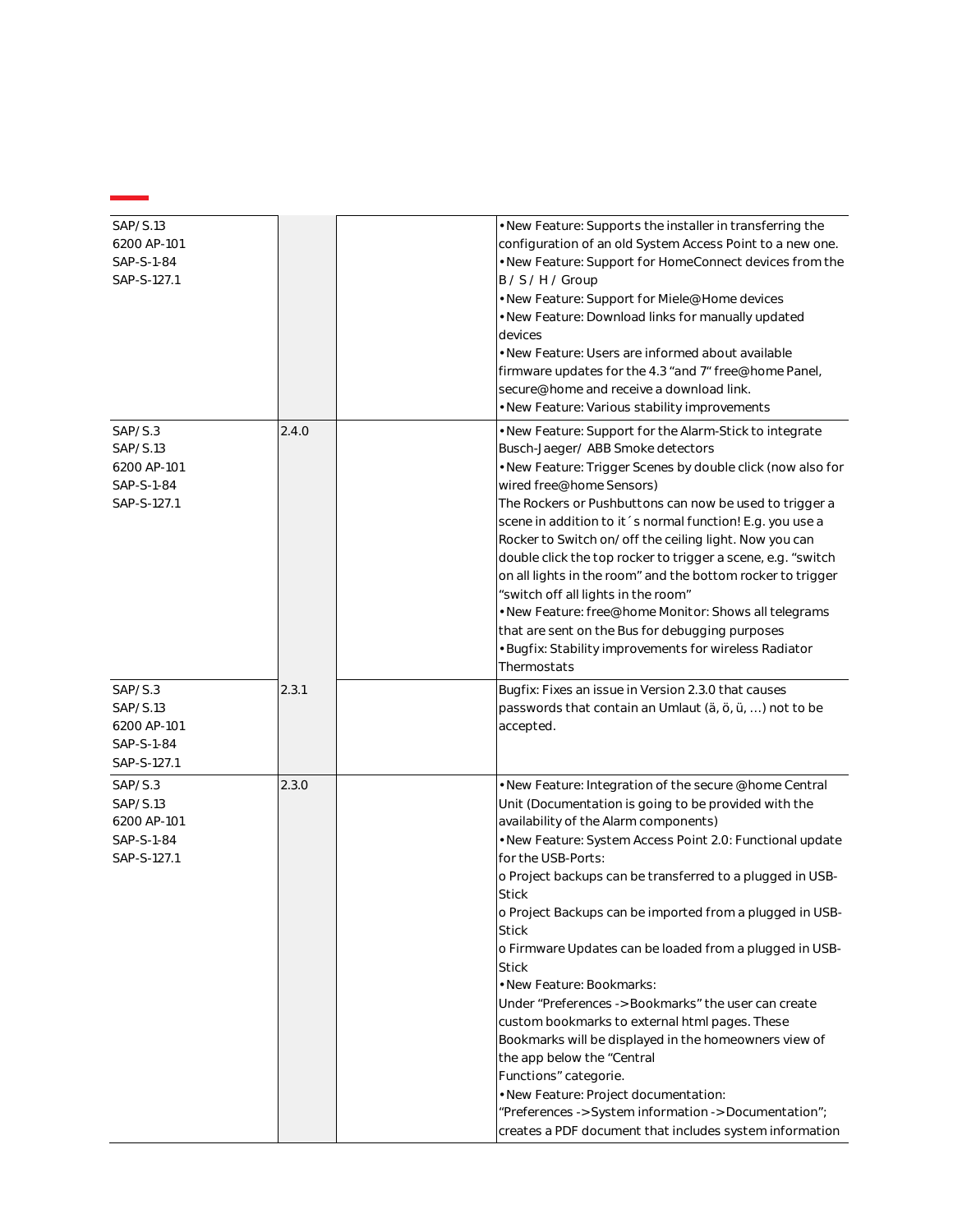|                                                                 |       | on Firmware Version, Devices, connections, serial numbers,                                                                                                                                                                                                                                                                                                                                                                                                                                                                                                                                                                                                                                                                                                                                                      |
|-----------------------------------------------------------------|-------|-----------------------------------------------------------------------------------------------------------------------------------------------------------------------------------------------------------------------------------------------------------------------------------------------------------------------------------------------------------------------------------------------------------------------------------------------------------------------------------------------------------------------------------------------------------------------------------------------------------------------------------------------------------------------------------------------------------------------------------------------------------------------------------------------------------------|
|                                                                 |       | • New Feature: 10 additional icons to choose from for<br>scenes: Holiday, Baby, Lunch, Coming Home, Reading, TV,<br>Housekeeping, All Off, Cooking, Study<br>· New Feature: Room Temperature Controllers Wireless<br>and Wireless Switch actuators do now support Function<br>"Heating or Cooling"<br>• New Feature: Stability improvements when calculating<br>wireless routes<br>. New Feature: The auxiliary inputs of flushmounted<br>wireless inserts can now be connected to time profiles and<br>actions in order to activate/deactivate them                                                                                                                                                                                                                                                            |
| SAP/S.3<br>SAP/S.13<br>6200 AP-101<br>SAP-S-1-84<br>SAP-S-127.1 | 2.2.6 | · Bugfix: Fixes a memory leak that could occur in pure RF<br>installations<br>· Bugfix: Fixes a bug that could cause devices to not being<br>read-in after reboot<br>· Bugfix: Fixes a bug that could occur when editing groups<br>· Bugfix: Fixes a bug that could affect the wireless<br>capability of battery driven devices                                                                                                                                                                                                                                                                                                                                                                                                                                                                                 |
| SAP/S.3<br>SAP/S.13<br>6200 AP-101<br>SAP-S-1-84<br>SAP-S-127.1 | 2.2.5 | · Bugfix: Fixes a bug in the Sonos integration that causes<br>titles to not start / stop anymore<br>· Bugfix: Various stability improvements in the Sonos<br>integration<br>· Bugfix: Various stability improvements in the Philips Hue<br>integration<br>· Bugfix: Fixes a bug that causes the weather station's<br>historical data in the app to be displayed incorrectly<br>· Bugfix: Performance improvements when loading the<br>configuration file<br>· Bugfix: Improved compatibility with Firefox 66<br>· Bugfix: Defective WLAN module is signaled via the device<br>LED (left LED is red)<br>· Bugfix: Improved behavior when restarting the system<br>· Bugfix: The sending of push-notifications for system<br>messages can be suppressed by a checkbox<br>· Bugfix: Various stability improvements |
| SAP/S.3<br>SAP/S.13<br>6200 AP-101<br>SAP-S-1-84<br>SAP-S-127.1 | 2.2.4 | · Bugfix: Fixes a Bug that leads to a crash of the Interface<br>when installation location is chosen from the map<br>· Bugfix: Fixes a bug that prevents the creation of<br>additional users                                                                                                                                                                                                                                                                                                                                                                                                                                                                                                                                                                                                                    |
| SAP/S.3<br>SAP/S.13<br>6200 AP-101<br>SAP-S-1-84<br>SAP-S-127.1 | 2.2.3 | • New Feature: Radiator Thermostats can now receive the<br>current temperature from Flush-Mounted Room<br>Temperature Controllers. This is helpful in cases where the<br>Thermostat is installed in a way that falsifies the measured<br>temperature of the internal temperature probe (e.g. when<br>air circulation is blocked by a sofa)<br>· Bugfix: Stability improvements for the Radiator<br>Thermostats                                                                                                                                                                                                                                                                                                                                                                                                  |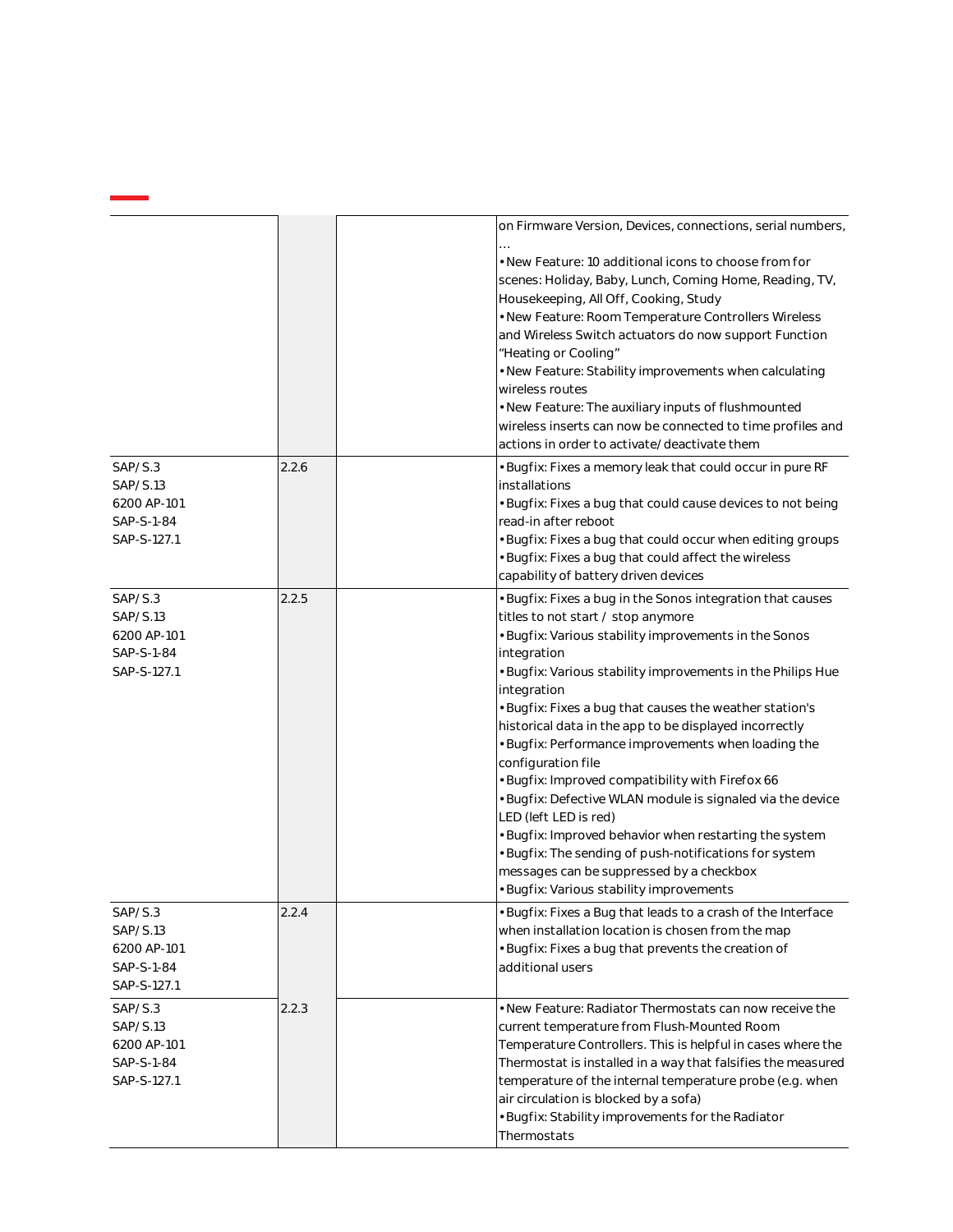|                                                                 |       | · Bugfix: Stability improvements for the Window Sensors<br>· Bugfix: Fixes the unwanted repositioning of rooms in the<br>floorplan after an update was performed<br>· Bugfix: Fixes the deactivation of the logging function                                                                                                                                                                                                                                                                                                                                                                                                                                                                                                                                                                                                                                                                                                                                                                                                                                                                                                                                                                                                                                         |
|-----------------------------------------------------------------|-------|----------------------------------------------------------------------------------------------------------------------------------------------------------------------------------------------------------------------------------------------------------------------------------------------------------------------------------------------------------------------------------------------------------------------------------------------------------------------------------------------------------------------------------------------------------------------------------------------------------------------------------------------------------------------------------------------------------------------------------------------------------------------------------------------------------------------------------------------------------------------------------------------------------------------------------------------------------------------------------------------------------------------------------------------------------------------------------------------------------------------------------------------------------------------------------------------------------------------------------------------------------------------|
| SAP/S.3<br>SAP/S.13<br>6200 AP-101<br>SAP-S-1-84<br>SAP-S-127.1 | 2.2.2 | • New Feature for Wireless Sensors: Trigger Scenes by<br>double click<br>The Rockers or Pushbuttons can now be used to trigger a<br>scene in addition to it 's normal function! E.g. you use a<br>Rocker to Switch on/off the ceiling light. Now you can<br>double click the top rocker to trigger a scene, e.g. "switch<br>on all lights in the room" and the bottom rocker to trigger<br>"switch off all lights in the room"<br>• New Feature: New Room shapes "T" and "+"<br>· Bugfix: Various Bugfixes in the wireless communication<br>part<br>· Bugfix: Sonos<br>Our Sonos implementation stopped working last week<br>when sonos released a firmwareupdate. This is fixed now<br>· Bugfix: Fixes a bug in timeprofiles on days when the clock<br>is adjusted for daysaving time<br>· Bugfix: RTC: The RTC does not switch to cooling mode<br>anymore when no cooling device is attached<br>· Bugfix: Actions menue: When more than one event is<br>configured the events should be conncted by a logial "OR"<br>function. That has not been the case in the past. An Action<br>will automatically<br>use the new behavior. Existing action can be set to use the<br>new behavior -> click the "wrench" icon and check the "use<br>real OR function" checkbox. |
| SAP/S.3<br>SAP/S.13<br>6200 AP-101<br>SAP-S-1-84<br>SAP-S-127.1 | 2.1.8 | • New Feature: free@home wired Movement detectors<br>receive an update to reduce the dead time to the same<br>level as free@home wireless Movement detectors.<br>. New Feature: The brightness threshold of Movement<br>detectors (wired and wireless) can now be set to arbitrary<br>values. Also the detector can "read" the current value<br>present in the room.                                                                                                                                                                                                                                                                                                                                                                                                                                                                                                                                                                                                                                                                                                                                                                                                                                                                                                 |
| SAP/S.3<br>SAP/S.13<br>6200 AP-101<br>SAP-S-1-84<br>SAP-S-127.1 | 2.1.7 | · Bugfix: Fixes incompatibility with Firefox<br>• Bugfix: Fixes a problem in the Sonos integration when<br>more than 30 Sonos Favorites are present<br>· Bugfix: Fixes a Problem with when special characters are<br>used in the user password                                                                                                                                                                                                                                                                                                                                                                                                                                                                                                                                                                                                                                                                                                                                                                                                                                                                                                                                                                                                                       |
| SAP/S.3<br>SAP/S.13<br>6200 AP-101<br>SAP-S-1-84<br>SAP-S-127.1 | 2.1.6 | · New Feature: Support for Amazon Alexa<br>. New Feature: Added User Permission Level: "Read only"<br>· New Feature: Added ability to restrict device parameters<br>for users with "Configuration" permission<br>· Bugfix: Optimized free@home Wireless Mesh behavior<br>· Bugfix: Fixed several issues with Sonos integration<br>· Bugfix: Several stability enhancements                                                                                                                                                                                                                                                                                                                                                                                                                                                                                                                                                                                                                                                                                                                                                                                                                                                                                           |
| SAP/S.3<br>SAP/S.13                                             | 2.1.5 | Important Note:                                                                                                                                                                                                                                                                                                                                                                                                                                                                                                                                                                                                                                                                                                                                                                                                                                                                                                                                                                                                                                                                                                                                                                                                                                                      |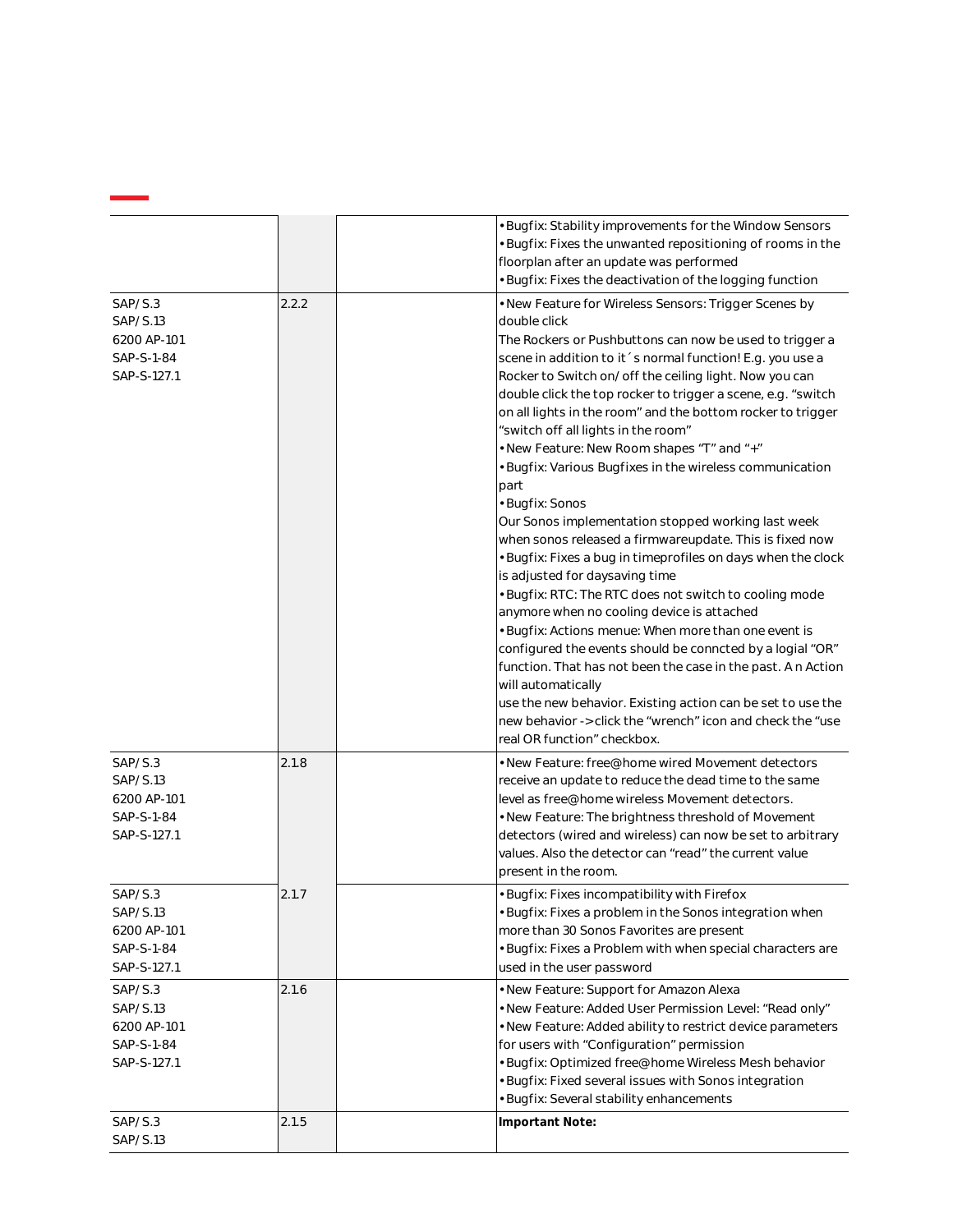| 6200 AP-101 |       | The Internet Explorer 11 contains several bugs that                 |
|-------------|-------|---------------------------------------------------------------------|
| SAP-S-1-84  |       | compromise the usability of the free@home User                      |
| SAP-S-127.1 |       | Interface. These bugs are not going to be fixed by                  |
|             |       | Microsoft as they have abandoned further                            |
|             |       | development of IE. Going forward, the free@home user                |
|             |       | interface is not going to support IE11. We recommend to             |
|             |       | use Firefox, Chrome or Safari in their respective latest            |
|             |       | version for                                                         |
|             |       | configuration of your free@home system.                             |
|             |       |                                                                     |
|             |       | · New Feature: Notification via Push message when bus               |
|             |       | voltage is loss (only when remote access is used)                   |
|             |       | • New Feature: Better visualization for weather station             |
|             |       | plots                                                               |
|             |       | . New Feature: Enhanced support for Italian market blinds           |
|             |       | actuators                                                           |
|             |       | · Bugfix: Bug fixing for the KRACK Wifi issue                       |
|             |       | Bugfix: User rights for configuration users are restored            |
|             |       | Bugfix: Bug fixing for Sonos speakers in shuffle mode               |
|             |       | Bugfix: Bug fixing in day/night mode switching                      |
|             |       | · Bugfix: Several stability enhancements                            |
|             |       |                                                                     |
| SAP/S.3     | 2.1.4 | Note: To be able to read in the new battery-operated                |
| SAP/S.13    |       | free@home wireless devices, an update of the system to              |
| 6200 AP-101 |       | firmware version 2.1.4 is absolutely essential!                     |
| SAP-S-1-84  |       |                                                                     |
| SAP-S-127.1 |       | · New Feature: Support for battery devices (window                  |
|             |       | sensors/heater thermostat)                                          |
|             |       | · New Feature: Sonos support                                        |
|             |       | · New Feature: Geofencing                                           |
|             |       | · New Feature: The functions of the "Locating" and                  |
|             |       | "Pairing" menu have been combined in one "Devices" menu             |
|             |       | item.                                                               |
|             |       | • New Feature: New design of the user app                           |
|             |       | · New Feature: Favourites can be sorted                             |
|             |       | . New Feature: Actions are re-evaluated when they are               |
|             |       | activated. If an event is active, the associated Enter action       |
|             |       | is carried out. When actions are deactivated, also the              |
|             |       | associated Leave action is carried out                              |
|             |       | · New Feature: Additional options can be selected in the            |
|             |       | action settings                                                     |
|             |       | o Evaluating the action when meeting the precondition               |
|             |       | o Ending the action when the precondition is not met                |
|             |       | . New Feature: The firmware of the System Access Point              |
|             |       | can only be updated with a higher version firmware. A               |
|             |       | downgrade is no longer possible                                     |
|             |       | · New Feature: Push messages                                        |
|             |       | o At SysAP update                                                   |
|             |       |                                                                     |
|             |       | o At a low battery energy level<br>o When a device is not available |
|             |       |                                                                     |
|             |       | · New Feature: New device firmware                                  |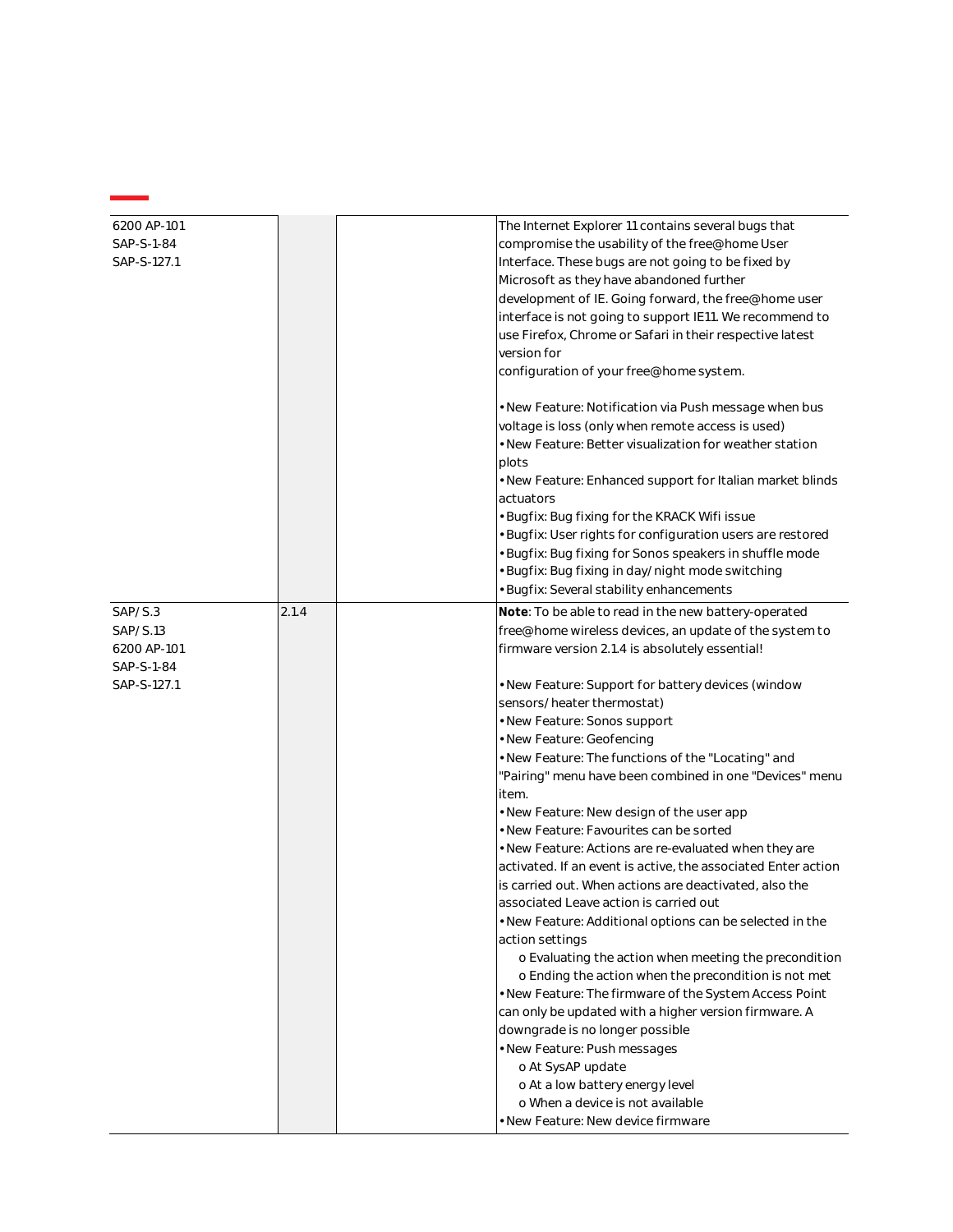|             |       | o free@home flush-mounted devices with rocker or                                                          |
|-------------|-------|-----------------------------------------------------------------------------------------------------------|
|             |       | push-putton (wired & wireless):                                                                           |
|             |       | - Blind actuators can now be defined as roof                                                              |
|             |       | window, awning or roller blind                                                                            |
|             |       | - Sensors can be linked with Sonos loudspeakers                                                           |
|             |       | - Sensors can activate/deactivate time programs or                                                        |
|             |       | actions                                                                                                   |
|             |       | - LED flashes at forced movement or in case of an                                                         |
|             |       | error                                                                                                     |
|             |       | o MDRC blind actuator                                                                                     |
|             |       | - New functions for roof window, awning and roller                                                        |
|             |       | blind                                                                                                     |
|             |       | - Bug fixes                                                                                               |
|             |       | · New Feature: New filter function in the devices menu                                                    |
|             |       | · New Feature: Windows can display the tilted status                                                      |
|             |       | · New Feature: Actions: Time-dependent shading Here the                                                   |
|             |       | UTC time is stored internally, which makes the switching                                                  |
|             |       | time dependent of the sun and does not alter when                                                         |
|             |       | changing the clocks                                                                                       |
|             |       | . New Feature: New start screen for BJE and ABB                                                           |
|             |       | • New Feature: Firmware version of free@home devices are                                                  |
|             |       | displayed on the maintenance page                                                                         |
|             |       | • New Feature: Revision of the network settings                                                           |
|             |       | · New Feature: During local operation of a sensor the                                                     |
|             |       |                                                                                                           |
|             |       | corresponding icon of the device lights up in the floor plan.<br>• New Feature: New scene icons for music |
|             |       |                                                                                                           |
| SAP/S.3     | 2.1.2 | • New Feature: Extension for Room Temperature                                                             |
| SAP/S.13    |       | Controllers:                                                                                              |
| 6200 AP-101 |       | Multiple RTC 's can now be connected to one central                                                       |
| SAP-S-1-84  |       | Heating Actuator. When none oft he connected RTC 's                                                       |
| SAP-S-127.1 |       |                                                                                                           |
|             |       | requests for heat, the central Actuator switches off (after a                                             |
|             |       | delay of 6-60min.).                                                                                       |
|             |       | . New Feature: Extension for Switching Actuators:                                                         |
|             |       | Switching Actuators can now be configured as central                                                      |
|             |       | Heating-/ Cooling Actuators (applications: see feature                                                    |
|             |       | above).                                                                                                   |
|             |       | · Bugfix: Bugfix for free@home Wirless flush mount                                                        |
|             |       | devices (Remark: After the System Access Point Update the                                                 |
|             |       | flush mounted devices will be updated automatically)                                                      |
|             |       | Bugfix: Bugfix in the position recognition fort he                                                        |
|             |       | Astrofunction                                                                                             |
|             |       | Bugfix: Bugfix when connecting to myBUSCH-JAEGER /                                                        |
|             |       | myABB Living Space                                                                                        |
|             |       | Bugfix: Bugfix in the connection limitation of DinRail                                                    |
|             |       | mounted actuators.                                                                                        |
| SAP/S.3     | 2.1.1 | • New Feature: Support of switchable HUE socket outlets                                                   |
| SAP/S.13    |       | via the Hue Bridge                                                                                        |
| 6200 AP-101 |       | · New Feature: The free@home wireless channel change                                                      |
| SAP-S-1-84  |       | has been revised                                                                                          |
| SAP-S-127.1 |       | . New Feature: Notification of reasons why the channel                                                    |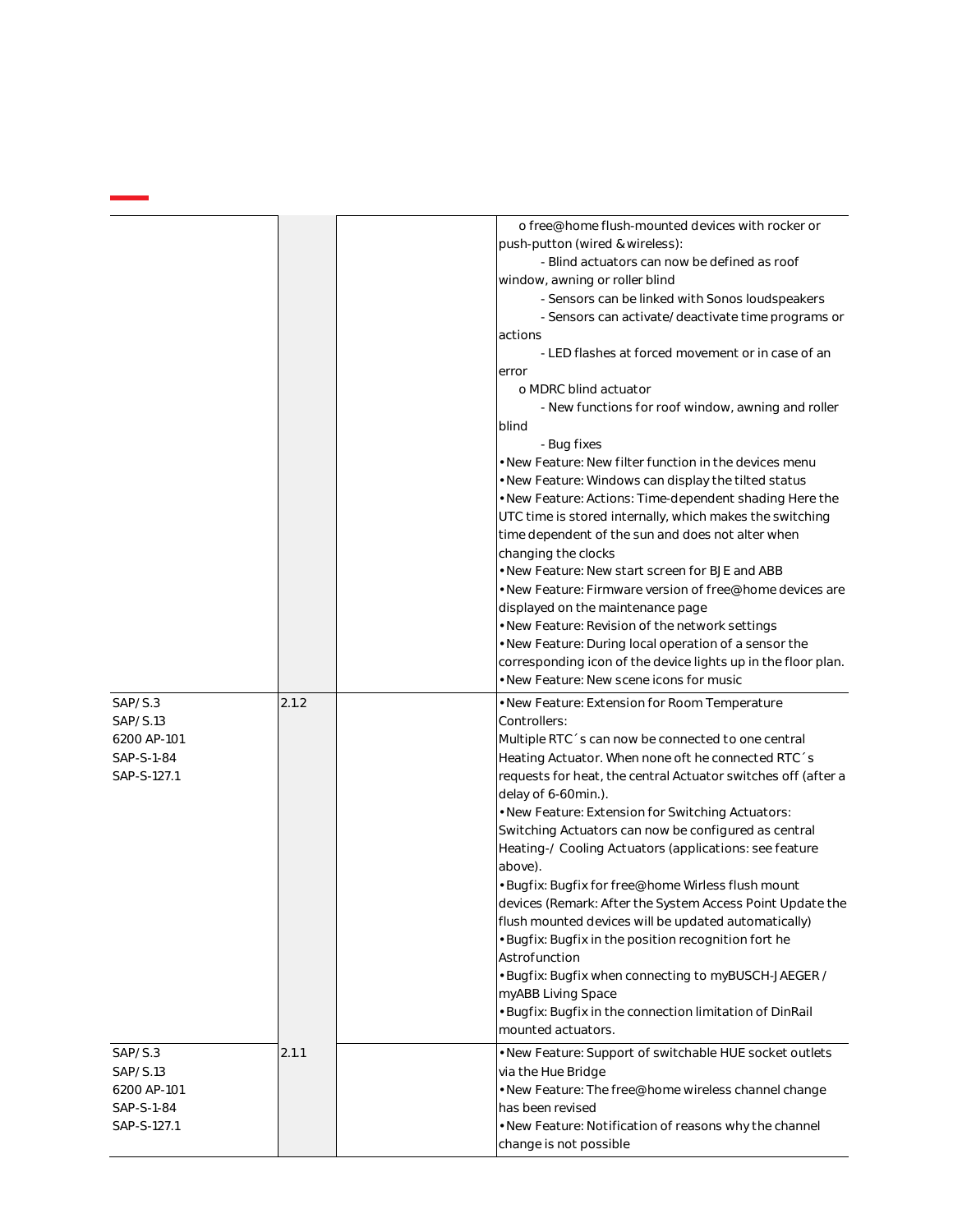|                                                                 |     | • New Feature: Message at the upload about unknown data<br>formats during the upload of firmware or backup files.<br>· Bugfix: Bug fixing in the blinds calibration dialogue<br>Bugfix: General stability improvements                                                                                                                                                                                                                                                                                                                                                                                                                                                                                                                                                                                                                                                                                                                                                                                                                                                 |
|-----------------------------------------------------------------|-----|------------------------------------------------------------------------------------------------------------------------------------------------------------------------------------------------------------------------------------------------------------------------------------------------------------------------------------------------------------------------------------------------------------------------------------------------------------------------------------------------------------------------------------------------------------------------------------------------------------------------------------------------------------------------------------------------------------------------------------------------------------------------------------------------------------------------------------------------------------------------------------------------------------------------------------------------------------------------------------------------------------------------------------------------------------------------|
| SAP/S.3<br>SAP/S.13<br>6200 AP-101<br>SAP-S-1-84<br>SAP-S-127.1 | 2.1 | New features:<br><b>I</b> Changes in the operation view:<br>o Rework of the matrix menu and the plane menu:<br>- Now all user interfaces can be operated with a short<br>push. A popup opens now by making a long push. Dim- or<br>blind actuators can be driven with a slider to a predefined<br>position by using this.<br>- The sequence of favorites can be changed in the<br>favorites menu by Drag&Drop<br>D Changes in the configuration view:<br>o House structure: The floor plan of an already created<br>floor can be copied to a new floor.<br>o House structure: The floor plan of an already created<br>floor will be displayed during the creation of a new floor. It<br>serves as a template.<br>o Scenes can be defined as central function (e.g. a "All<br>off" scene) and it is no more necessary to assign them to a<br>certain room.<br>o When linking devices it will be displayed if the<br>maximal number of links for a device are reached.<br>o Errors in the network configuration will be displayed<br>by a popup in the network settings. |
|                                                                 |     | o In the menu system information will be displayed, if a<br>bus line is connected.<br>o The precondition will be checked no more in the<br>actions by "Cancellation of the event".<br>o Now it is possible to use the time as precondition and<br>event at the same time. This enables the implementation<br>of time-dependent shading use cases.<br>o Device updates are only available after all devices<br>have been read.<br>o Calibration of the rain sensor for the weather station.<br>o Display of an indicator which rates the password<br>quality (weak, good, and so on).<br>o Simplification of the master reset dialogue.<br>o Heating actuator MDRC: Errors after missing<br>actuating values will be displayed not until 20 minutes.<br>Thus avoiding any error messages after a software update<br>of the RTC.<br>o Update of the firmware for the weather station.<br>o RTC: Symbol Heating/Cooling will be switched off at<br>separation from the actuator.                                                                                          |
|                                                                 |     | o Bugfix: RTC: Bug fixing for the temperature offset.<br>o Bugfix: Bug fixing during the reset of the System Access<br>Point to the factory settings.<br>o Bugfix: General stability improvements                                                                                                                                                                                                                                                                                                                                                                                                                                                                                                                                                                                                                                                                                                                                                                                                                                                                      |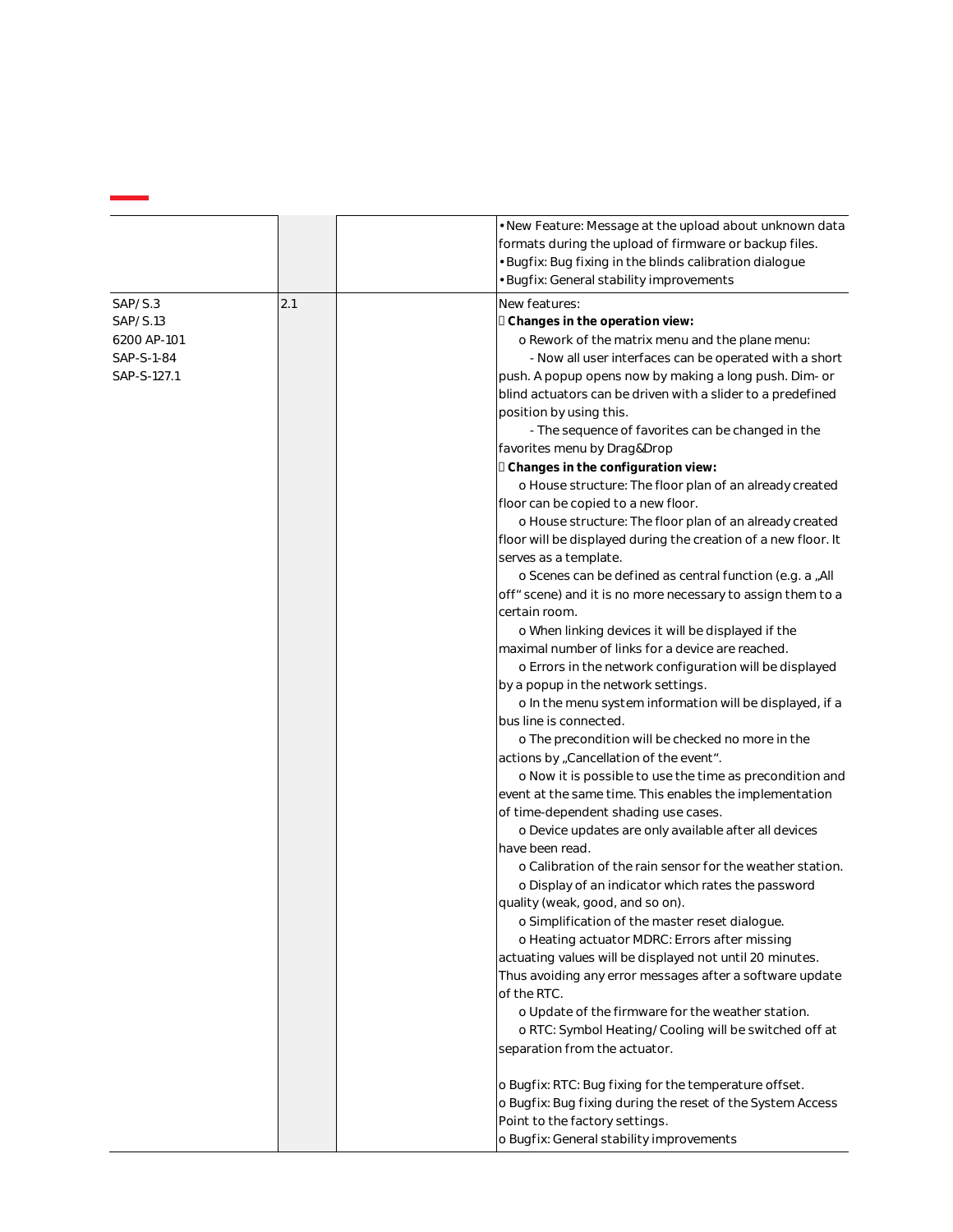| SAP/S.3<br>SAP/S.13<br>6200 AP-101<br>SAP-S-1-84<br>SAP-S-127.1 | 2.0.4 | . New Feature: Ensures compatibility with the 4,3 <sup>*</sup> panel<br>. New Feature: Ensures compatibility with the Fan-Coil<br>actuator (62xxxxxxx):<br>o Enables the assignment with the free@home RTC<br>(automatically if a Fan-Coil actuator and RTC are placed in<br>the same room)<br>o RTC enables setup of operating mode<br>Off/Eco/Comfort<br>o RTC enables setup of nominal temperature<br>o RTC enables setup off fan stage<br>o All fan stages can be setup on the RTC, on the |
|-----------------------------------------------------------------|-------|------------------------------------------------------------------------------------------------------------------------------------------------------------------------------------------------------------------------------------------------------------------------------------------------------------------------------------------------------------------------------------------------------------------------------------------------------------------------------------------------|
|                                                                 |       | free@home panels, in the favorites of the free@home App<br>and through voice control<br>o The fan stages are not visible in the matrix view or in                                                                                                                                                                                                                                                                                                                                              |
|                                                                 |       | the plane view of the App (will be include in the next<br>release)<br>. New Feature: Ensures compatibility with Philips Hue                                                                                                                                                                                                                                                                                                                                                                    |
|                                                                 |       | bridge from "bridge software 01032318" on<br>• New Feature: It's now possible to come to a new                                                                                                                                                                                                                                                                                                                                                                                                 |
|                                                                 |       | target stage by reset of "Force" in the actions                                                                                                                                                                                                                                                                                                                                                                                                                                                |
|                                                                 |       | • Bugfix: Bug fixing in activating/deactivating of time<br>programs                                                                                                                                                                                                                                                                                                                                                                                                                            |
|                                                                 |       | · Bugfix: Bug fixing in Czech language<br>· Bugfix: Bug fixing of the device assignment - more<br>assignments are now possible again                                                                                                                                                                                                                                                                                                                                                           |
|                                                                 |       | · Bugfix: Bug fixing in rain alarm of weather station<br>· Bugfix: Bug fixing in wind alarm of weather station<br>· Bugfix: Overall stability improvements                                                                                                                                                                                                                                                                                                                                     |
| SAP/S.3<br>SAP/S.13<br>6200 AP-101<br>SAP-S-1-84<br>SAP-S-127.1 | 2.0.3 | · New Feature: Czech as system language.<br>· Bugfix: Bugfixing for load type adjustment with dimmers.<br>· Bugfix: Bugfixing for the link of scenes and panels.<br>· Bugfix: General stability improvements.                                                                                                                                                                                                                                                                                  |
| SAP/S.3<br>SAP/S.13<br>6200 AP-101<br>SAP-S-1-84<br>SAP-S-127.1 | 2.0.2 | • New Feature: Revision of the translated system<br>languages.<br>· Bugfix: The state of time profiles is now displayed<br>correctly.<br>· Bugfix: In time profiles all devices can be configured                                                                                                                                                                                                                                                                                              |
|                                                                 |       | again.<br>· Bugfix: Actuators with pulse function can be integrated<br>into a scene.                                                                                                                                                                                                                                                                                                                                                                                                           |
|                                                                 |       | . Bugfix: In the blinds calibration menue the blinds are<br>driven for at least 10s to allow for calibration of the slats.                                                                                                                                                                                                                                                                                                                                                                     |
|                                                                 |       | . New Feature: Revision of the translated system<br>languages.<br>• Bugfix: The state of time profiles is now displayed                                                                                                                                                                                                                                                                                                                                                                        |
|                                                                 |       | correctly.<br>· Bugfix: In time profiles all devices can be configured<br>again.                                                                                                                                                                                                                                                                                                                                                                                                               |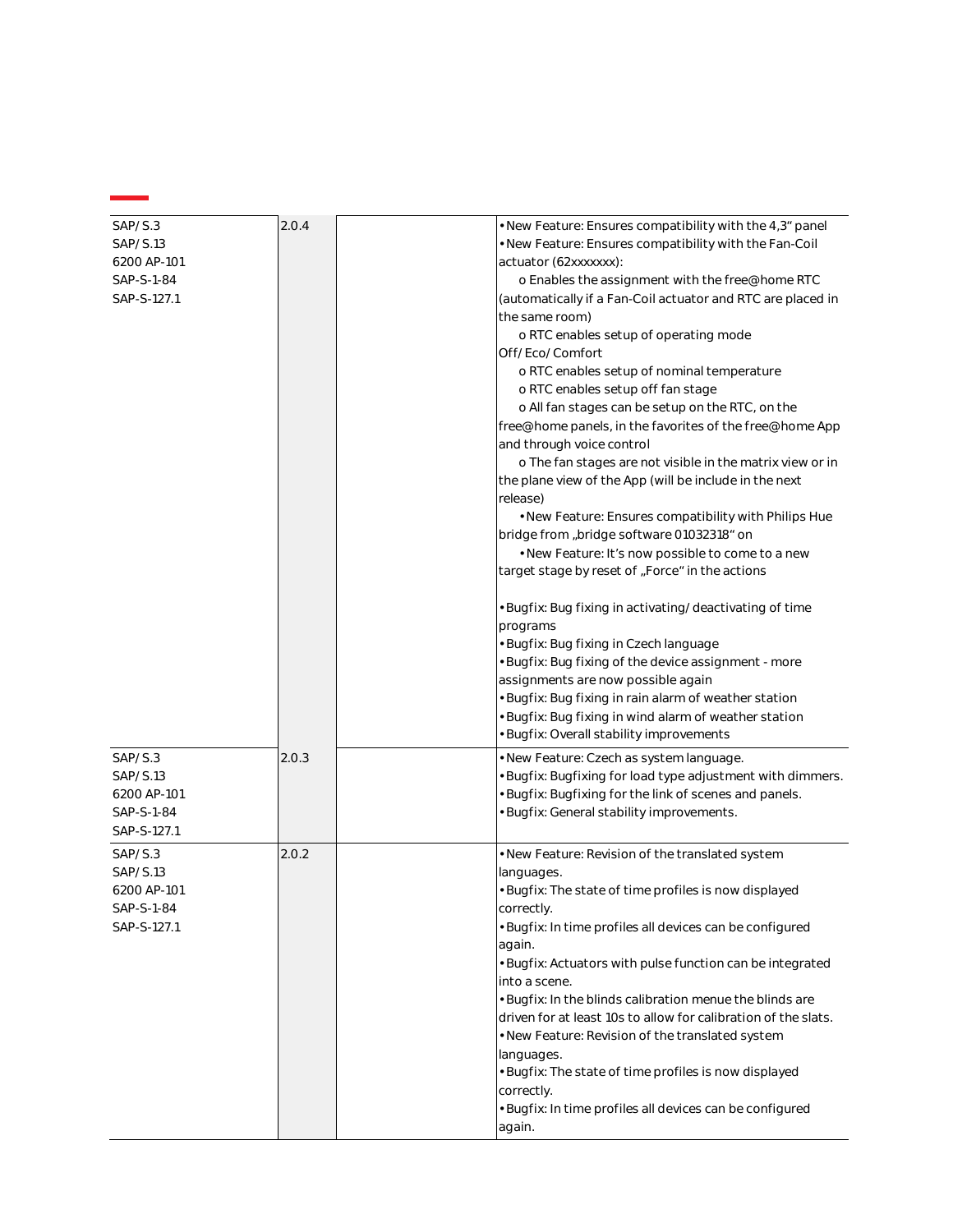|                                                                 |       | Bugfix: Actuators with pulse function can be integrated<br>into a scene.<br>Bugfix: In the blinds calibration menue the blinds are<br>driven for at least 10s to allow for calibration of the slats.                                                                                                                                                                                                                                                                                                                                                                                                                                                                                                                                                                                                                                                                                                                                                                                                                                                                                                                                                                                                                                                                                                                                                                                                                                                                                                                                                                                                                                                                                                                                                                                                                                                                                                                                           |
|-----------------------------------------------------------------|-------|------------------------------------------------------------------------------------------------------------------------------------------------------------------------------------------------------------------------------------------------------------------------------------------------------------------------------------------------------------------------------------------------------------------------------------------------------------------------------------------------------------------------------------------------------------------------------------------------------------------------------------------------------------------------------------------------------------------------------------------------------------------------------------------------------------------------------------------------------------------------------------------------------------------------------------------------------------------------------------------------------------------------------------------------------------------------------------------------------------------------------------------------------------------------------------------------------------------------------------------------------------------------------------------------------------------------------------------------------------------------------------------------------------------------------------------------------------------------------------------------------------------------------------------------------------------------------------------------------------------------------------------------------------------------------------------------------------------------------------------------------------------------------------------------------------------------------------------------------------------------------------------------------------------------------------------------|
| SAP/S.3<br>SAP/S.13<br>6200 AP-101<br>SAP-S-1-84<br>SAP-S-127.1 | 2.0.1 | Bugfix: Fixes an error in "Pairing" view.                                                                                                                                                                                                                                                                                                                                                                                                                                                                                                                                                                                                                                                                                                                                                                                                                                                                                                                                                                                                                                                                                                                                                                                                                                                                                                                                                                                                                                                                                                                                                                                                                                                                                                                                                                                                                                                                                                      |
| SAP/S.3<br>SAP/S.13<br>6200 AP-101<br>SAP-S-1-84<br>SAP-S-127.1 | 2.0   | Important advice:<br>1) After updating the System Access Point to version 2.0<br>and the initial login to the free@home configuration<br>interface, an indication of available updates for the<br>individual Bus devices appear. Once the user starts the<br>update process, the update request is sent to all required<br>devices. It may take several minutes until all required<br>participants received the update request.<br>Please wait after confirming the update notice until the<br>"Message Center" (red circle in the upper right corner of<br>the configuration interface) shows the same number of<br>ongoing updates as the<br>number of available updates in the update dialog. Only<br>then the update will be performed on all devices.<br>Otherwise you may be confronted with an update notice<br>again after the next login to the<br>configuration interface.<br>2) If the distance between two icons or between an icon<br>and a room border is too small, the device icons will be<br>displayed only as a small circle in the floorplan view of the<br>user interface. Go to the<br>floorplan view of the configuration interface and move the<br>icons to enlarge the distance between the icons.<br>The two points mentioned will be optimized in future<br>firmware updates.<br>New features:<br>D Access to the myBusch-Jaeger/ myabb-Livingspace<br>portal<br>o Allows remote access through mobile devices with<br>installed free @ home app (iOS App V2.0; Android App<br>V3.0)<br>o Allows push messages to mobile devices with<br>installed free@home app<br>o Enables Email messages<br>I Enables voice control by mobile devices with installed<br>free@home app (iOS App V2.0; Android App V3.0)<br>D New "Actions" menu<br>o Enables the creation of simple "if-then relationships"<br>& notifications via email or pushnotification (only when<br>paired with myBusch-Jaeger/ myabb-Livingspace portal) |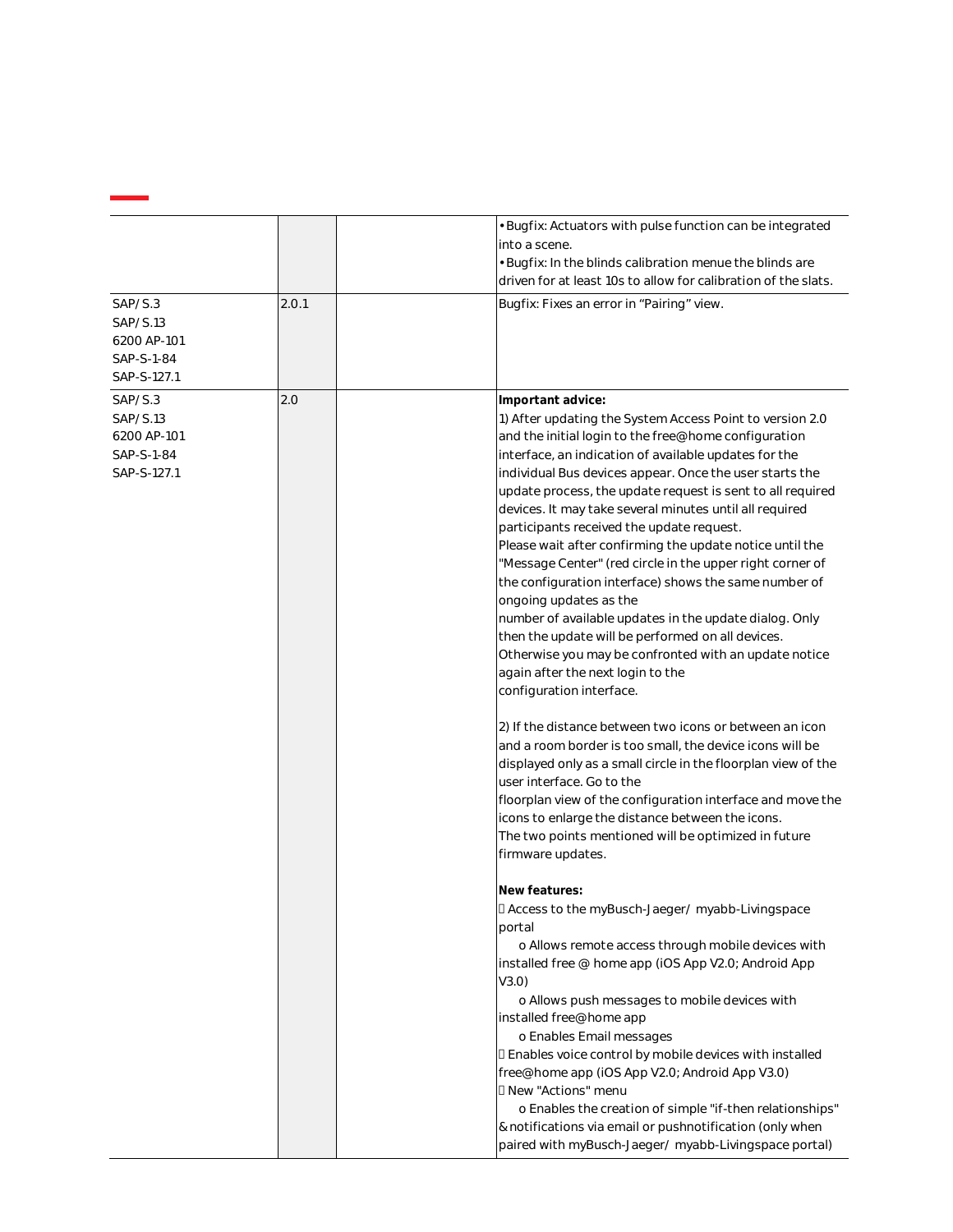|  | D Revision of the "Floorplan" view                                                                                         |
|--|----------------------------------------------------------------------------------------------------------------------------|
|  | o Icons are displayed at all zoom levels (configuration                                                                    |
|  | view only)                                                                                                                 |
|  | o Visualization of the complete house including                                                                            |
|  | weather information (in conjunction with the weather                                                                       |
|  | station), favorites and time programs                                                                                      |
|  | o Filter function for better overview                                                                                      |
|  | o Visualization of the actual RTC temperature                                                                              |
|  | I Revising of the menu item "House Structure"                                                                              |
|  | o Floor types are selected automatically, depending on                                                                     |
|  | where the floor is positioned                                                                                              |
|  | o Changes are saved directly, without additional                                                                           |
|  | confirmation                                                                                                               |
|  | o Only two room types, L and rectangle                                                                                     |
|  | o Rooms can now be aligned to other rooms                                                                                  |
|  | o Rooms show their dimensions in [m] and [m <sup>2</sup> ]                                                                 |
|  | o Added navigation: "<" and ">" can switch between                                                                         |
|  | floors                                                                                                                     |
|  | I Revision of the menu item "Assignment"                                                                                   |
|  | o Functions in the selection bar are grouped                                                                               |
|  | o A click into a room will show it in full screen mode, a                                                                  |
|  | click in the background will change back to overview                                                                       |
|  | o Dimmer and Blinds icons show a gray "Aura" while                                                                         |
|  | moving in order to avoid overlap with other icons                                                                          |
|  | □ Revision of the menu item "Link"                                                                                         |
|  | o When creating scenes and groups they can be                                                                              |
|  | configured to be valid to the entire object, the floor or the                                                              |
|  | room                                                                                                                       |
|  |                                                                                                                            |
|  | D Optimized Update Process for bus devices<br>o When new updates for bus devices become available,                         |
|  |                                                                                                                            |
|  | the total duration for all updates is shown in the update                                                                  |
|  | dialogue                                                                                                                   |
|  | o The "Message Center" (red circle in the upper right                                                                      |
|  | corner of the user interface) provides information on the                                                                  |
|  | number of available device updates and on the progress of<br>triggered updates                                             |
|  | D Revised menu structure in the user interface                                                                             |
|  | o The user interface is divided into the "Favorites, Matrix                                                                |
|  |                                                                                                                            |
|  | (only on PC / tablet), Time profiles, Status, Event History,                                                               |
|  | Voice control"                                                                                                             |
|  | I If the user interface is accessed through the PC / tablet,<br>the "Favorites" and "Time Profiles" on the sub-item can be |
|  |                                                                                                                            |
|  | reached "plan"                                                                                                             |
|  | I "Voice Control" is only shown on mobile devices with                                                                     |
|  | installed free @ home app (iOS App V2.0; Android App                                                                       |
|  | V3.0)                                                                                                                      |
|  | o "Logout" option                                                                                                          |
|  | o The actual temperature of an RTC is displayed next to                                                                    |
|  | the room name (floor plan and matrix)                                                                                      |
|  | o Time programs can be enabled / disabled as a simple                                                                      |
|  | operator                                                                                                                   |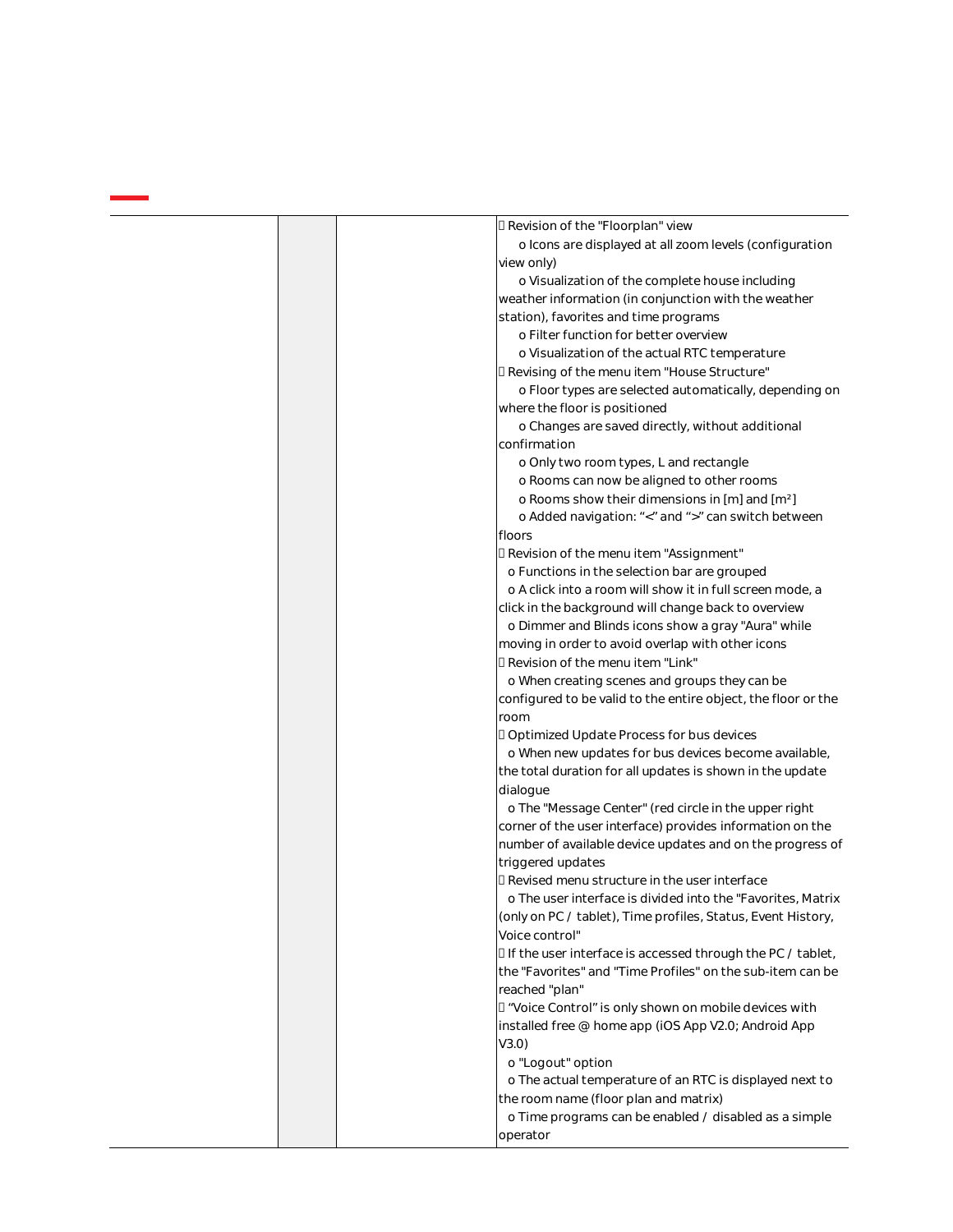|                                                                 |     | o New status view for visualizing active lights or open<br>windows<br>o The blinds calibration dialogue enables a copy function<br>from already calibrated blinds<br>o Separate up/ down times for MDRC blind actuators<br>o "Trigger" feature for MDRC switch actuators (e.g. for<br>garage doors)<br>o "Additional stage heating" function for 4-gang MDRC<br>Switch Actuator<br>o General stability improvements                                                                                                                                                                                                                                                                                                                                                                                                                                                                                                                                                                                                                                                                                                                                                                                                                                                                                                                                                                                                                                                                                                                                                                                                                                                                                                                                                                                                                                                                                                     |
|-----------------------------------------------------------------|-----|-------------------------------------------------------------------------------------------------------------------------------------------------------------------------------------------------------------------------------------------------------------------------------------------------------------------------------------------------------------------------------------------------------------------------------------------------------------------------------------------------------------------------------------------------------------------------------------------------------------------------------------------------------------------------------------------------------------------------------------------------------------------------------------------------------------------------------------------------------------------------------------------------------------------------------------------------------------------------------------------------------------------------------------------------------------------------------------------------------------------------------------------------------------------------------------------------------------------------------------------------------------------------------------------------------------------------------------------------------------------------------------------------------------------------------------------------------------------------------------------------------------------------------------------------------------------------------------------------------------------------------------------------------------------------------------------------------------------------------------------------------------------------------------------------------------------------------------------------------------------------------------------------------------------------|
| SAP/S.3<br>SAP/S.13<br>6200 AP-101<br>SAP-S-1-84<br>SAP-S-127.1 | 1.3 | • New feature for all flush sensor / switch actuators:<br>o Switch Actuators can now be used as heating actuators<br>with the following parameters:<br>I "heating mode", for control of electric heaters<br>□ "additional stage for heating mode" for controlling of<br>e.g. Infrared heaters<br>o Switch actuators can be used as "Trigger". The switch<br>actuator switches for 1 second and then off again. To be<br>used e.g. for Garage Door Openers.<br>• New feature for all flush sensor / shutter actuators:<br>o The trip driving times for up / down can now be set<br>separately.<br>o A dead time can be set to allow for driving blinds motors<br>with an integrated start delay.<br>· New function for room temperature controllers: The<br>backlight can now be dimmed, or switched off completely.<br>The function can be activated in the parameters of the<br>room thermostat (on by<br>default). The switching times can be adjusted by using the<br>object "Day / Night switch" under the menu item "Timers"<br>. New features for all sensors:<br>o "Overwrite scene" with a long keystroke is disabled by<br>default<br>o Sensors can control groups of more than 16 actuators<br>· Optimizations of the update dialogue:<br>o General note on the time required for a firmware<br>update<br>o The status of the update of the individual bus<br>participants is now visualized by a progress bar in the<br>Device View<br>o When logging in to the User Interface after a firmware<br>update, a warning appears when not all devices have been<br>read<br>o Manually upload of an update file has been optimized<br>· Bugfix: Now an error message appears if the wrong<br>password is entered at login<br>· Bugfix: Room Temperature Controller Long-term stability<br>improved.<br>· Bugfix: Flush mounted sensor / shutter actuators LED<br>does not start blinking again after calibration. |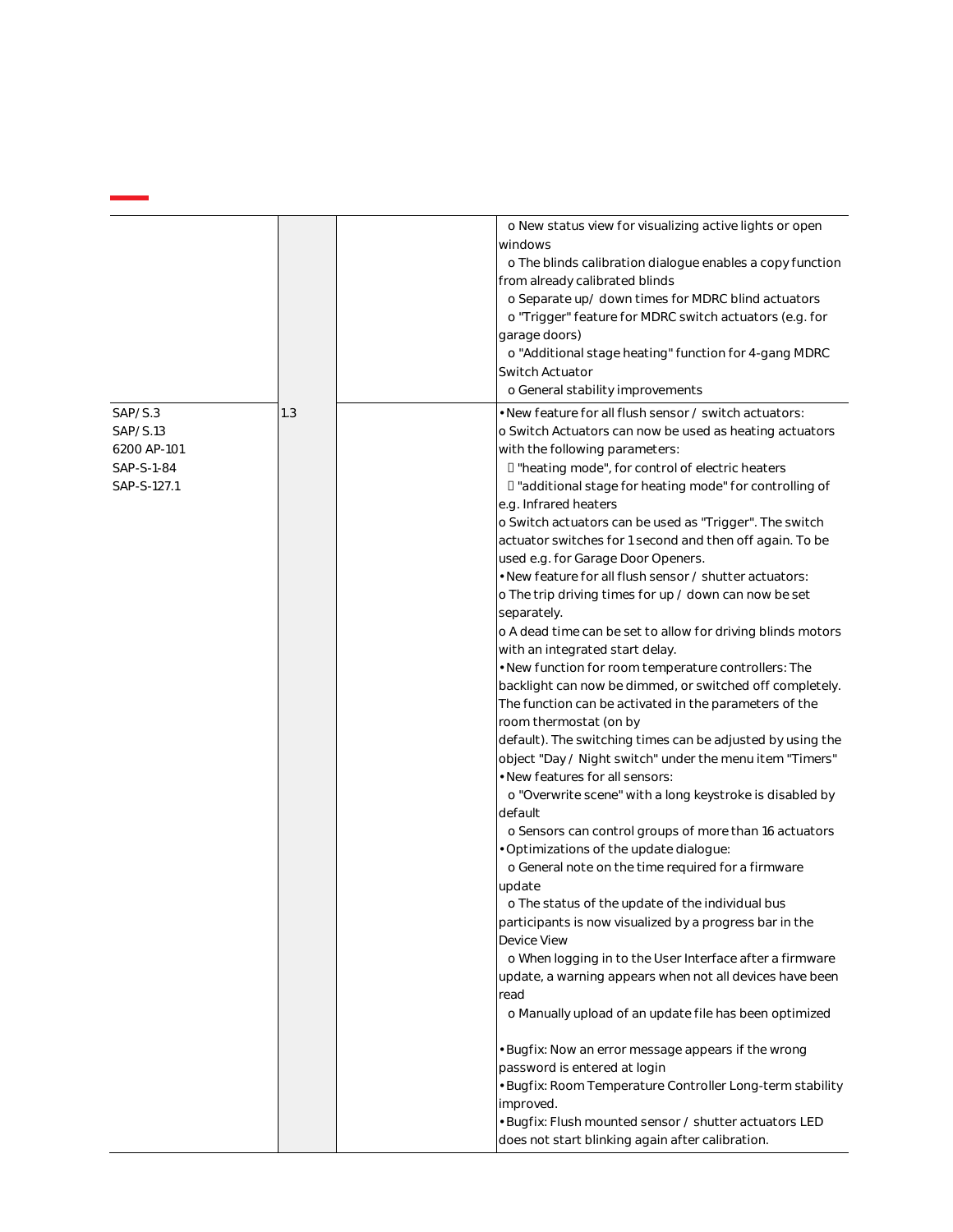|                                                                 |       | • Bugfix: After a reset, all database connections stored in<br>the devices will be restored.<br>· Bugfix: Hong Kong is now selectable as a country.                                                                                                                                                                                                                                                                                                                                                                                                                                                                                                                                                                                                                                                                                                                                                                                                                                                                                                                                                                                                                                                                                                                                                                                                                                                                                                                                                                                                                                                                                                                                            |
|-----------------------------------------------------------------|-------|------------------------------------------------------------------------------------------------------------------------------------------------------------------------------------------------------------------------------------------------------------------------------------------------------------------------------------------------------------------------------------------------------------------------------------------------------------------------------------------------------------------------------------------------------------------------------------------------------------------------------------------------------------------------------------------------------------------------------------------------------------------------------------------------------------------------------------------------------------------------------------------------------------------------------------------------------------------------------------------------------------------------------------------------------------------------------------------------------------------------------------------------------------------------------------------------------------------------------------------------------------------------------------------------------------------------------------------------------------------------------------------------------------------------------------------------------------------------------------------------------------------------------------------------------------------------------------------------------------------------------------------------------------------------------------------------|
| SAP/S.3<br>SAP/S.13<br>6200 AP-101<br>SAP-S-1-84<br>SAP-S-127.1 | 1.2.0 | . New feature: Integration and control of Philips Hue<br>lamps.<br>. New feature: Calling up scenes with long press of the<br>button without overwriting (can be set via a parameter).<br>. New feature: The "Synchronization button" for<br>programming the door communication panel becomes<br>obsolete.<br>• New feature: Favorites are no longer configured in the<br>'Panel" area, but in the "Switch world". This means that<br>each user can create his own favorites without installer<br>access rights.<br>. New feature: Dialogue for the creation of time profiles.<br>· New feature: Presence timers can be updated all at once<br>· New feature: Dimmers have new parameters<br>Previous brightness and maximum brightness.<br>• Bugfix: Bugfix "X230"<br>Some laptops (like Thinkpad X230) do not allow the<br>shifting of "Bubbles" when using Google Chrome.<br>Release Note APP<br>. New feature: Android support starting with version 4.0<br>The Android App does work on devices starting from<br>version 4.0 now. Please bear in mind that those devices<br>only supporting such old Android versions are likely to be<br>limited hardware wise.<br>Therefore the performance might be subpar as well.<br>· New feature: Faster loading time<br>The loading time of the App has been improved<br>· New feature: Extended Language Support<br>The App options (accessible by swiping from left screen<br>border to the right) are available in in additional languages<br>now. Overall the following languages are supported now:<br>CN, DK, DE, EN, ES, FI, FR, IT, NL, NO, PL, PT, RU, SE<br>. New feature: "Switch world" can be used for tablets in<br>portrait format |
| SAP/S.3<br>SAP/S.13<br>6200 AP-101<br>SAP-S-1-84<br>SAP-S-127.1 | 1.1.2 | Bugfix: Bugfix for timer based mode control of Room<br>temperature controllers                                                                                                                                                                                                                                                                                                                                                                                                                                                                                                                                                                                                                                                                                                                                                                                                                                                                                                                                                                                                                                                                                                                                                                                                                                                                                                                                                                                                                                                                                                                                                                                                                 |
| SAP/S.3<br>SAP/S.13<br>6200 AP-101<br>SAP-S-1-84<br>SAP-S-127.1 | 1.1.1 | • Neues Feature: Show labels below bubbles on highest<br>zoom level<br>· Bugfix: Bug fixes in Panel and Timer sections<br>· Bugfix: No double klick events on touch devices are<br>ignored<br>Release Note APP                                                                                                                                                                                                                                                                                                                                                                                                                                                                                                                                                                                                                                                                                                                                                                                                                                                                                                                                                                                                                                                                                                                                                                                                                                                                                                                                                                                                                                                                                 |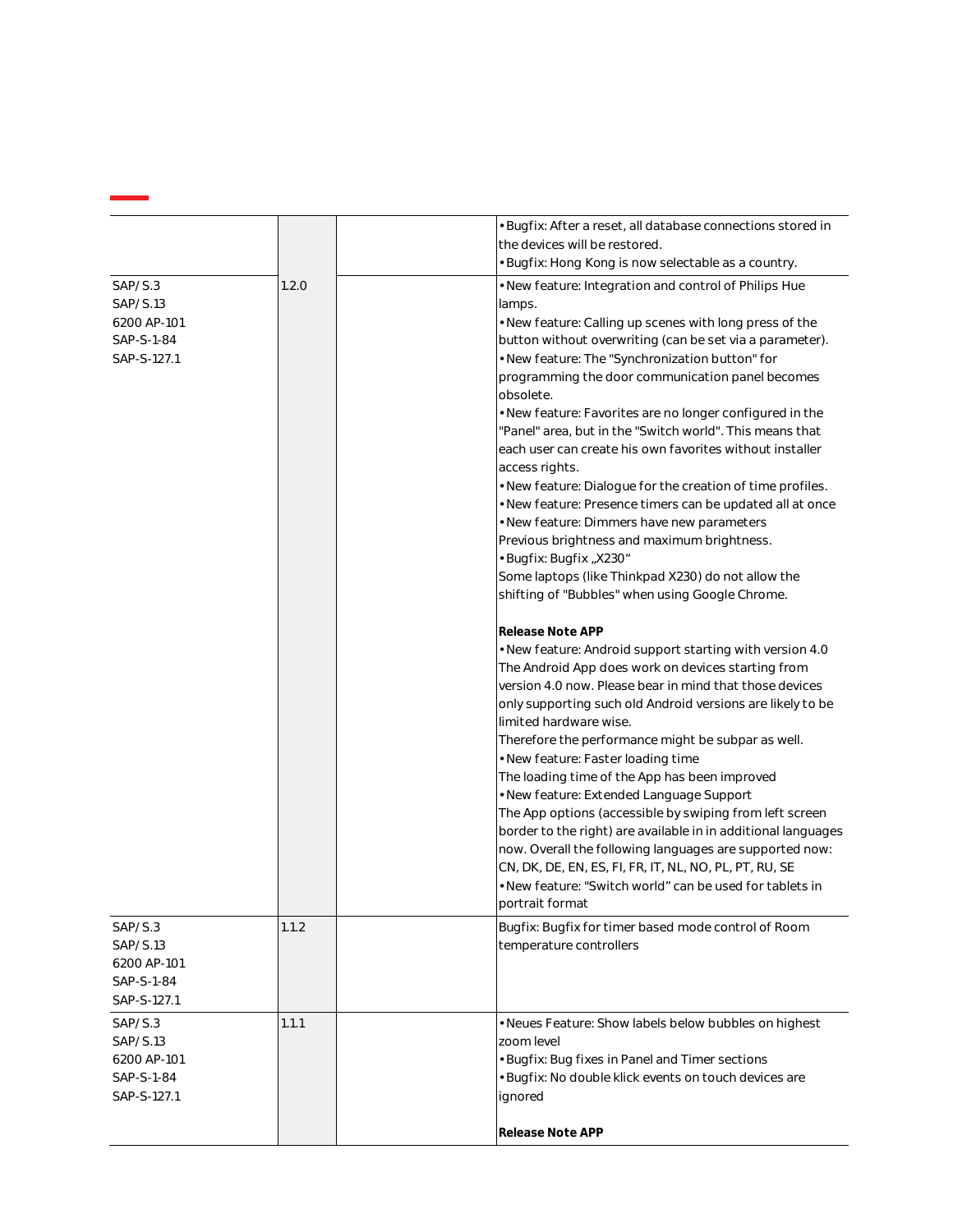| 1.1.0<br>SAP/S.3<br>· New feature: Auto Update<br>SAP/S.13<br>All future firmware updates will be loaded automatically<br>from an ABB server as long as the SysAP is connected to<br>6200 AP-101<br>the internet. The user receives a notification (incl. release<br>SAP-S-1-84<br>SAP-S-127.1<br>notes) about the new<br>available FW once he opens the configuration part of the<br>App. The update process runs automatically after the user<br>confirmed the update dialogue. The Auto Update feature is<br>enabled by<br>default but can be disabled from the settings. The update<br>can still be carried out manually by an update file, i.e. in<br>case the installation is not connected to the internet.<br>• New feature: Pinch to Zoom<br>The floor plan view supports zooming by "pinch to zoom"<br>gesture or by a scroll wheel now.<br>· New feature: NTP Timesync<br>The system time is synced periodically with timeservers in<br>the internet<br>• New feature: Improved GUI Performance<br>The graphical user interface is more responsive now,<br>especially in timer control<br>. New feature: Auto scaling of bubble controls<br>If bubble controls are placed to close side by side they will<br>be scaled down automatically to avoid overlapping.<br>· New feature: Sensor Parameters in Panel Control<br>Control frames that were placed on a Panel in the Panel<br>control can be configured with sensor parameters now:<br>After the Control Frames have been synced with the Panel,<br>their parameters can<br>be accessed by clicking on the small arrow within the<br>Control Frame (e.g. a blinds Control Frame<br>could be configured to "force" to override any interaction<br>caused by timers).<br>. New feature: Improved Blinds calibration dialogue<br>The blind calibration dialogue discriminates between<br>"roller shutters" and "venetian blinds" (gills set<br>time is set to "0" in case of roller shutters) now and the<br>usability was improved<br>· Bugfix: RTC in conjunction with window contacts<br>Bug description: When several window contacts are<br>connected to one RTC, the RTC will switch back to comfort | • New feature: iOS 8 support |  |
|-------------------------------------------------------------------------------------------------------------------------------------------------------------------------------------------------------------------------------------------------------------------------------------------------------------------------------------------------------------------------------------------------------------------------------------------------------------------------------------------------------------------------------------------------------------------------------------------------------------------------------------------------------------------------------------------------------------------------------------------------------------------------------------------------------------------------------------------------------------------------------------------------------------------------------------------------------------------------------------------------------------------------------------------------------------------------------------------------------------------------------------------------------------------------------------------------------------------------------------------------------------------------------------------------------------------------------------------------------------------------------------------------------------------------------------------------------------------------------------------------------------------------------------------------------------------------------------------------------------------------------------------------------------------------------------------------------------------------------------------------------------------------------------------------------------------------------------------------------------------------------------------------------------------------------------------------------------------------------------------------------------------------------------------------------------------------------------------------------------------------------------------------------------------------|------------------------------|--|
|                                                                                                                                                                                                                                                                                                                                                                                                                                                                                                                                                                                                                                                                                                                                                                                                                                                                                                                                                                                                                                                                                                                                                                                                                                                                                                                                                                                                                                                                                                                                                                                                                                                                                                                                                                                                                                                                                                                                                                                                                                                                                                                                                                         |                              |  |
| modus as soon as one window is closed, even though<br>further windows might still                                                                                                                                                                                                                                                                                                                                                                                                                                                                                                                                                                                                                                                                                                                                                                                                                                                                                                                                                                                                                                                                                                                                                                                                                                                                                                                                                                                                                                                                                                                                                                                                                                                                                                                                                                                                                                                                                                                                                                                                                                                                                       |                              |  |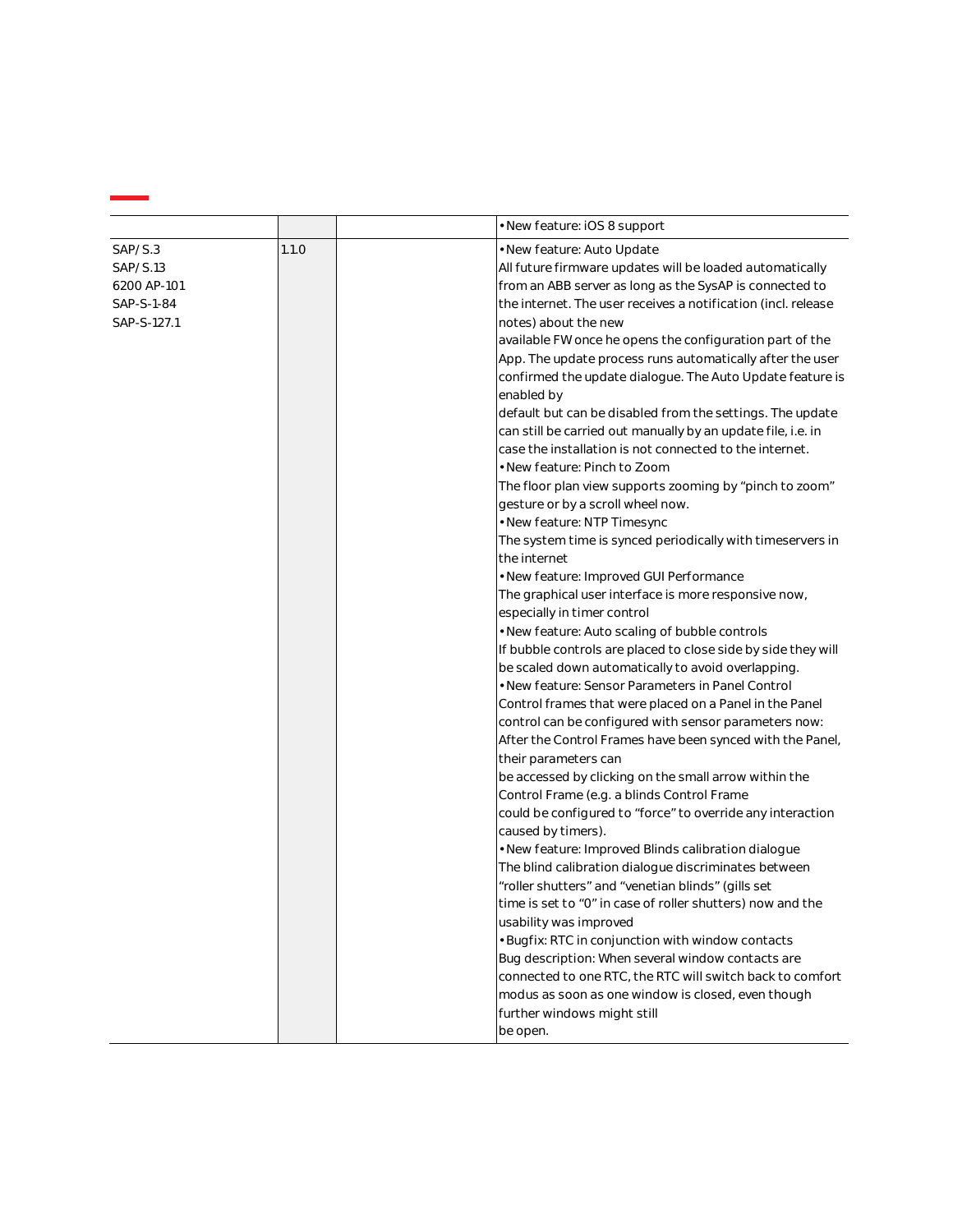### HAUS- UND GEBÄUDEAUTOMATION

# <span id="page-18-0"></span>**Softwareinformation** System Access Points für Busch-free@home®

| Produktname   | System Access Point 2.0 für Busch-free@home®;                       |  |  |
|---------------|---------------------------------------------------------------------|--|--|
|               | System Access Point für Busch-free@home®                            |  |  |
| Produkttyp    | SAP/S.3, SAP/S.13; 6200 AP-101, SAP-S-1-84; SAP-S-127.1             |  |  |
| Bestellnummer | 2CKA006200A0155, 2CKA006200A0154; 2CKA006200A0071, 2CKA006200A0136; |  |  |
|               | 2CKA006200A0240                                                     |  |  |

Aktuelle Version Firmware Update, 03/03/2022

#### Aktueller Status:

| Produkttyp  | Bestellnummer   | Webseite    | Firmware |
|-------------|-----------------|-------------|----------|
| SAP/S.3     | 2CKA006200A0155 | <b>Link</b> |          |
| SAP/S.13    | 2CKA006200A0154 | Link        | V3.0.1   |
| 6200 AP-101 | 2CKA006200A0071 | <b>Link</b> |          |
| SAP-S-1-84  | 2CKA006220A0136 | <b>Link</b> |          |
| SAP-S-127.1 | 2CKA006200A0240 | Link        |          |

#### BEMERKUNG:

Wir empfehlen Ihnen, immer die aktuellste Softwareversion zu installieren. Ansprüche aus Mängeln oder Schäden aufgrund einer nicht aktuell gehaltenen Softwareversion können nicht geltend gemacht werden.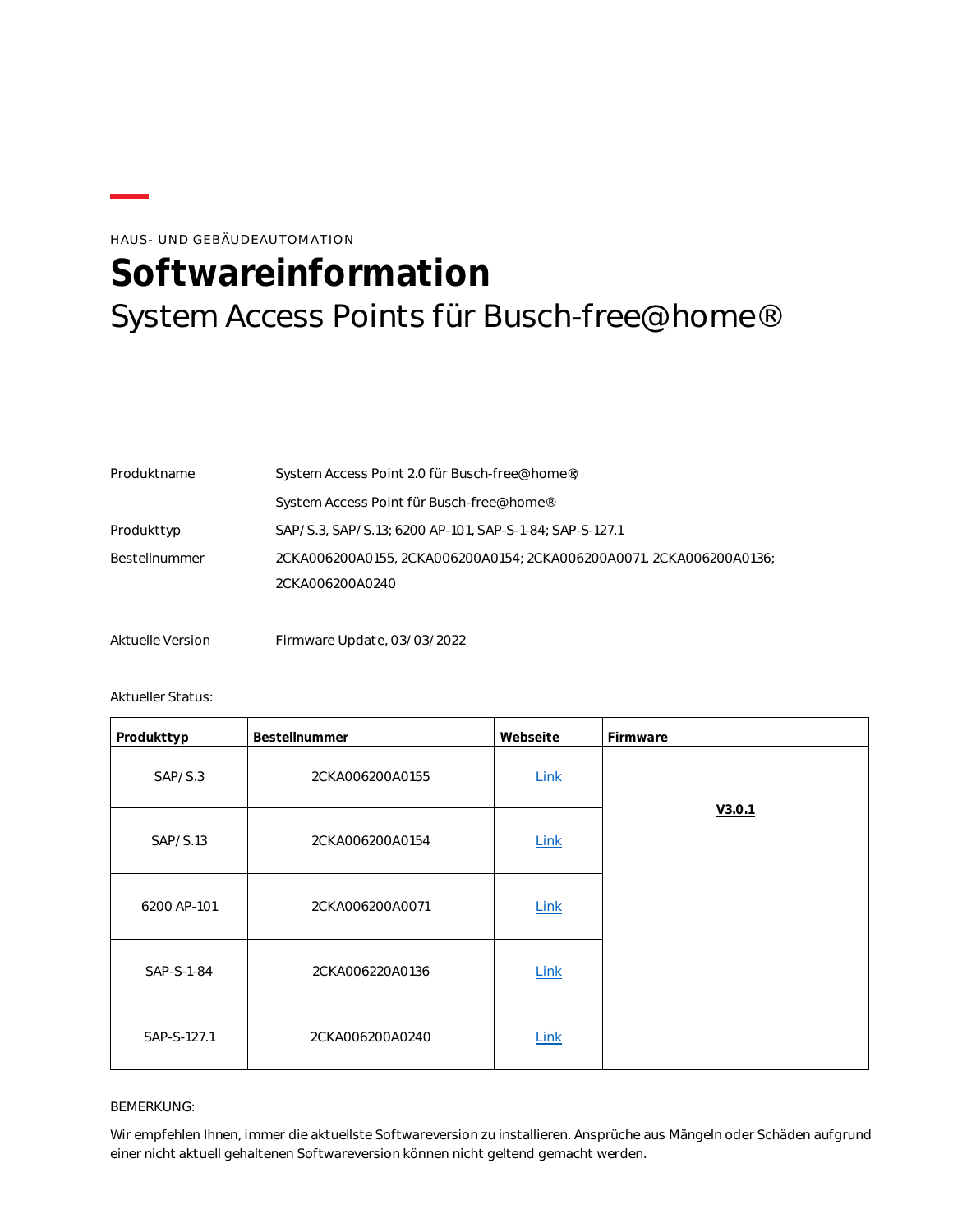| FIRMWARE |  |
|----------|--|
|----------|--|

| Produkttyp                                                                             |  | Version Erscheinungsdatum | Updates und Release Notes                                                                                                                                                                                                                                                                                                                                                                                                                  |
|----------------------------------------------------------------------------------------|--|---------------------------|--------------------------------------------------------------------------------------------------------------------------------------------------------------------------------------------------------------------------------------------------------------------------------------------------------------------------------------------------------------------------------------------------------------------------------------------|
| 3.0.1<br>03.03.2022<br>SAP/S.3<br>SAP/S.13<br>6200 AP-101<br>SAP-S-1-84<br>SAP-S-127.1 |  |                           | Hinweis für alle Nutzer:<br>Die Firmwareversion 3.0.1 erfordert die Verwendung der<br>Busch-free@home Next App. Sie ist nicht kompatibel mit<br>der alten Busch-free@home App. Führen Sie das Update<br>nicht durch wenn Sie weiterhin die Nutzung der alten App<br>bevorzugen.                                                                                                                                                            |
|                                                                                        |  |                           | Busch-free@home Next App<br>iOS: https://apps.apple.com/de/app/busch-free-home-<br>next/id1501808668<br>Android:<br>https://play.google.com/store/apps/details?id=de.buschj<br>aeger.freeathomeflex                                                                                                                                                                                                                                        |
|                                                                                        |  |                           | ABB-free@home Next App<br>iOS: https://apps.apple.com/de/app/abb-free-home-<br>next/id1502100986<br>Android:<br>https://play.google.com/store/apps/details?id=com.abb.<br>freeathomeflex                                                                                                                                                                                                                                                   |
|                                                                                        |  |                           | Wichtiger Hinweis für Nutzer von Welcome IP-Panels:<br>Bitte aktualisieren Sie Ihr Panel bevor sie das Update des<br>System Access Point auf Firmware Version 3.0.0<br>durchführen. Andernfalls wird nur noch eine der vier<br>Controlseiten angezeigt.                                                                                                                                                                                    |
|                                                                                        |  |                           | Welcome IP Touch 7<br>Welcome IP Touch 7<br>H8236-XX-XX<br>H82364-X-XX<br>Firmware 2.25<br>Firmware 1.73<br><b>Release Note</b><br><b>Release Note</b>                                                                                                                                                                                                                                                                                     |
|                                                                                        |  |                           | Welcome IP Touch 10<br>H8237-XX-XX<br>Firmware 2.18<br>Release Note                                                                                                                                                                                                                                                                                                                                                                        |
|                                                                                        |  |                           | Das Update enthält Bugfixes und<br>Stabilitätsverbesserungen für diverse free@home Geräte:<br>· Bugfix: Firmware Updates für free@home Wireless Geräte<br>für verbesserte free@home wireless Kommunikation<br>· Bugfix: Firmwareupdates für free@home Flex Geräte für<br>verbesserte Bluetooth Kommunikation<br>· Bugfix: Firmwareupdates für free@home-Bus<br>Binäreingänge (behebt einen Fehler bei der Heizen-<br>/Kühlen- Umschaltung) |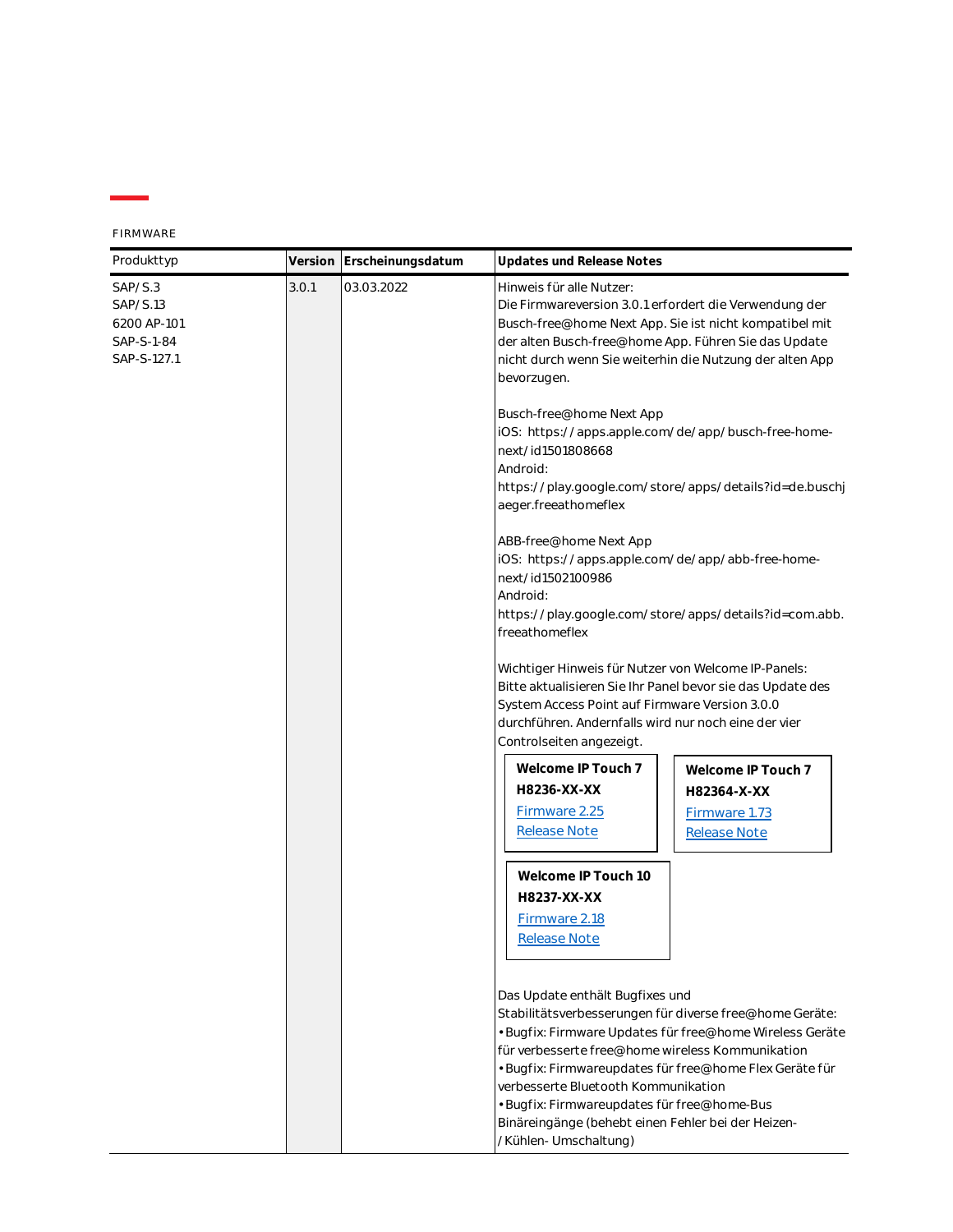|                                                                 |       |            | · Bugfix: Firmware Update für free@home-Bus 4fach<br>Schaltaktor (diverse kleinere Fehlerbehebungen)                                                                                                                                                                                                      |
|-----------------------------------------------------------------|-------|------------|-----------------------------------------------------------------------------------------------------------------------------------------------------------------------------------------------------------------------------------------------------------------------------------------------------------|
| SAP/S.3<br>SAP/S.13<br>6200 AP-101<br>SAP-S-1-84<br>SAP-S-127.1 | 3.0.0 | 26.11.2021 | Hinweis für alle Nutzer:<br>Die Firmwareversion 3.0.0 erfordert die Verwendung der<br>Busch-free@home Next App. Sie ist nicht kompatibel mit<br>der alten Busch-free@home App. Führen Sie das Update<br>nicht durch wenn Sie weiterhin die Nutzung der alten App<br>bevorzugen.                           |
|                                                                 |       |            | Busch-free@home Next App<br>iOS: https://apps.apple.com/de/app/busch-free-home-<br>next/id1501808668<br>Android:<br>https://play.google.com/store/apps/details?id=de.buschj<br>aeger.freeathomeflex                                                                                                       |
|                                                                 |       |            | ABB-free@home Next App<br>iOS: https://apps.apple.com/de/app/abb-free-home-<br>next/id1502100986<br>Android:<br>https://play.google.com/store/apps/details?id=com.abb.<br>freeathomeflex                                                                                                                  |
|                                                                 |       |            | Wichtiger Hinweis für Nutzer von Welcome IP-Panels:<br>Bitte aktualisieren Sie Ihr Panel bevor sie das Update des<br>System Access Point auf Firmware Version 3.0.0<br>durchführen. Andernfalls wird nur noch eine der vier<br>Controlseiten angezeigt.                                                   |
|                                                                 |       |            | Welcome IP Touch 7<br>Welcome IP Touch 7<br>H8236-XX-XX<br>H82364-X-XX<br>Firmware 2.25<br>Firmware 1.73<br><b>Release Note</b><br><b>Release Note</b>                                                                                                                                                    |
|                                                                 |       |            | Welcome IP Touch 10<br>H8237-XX-XX<br>Firmware 2.18<br>Release Note                                                                                                                                                                                                                                       |
|                                                                 |       |            | · Neues Feature: Neue Konfigurationsoberfläche:<br>Die Konfigurationsoberfläche wurde komplett neugestaltet<br>mit vielen Verbesserungen. u.A.:<br>Vertikale Menüanordnung mit Tableiste für<br>$\circ$<br>schnellere Navigation zwischen den Menüpunkten                                                 |
|                                                                 |       |            | Konfigurationsmenü als zentraler Anlaufpunkt für<br>$\circ$<br>die Basiskonfiguration mit dedizierten<br>Menüpunkten für Bus & Wireless Geräte<br>· Neues Feature: free@home Addons* (Beta):<br>Addons ermöglichen die modulare Erweiterung von<br>free@home. Addons sind Java Skript Anwendungen die von |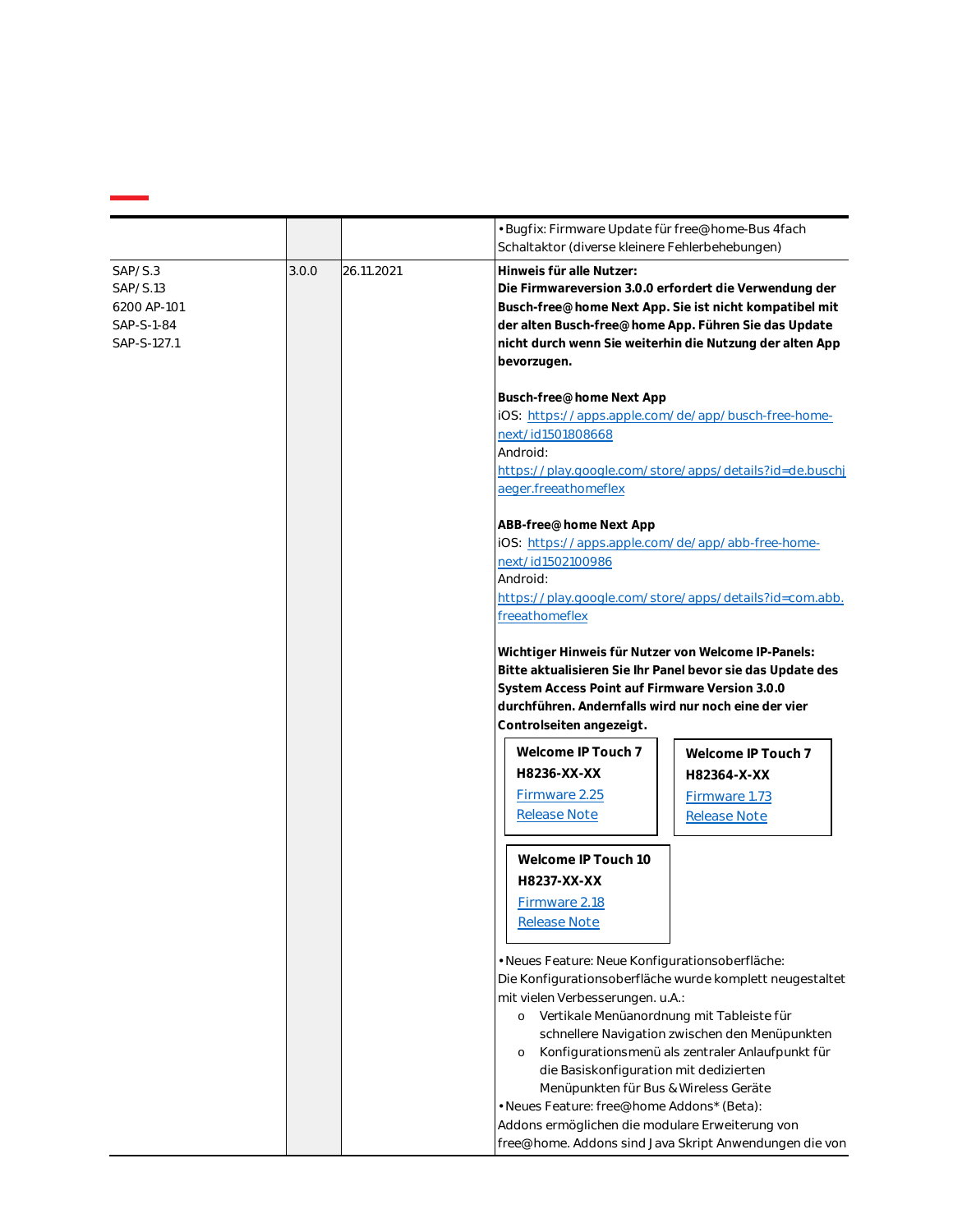|                                                                 |       |            | Nutzern erstellt und geteilt werden können. Über den in die<br>free@home Oberfläche integrierten Addon Store können<br>Addons installiert werden die von ABB/ Busch-Jaeger<br>erstellt wurden. Das Angebot im Addon Store wird<br>zunächst eingeschränkt sein.<br>Ein Addon Development Kit für die Erstellung von eigenen<br>Addons wird bis Ende 2021 über<br>https://developer.eu.mybuildings.abb.com/ zur Verfügung<br>gestellt.<br>*Nur auf System Access Point 2.0 verfügbar.<br>· Neues Feature: Dali DT8 Support:<br>Mit dem Update erhält das free@home Dali Gateway die<br>Möglichkeit DALI-RGBW und Tunable-White Controller zu<br>steuern.<br>· Neues Feature: Heizungsaktor Funktionen für den 4-fach<br><b>REG Schaltaktor:</b><br>Mit dem Update erhält der free@home 4-fach REG<br>Schaltaktor die Möglichkeit als Heizungsaktor konfiguriert<br>zu werden.<br>• Neues Feature: Die Anwendung "Zentrale Wetterstation"<br>für Mehrfamilienhäuser im Zusammenspiel mit der USB<br>Schnittstelle unterstützt jetzt bis zu 150 Wohnungen.<br>· Neues Feature: Optimierte Kommunikation der<br>free@home Wireless Geräte. |
|-----------------------------------------------------------------|-------|------------|---------------------------------------------------------------------------------------------------------------------------------------------------------------------------------------------------------------------------------------------------------------------------------------------------------------------------------------------------------------------------------------------------------------------------------------------------------------------------------------------------------------------------------------------------------------------------------------------------------------------------------------------------------------------------------------------------------------------------------------------------------------------------------------------------------------------------------------------------------------------------------------------------------------------------------------------------------------------------------------------------------------------------------------------------------------------------------------------------------------------------------------|
| SAP/S.3<br>SAP/S.13<br>6200 AP-101<br>SAP-S-1-84<br>SAP-S-127.1 | 2.6.4 | 09.07.2021 | · Bugfix: Behebt einen Fehler im Kühlmodus beim<br>free@home Wireless RTR.<br>· Bugfix: Stabilitätsverbesserungen für den REG-Jalousie<br>Aktor<br>· Bugfix: Jalousie Aktor Kanäle die als Rollladen konfiguriert<br>sind zeigen jetzt keinen Lamellen Slider mehr an.<br>· Bugfix: Stabilitätsverbesserungen für Binäreingänge<br>• Bugfix: Umgekehrtes Verhalten bei der Umschaltung von<br>Heizen/Kühlen für Binäreingänge<br>· Bugfix: Der Aktor der Hutschienenheizung ermöglicht<br>jetzt die Einstellung der Zykluszeit<br>· Bugfix: Umgekehrtes Verhalten bei der Umschaltung von<br>Heizen/Kühlen für REG Heizungsaktoren<br>· Bugfix: Umgekehrtes Verhalten bei der Umschaltung von<br>Heizen/Kühlen für REG Fan-Coil Aktoren<br>· Bugfix: Der REG Fan-Coil Aktor ermöglicht jetzt die<br>Einstellung der Zykluszeit<br>· Bugfix: Behebt einen Fehler im REG Dimmer, der mit der<br>Firmware-Version 2.6.3 eingeführt wurde<br>· Bugfix: Aktualisierte Sicherheitsmaßnahmen, um<br>potenzielle Cyberangriffe zu verhindern                                                                                                  |
| SAP/S.3<br>SAP/S.13<br>6200 AP-101<br>SAP-S-1-84<br>SAP-S-127.1 | 2.6.3 | 11.05.2021 | · Bugfix: Behebt einen Fehler, der dazu führt, dass die<br>lokale API nicht funktioniert<br>· Bugfix: Behebt einen Fehler beim Verbinden von Szenen<br>mit Schaltern<br>· Bugfix: Behebt einen Fehler, wenn mehrere Timer<br>gleichzeitig geschaltet werden                                                                                                                                                                                                                                                                                                                                                                                                                                                                                                                                                                                                                                                                                                                                                                                                                                                                           |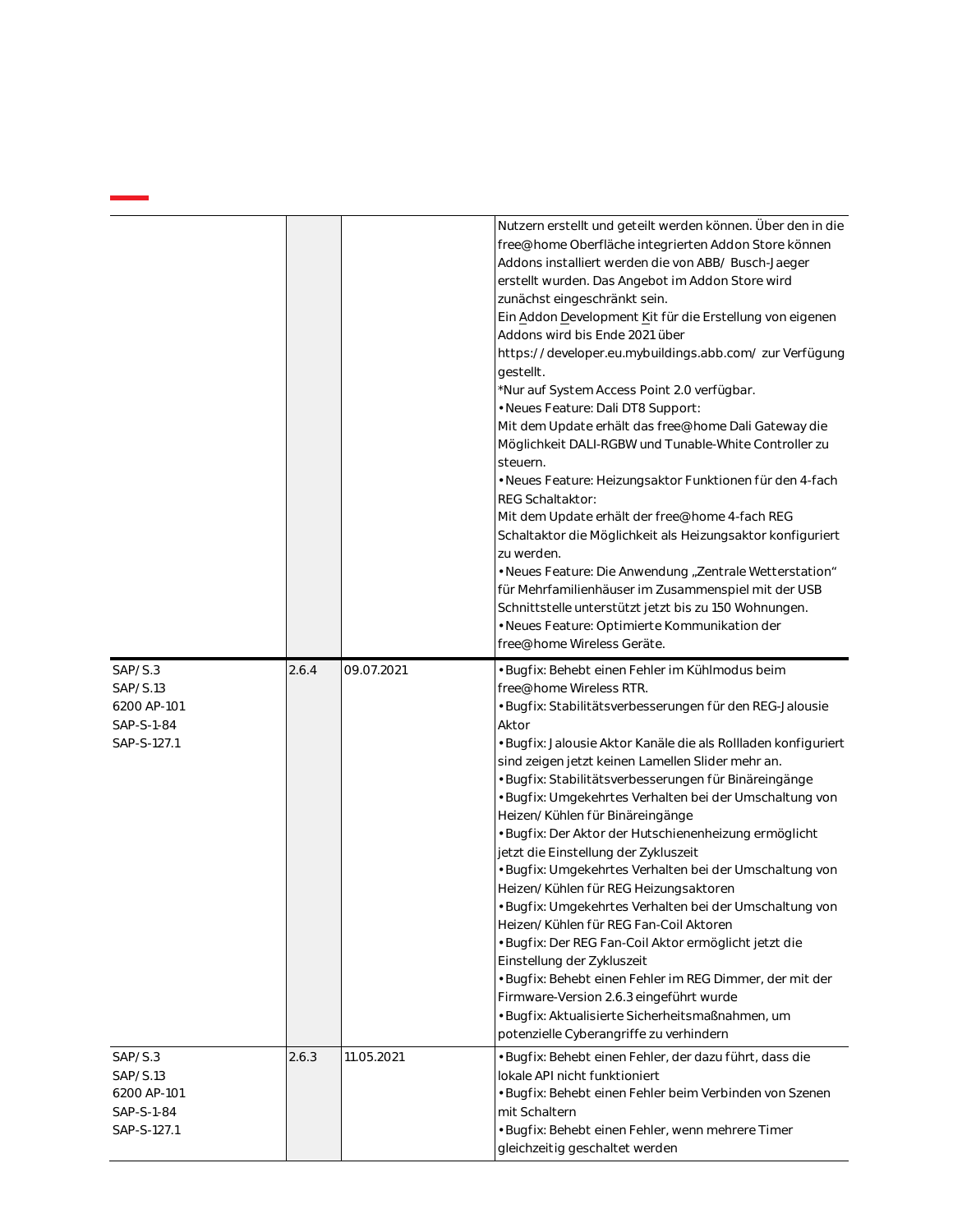| SAP/S.3<br>SAP/S.13<br>6200 AP-101<br>SAP-S-1-84<br>SAP-S-127.1 | 2.6.2 | 16.04.2021 | • Neues Feature: Unterstützung für Hue Gruppen<br>· Neues Feature: Update bei den unterstützen<br>Fernbedienungen des Split Unit Gateways<br>· Neues Feature: Automatischer Hinweis auf die<br>Verfügbarkeit der free@home Next App<br>• Bugfix: Behebt einen Fehler beim Wireless RTR im                                                                                                                                                                                                                                                                                                                                                                                                                                                                                                                                        |
|-----------------------------------------------------------------|-------|------------|----------------------------------------------------------------------------------------------------------------------------------------------------------------------------------------------------------------------------------------------------------------------------------------------------------------------------------------------------------------------------------------------------------------------------------------------------------------------------------------------------------------------------------------------------------------------------------------------------------------------------------------------------------------------------------------------------------------------------------------------------------------------------------------------------------------------------------|
|                                                                 |       |            | Zusammenhang mit externen Temperaturfühlern<br>· Bugfix: Diverse allgemeine Stabilitätsverbesserungen                                                                                                                                                                                                                                                                                                                                                                                                                                                                                                                                                                                                                                                                                                                            |
| SAP/S.3<br>SAP/S.13<br>6200 AP-101<br>SAP-S-1-84<br>SAP-S-127.1 | 2.6.1 | 29.01.2021 | · Bugfix: Behebt einen Fehler bei dem das System in<br>einigen Sprachen nicht nutzbar war<br>· Bugfix: Behebt einen Fehler mit Hausgeräten<br>· Bugfix: Behebt einen Fehler mit Hue Leuchten bei<br>minimalen Helligkeiten<br>· Bugfix: Behebt einen Fehler in der Cloud Verbindung<br>· Bugfix: Behebt einen Fehler bei dem volle Batterien als<br>leer angezeigt werden<br>· Bugfix: Behebt einen Fehler in der Gruppensteuerung<br>beim Dali Gateway<br>· Bugfix: Diverse allgemeine Stabilitätsverbesserungen                                                                                                                                                                                                                                                                                                                |
| SAP/S.3<br>SAP/S.13<br>6200 AP-101<br>SAP-S-1-84<br>SAP-S-127.1 | 2.6.0 | 29.10.2020 | · Neues Feature: Lokale API mit REST und Websocket API<br>Die free@home API kann nun auch aus dem lokalen<br>Netzwerk direkt angesprochen werden. Weitere Infos dazu<br>unter<br>https://developer.eu.mybuildings.abb.com/documentatio<br>n<br>· Neues Feature: Statusanzeige mir Orientierungslicht:<br>Weitere Funktion für die LED-Betriebsart von<br>Bedienelementen. Damit wird die LED dauerhaft mit einer<br>gedimmten Grundhelligkeit eingeschaltet und schaltet für<br>die Dauer des Statuswechsels auf 100% Helligkeit um.<br>· Bugfix: Behebt einen Fehler im Jalousieaktor, bei dem der<br>erste Fahrbefehl nach einem Spannungsreset nicht<br>ausgführt wurde<br>· Bugfix: Behebt einen Fehler im Jalousieaktor bei der<br>Umschaltung von Sperrzuständen<br>· Bugfix: Diverse allgemeine Stabilitätsverbesserungen |
| SAP/S.3<br>SAP/S.13<br>6200 AP-101<br>SAP-S-1-84<br>SAP-S-127.1 | 2.5.4 |            | Bugfix: Stabilitätsverbesserungen bei der Verbindung zu<br>my.Busch-Jaeger/MyBuildings portal                                                                                                                                                                                                                                                                                                                                                                                                                                                                                                                                                                                                                                                                                                                                    |
| SAP/S.3<br>SAP/S.13<br>6200 AP-101<br>SAP-S-1-84<br>SAP-S-127.1 | 2.5.2 |            | · Bugfix: Behebt ein Kompatibilitätsproblem mit dem<br>Google Chrome Browser<br>· Bugfix: Behebung von Fehlern und<br>Stabilitätsverbesserungen bei der Cloud- und in der<br>APIKommunikation<br>· Bugfix: Behebung eines Fehlers mit Bewegungsmeldern in<br>den Aktionen<br>· Bugfix: Behebung eines Fehlers in der Astro-Funktion                                                                                                                                                                                                                                                                                                                                                                                                                                                                                              |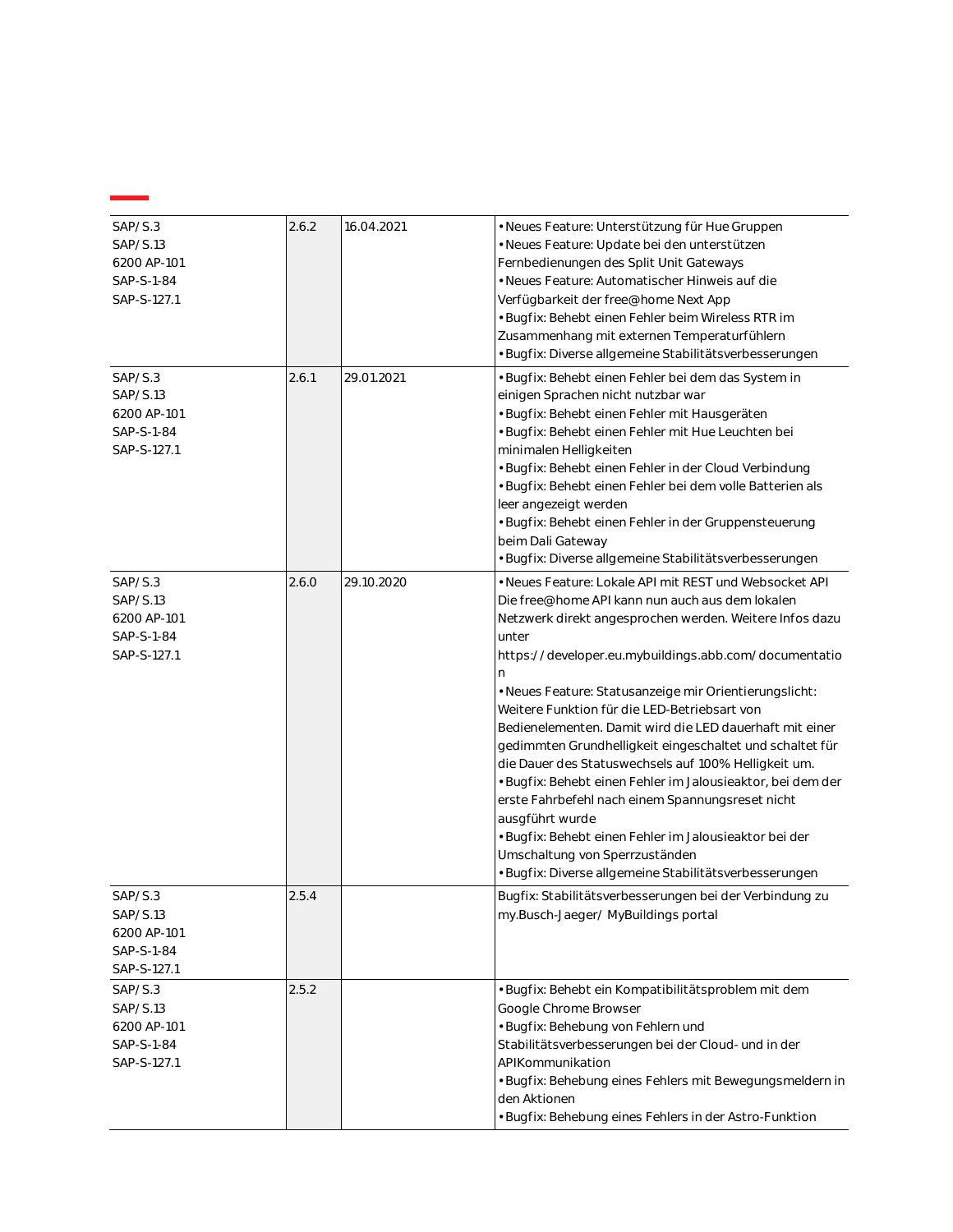|                                                                 |       | · Bugfix: Behebung eines Fehlers im Raumtemperaturregler<br>Wireless                                                                                                                                                                                                                                                                                                                                                                                                                                                                                                                                                                                                                                                                                                                                                                |
|-----------------------------------------------------------------|-------|-------------------------------------------------------------------------------------------------------------------------------------------------------------------------------------------------------------------------------------------------------------------------------------------------------------------------------------------------------------------------------------------------------------------------------------------------------------------------------------------------------------------------------------------------------------------------------------------------------------------------------------------------------------------------------------------------------------------------------------------------------------------------------------------------------------------------------------|
| SAP/S.3<br>SAP/S.13<br>6200 AP-101<br>SAP-S-1-84<br>SAP-S-127.1 | 2.5.1 | · Bugfix: Behebung von Fehlern und<br>Stabilitätsverbesserungen bei der Cloud- und in der<br>APIKommunikation.<br>Wichtige Hinweise:<br>Falls Sie nach dem Update Probleme mit dem Fernzugriff<br>haben sollten, überprüfen Sie bitte in der free@home<br>Nutzeroberfläche ob die myBuildings Portal Anmeldedaten<br>gepflegt sind (Einstellungen -> myBuildings Portal -><br>Verbindung: Der Status muss auf "verbunden" stehen; bei<br>Verwendung von Alexa muss außerdem der Haken<br>"free@home API Unterstützung" gesetzt sein).                                                                                                                                                                                                                                                                                               |
| SAP/S.3<br>SAP/S.13<br>6200 AP-101<br>SAP-S-1-84<br>SAP-S-127.1 | 2.5.0 | • Neues Feature: Unterstützung für das free@home DALI-<br>Gateway<br>· Neues Feature: Migrationsassistent<br>• Neues Feature: Unterstützt den Installateur die<br>Projektierung eines alten System Access Point auf einen<br>Neuen zu übertragen.<br>· Neues Feature: Unterstützung für HomeConnect Geräte<br>der B/S/H/ Gruppe<br>· Neues Feature: Unterstützung für Miele@Home Geräte<br>· Neues Feature: Download Links für manuell zu updatende<br>Geräte<br>· Neues Feature: Nutzer werden über verfügbare<br>Firmwareupdates für 4,3 <sup>ª</sup> und 7 <sup>ª</sup> free@home Panel<br>sowie secure@home informiert und erhalten einen<br>Downloadlink.<br>• Neues Feature: Diverse Stabilitätsverbesserungen                                                                                                                |
| SAP/S.3<br>SAP/S.13<br>6200 AP-101<br>SAP-S-1-84<br>SAP-S-127.1 | 2.4.0 | · Neues Feature: Unterstützung des Alarm-Sticks zur<br>Integration von Busch-Jaeger Rauchwarnmeldern<br>· Neues Feature: Szenenaufruf bei Doppelklick (jetzt auch<br>für verdrahtete free@home Sensoren)<br>Die Wippen unserer Sensoren können jetzt zusätzlich zur<br>Hauptverknüpfung mit zwei Szenen (oben/unten)<br>verknüpft werden! D.h. eine Wippe kann z.B. dafür benutzt<br>werden das Deckenlicht ein/aus zu schalten und zusätzlich<br>kann über einen Doppelklick oben z.B. die Szene "alle<br>Lichter im Raum An" aufgerufen werden. Über einen<br>Doppelklick unten könnte dann die Szene "alle Lichter im<br>Raum Aus" aufgerufen werden.<br>• Neues Feature: free@home Monitor: Visualisiert die auf<br>dem Bus gesendeten Telegramme.<br>· Bugfix: Stabilitätsverbesserungen für Wireless<br>Heizkörperthermostate |
| SAP/S.3<br>SAP/S.13<br>6200 AP-101<br>SAP-S-1-84                | 2.3.1 | Bugfix: Behebt einen Bug der Version 2.3.0 der dazu führt,<br>dass Passwörter die einen Umlaut enthalten nicht mehr<br>angenommen werden                                                                                                                                                                                                                                                                                                                                                                                                                                                                                                                                                                                                                                                                                            |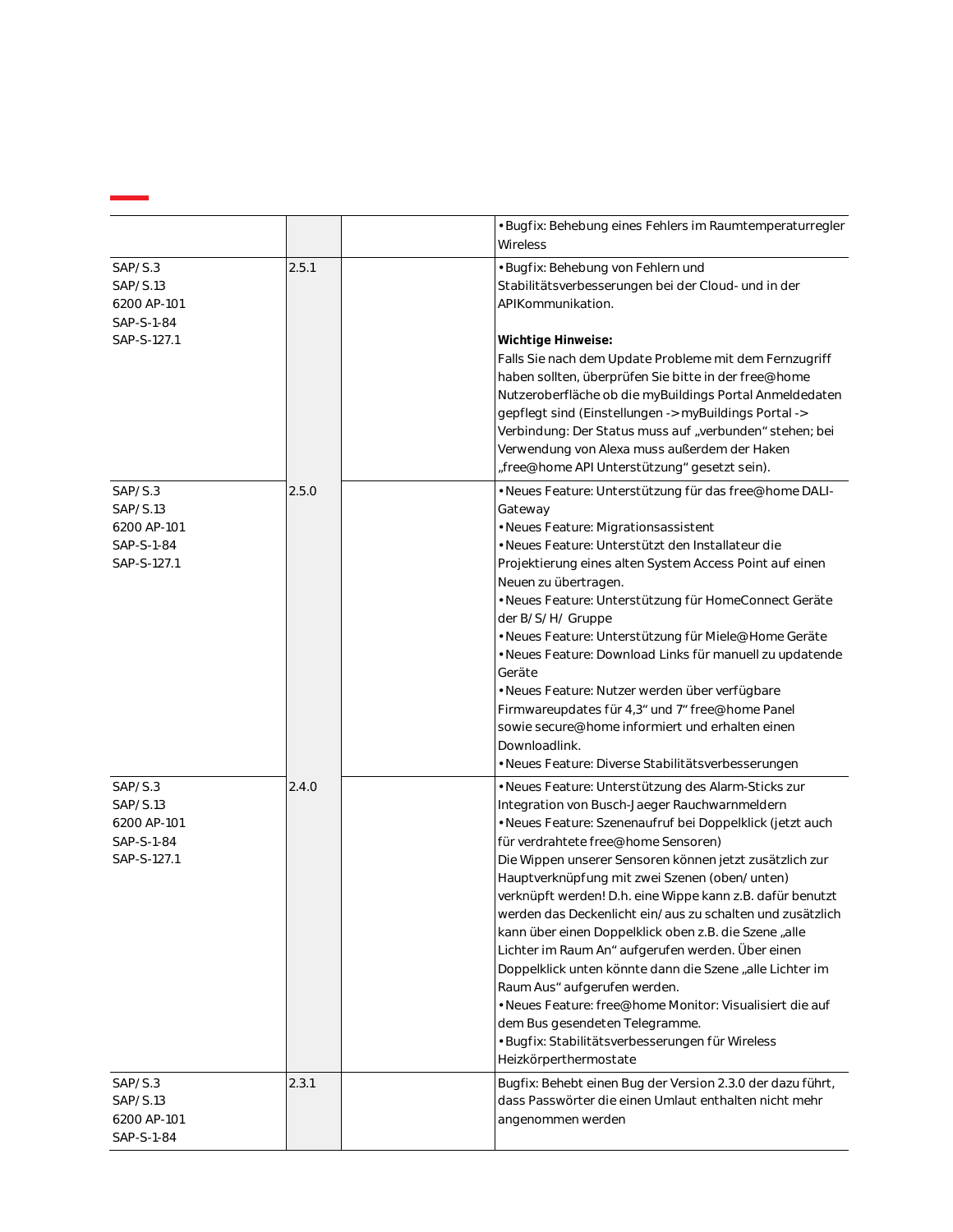| SAP/S.3<br>2.3.0<br>· Neues Feature: Integration der secure@home<br>SAP/S.13<br>Alarmzentrale (Dokumentation wird mit Verfügbarkeit der<br>secure@home Komponenten zur Verfügung gestellt)<br>6200 AP-101<br>SAP-S-1-84<br>· Neues Feature: System Access Point 2.0: Funktionsupdate<br>SAP-S-127.1<br>für die USB-Ports:<br>o Projektsicherungen können auf einen eingesteckten<br>USB-Stick übertragen werden<br>o Projektsicherungen können von einem eingesteckten<br>USB-Stick importiert werden<br>o Firmware Updates können von einem eingesteckten<br>USB-Stick geladen werden<br>· Neues Feature: Hyperlinks:<br>Unter "Einstellungen -> Hyperlinks" können eigene Links<br>auf externe Webseiten hinterlegt werden.<br>Diese Hyperlinks werden dann in der Nutzeransicht der App<br>unter der Kategorie "Zentral Funktionen" angezeigt.<br>· Neues Feature: Projektdokumentation:<br>Unter "Einstellungen-> Systeminformationen-><br>Dokumentation erstellen <sup>®</sup> kann ein PDF Dokument<br>erstellt werden welches den aktuellen Anlagenzustand<br>dokumentiert (Firmware Version, Geräte, Seriennummern,<br>Verknüpfungen, )<br>· Neues Feature: 10 zusätzliche Icons für Szenen: Urlaub,<br>Baby, Essen, Coming Home, Lesen, TV, Putzen, Alles aus,<br>Kochen, Konzentration<br>· Neues Feature: Raumteperaturregler Wireless und<br>Wireless Schaltaktoren unterstützen jetzt die Funktion<br>"Heizen oder Kühlen"<br>· Neues Feature: Stabilitätsverbesserungen bei der<br>Berechnung von Wireless Routen<br>· Neues Feature: Zeitprogramme und Aktionen können<br>jetzt auch über den Nebenstelleneingang von Unterputz<br>Wireless Geräten aktiviert/deaktiviert werden<br>SAP/S.3<br>2.2.6<br>· Bugfix: Behebt einen Memory-Leak der in Systemen<br>SAP/S.13<br>auftreten kann die ausschließlich mit Wireless Geräten<br>6200 AP-101<br>betrieben werden<br>SAP-S-1-84<br>• Buafix: Behebt einen Fehler der dazu führen kann das<br>SAP-S-127.1<br>Geräte nach einem Neustart nicht mehr eingelesen werden<br>· Bugfix: Behebt einen Fehler der bei der Bearbeitung von<br>Gruppenfunktionen auftreten kann<br>· Bugfix: Behebt einen Fehler der die Wireless<br>Kommunikation von batteriebetriebenen Geräte<br>beeinträchtigen kann<br>2.2.5<br>SAP/S.3<br>· Bugfix: Behebt einen Bug in der Sonos Integration der<br>dazu führt, dass Titel nicht mehr gestartet/gestoppt<br>SAP/S.13<br>6200 AP-101<br>werden können<br>· Bugfix: Diverse Stabilitätsverbesserungen bei der Sonos<br>SAP-S-1-84<br>SAP-S-127.1<br>Integration<br>· Bugfix: Diverse Stabilitäsverbesserungen in der Philips<br>Hue Integration | SAP-S-127.1 |  |  |
|---------------------------------------------------------------------------------------------------------------------------------------------------------------------------------------------------------------------------------------------------------------------------------------------------------------------------------------------------------------------------------------------------------------------------------------------------------------------------------------------------------------------------------------------------------------------------------------------------------------------------------------------------------------------------------------------------------------------------------------------------------------------------------------------------------------------------------------------------------------------------------------------------------------------------------------------------------------------------------------------------------------------------------------------------------------------------------------------------------------------------------------------------------------------------------------------------------------------------------------------------------------------------------------------------------------------------------------------------------------------------------------------------------------------------------------------------------------------------------------------------------------------------------------------------------------------------------------------------------------------------------------------------------------------------------------------------------------------------------------------------------------------------------------------------------------------------------------------------------------------------------------------------------------------------------------------------------------------------------------------------------------------------------------------------------------------------------------------------------------------------------------------------------------------------------------------------------------------------------------------------------------------------------------------------------------------------------------------------------------------------------------------------------------------------------------------------------------------------------------------------------------------------------------------------------------------------------------------------------------------------------------------|-------------|--|--|
|                                                                                                                                                                                                                                                                                                                                                                                                                                                                                                                                                                                                                                                                                                                                                                                                                                                                                                                                                                                                                                                                                                                                                                                                                                                                                                                                                                                                                                                                                                                                                                                                                                                                                                                                                                                                                                                                                                                                                                                                                                                                                                                                                                                                                                                                                                                                                                                                                                                                                                                                                                                                                                             |             |  |  |
|                                                                                                                                                                                                                                                                                                                                                                                                                                                                                                                                                                                                                                                                                                                                                                                                                                                                                                                                                                                                                                                                                                                                                                                                                                                                                                                                                                                                                                                                                                                                                                                                                                                                                                                                                                                                                                                                                                                                                                                                                                                                                                                                                                                                                                                                                                                                                                                                                                                                                                                                                                                                                                             |             |  |  |
|                                                                                                                                                                                                                                                                                                                                                                                                                                                                                                                                                                                                                                                                                                                                                                                                                                                                                                                                                                                                                                                                                                                                                                                                                                                                                                                                                                                                                                                                                                                                                                                                                                                                                                                                                                                                                                                                                                                                                                                                                                                                                                                                                                                                                                                                                                                                                                                                                                                                                                                                                                                                                                             |             |  |  |
|                                                                                                                                                                                                                                                                                                                                                                                                                                                                                                                                                                                                                                                                                                                                                                                                                                                                                                                                                                                                                                                                                                                                                                                                                                                                                                                                                                                                                                                                                                                                                                                                                                                                                                                                                                                                                                                                                                                                                                                                                                                                                                                                                                                                                                                                                                                                                                                                                                                                                                                                                                                                                                             |             |  |  |
|                                                                                                                                                                                                                                                                                                                                                                                                                                                                                                                                                                                                                                                                                                                                                                                                                                                                                                                                                                                                                                                                                                                                                                                                                                                                                                                                                                                                                                                                                                                                                                                                                                                                                                                                                                                                                                                                                                                                                                                                                                                                                                                                                                                                                                                                                                                                                                                                                                                                                                                                                                                                                                             |             |  |  |
|                                                                                                                                                                                                                                                                                                                                                                                                                                                                                                                                                                                                                                                                                                                                                                                                                                                                                                                                                                                                                                                                                                                                                                                                                                                                                                                                                                                                                                                                                                                                                                                                                                                                                                                                                                                                                                                                                                                                                                                                                                                                                                                                                                                                                                                                                                                                                                                                                                                                                                                                                                                                                                             |             |  |  |
|                                                                                                                                                                                                                                                                                                                                                                                                                                                                                                                                                                                                                                                                                                                                                                                                                                                                                                                                                                                                                                                                                                                                                                                                                                                                                                                                                                                                                                                                                                                                                                                                                                                                                                                                                                                                                                                                                                                                                                                                                                                                                                                                                                                                                                                                                                                                                                                                                                                                                                                                                                                                                                             |             |  |  |
|                                                                                                                                                                                                                                                                                                                                                                                                                                                                                                                                                                                                                                                                                                                                                                                                                                                                                                                                                                                                                                                                                                                                                                                                                                                                                                                                                                                                                                                                                                                                                                                                                                                                                                                                                                                                                                                                                                                                                                                                                                                                                                                                                                                                                                                                                                                                                                                                                                                                                                                                                                                                                                             |             |  |  |
|                                                                                                                                                                                                                                                                                                                                                                                                                                                                                                                                                                                                                                                                                                                                                                                                                                                                                                                                                                                                                                                                                                                                                                                                                                                                                                                                                                                                                                                                                                                                                                                                                                                                                                                                                                                                                                                                                                                                                                                                                                                                                                                                                                                                                                                                                                                                                                                                                                                                                                                                                                                                                                             |             |  |  |
|                                                                                                                                                                                                                                                                                                                                                                                                                                                                                                                                                                                                                                                                                                                                                                                                                                                                                                                                                                                                                                                                                                                                                                                                                                                                                                                                                                                                                                                                                                                                                                                                                                                                                                                                                                                                                                                                                                                                                                                                                                                                                                                                                                                                                                                                                                                                                                                                                                                                                                                                                                                                                                             |             |  |  |
|                                                                                                                                                                                                                                                                                                                                                                                                                                                                                                                                                                                                                                                                                                                                                                                                                                                                                                                                                                                                                                                                                                                                                                                                                                                                                                                                                                                                                                                                                                                                                                                                                                                                                                                                                                                                                                                                                                                                                                                                                                                                                                                                                                                                                                                                                                                                                                                                                                                                                                                                                                                                                                             |             |  |  |
|                                                                                                                                                                                                                                                                                                                                                                                                                                                                                                                                                                                                                                                                                                                                                                                                                                                                                                                                                                                                                                                                                                                                                                                                                                                                                                                                                                                                                                                                                                                                                                                                                                                                                                                                                                                                                                                                                                                                                                                                                                                                                                                                                                                                                                                                                                                                                                                                                                                                                                                                                                                                                                             |             |  |  |
|                                                                                                                                                                                                                                                                                                                                                                                                                                                                                                                                                                                                                                                                                                                                                                                                                                                                                                                                                                                                                                                                                                                                                                                                                                                                                                                                                                                                                                                                                                                                                                                                                                                                                                                                                                                                                                                                                                                                                                                                                                                                                                                                                                                                                                                                                                                                                                                                                                                                                                                                                                                                                                             |             |  |  |
|                                                                                                                                                                                                                                                                                                                                                                                                                                                                                                                                                                                                                                                                                                                                                                                                                                                                                                                                                                                                                                                                                                                                                                                                                                                                                                                                                                                                                                                                                                                                                                                                                                                                                                                                                                                                                                                                                                                                                                                                                                                                                                                                                                                                                                                                                                                                                                                                                                                                                                                                                                                                                                             |             |  |  |
|                                                                                                                                                                                                                                                                                                                                                                                                                                                                                                                                                                                                                                                                                                                                                                                                                                                                                                                                                                                                                                                                                                                                                                                                                                                                                                                                                                                                                                                                                                                                                                                                                                                                                                                                                                                                                                                                                                                                                                                                                                                                                                                                                                                                                                                                                                                                                                                                                                                                                                                                                                                                                                             |             |  |  |
|                                                                                                                                                                                                                                                                                                                                                                                                                                                                                                                                                                                                                                                                                                                                                                                                                                                                                                                                                                                                                                                                                                                                                                                                                                                                                                                                                                                                                                                                                                                                                                                                                                                                                                                                                                                                                                                                                                                                                                                                                                                                                                                                                                                                                                                                                                                                                                                                                                                                                                                                                                                                                                             |             |  |  |
|                                                                                                                                                                                                                                                                                                                                                                                                                                                                                                                                                                                                                                                                                                                                                                                                                                                                                                                                                                                                                                                                                                                                                                                                                                                                                                                                                                                                                                                                                                                                                                                                                                                                                                                                                                                                                                                                                                                                                                                                                                                                                                                                                                                                                                                                                                                                                                                                                                                                                                                                                                                                                                             |             |  |  |
|                                                                                                                                                                                                                                                                                                                                                                                                                                                                                                                                                                                                                                                                                                                                                                                                                                                                                                                                                                                                                                                                                                                                                                                                                                                                                                                                                                                                                                                                                                                                                                                                                                                                                                                                                                                                                                                                                                                                                                                                                                                                                                                                                                                                                                                                                                                                                                                                                                                                                                                                                                                                                                             |             |  |  |
|                                                                                                                                                                                                                                                                                                                                                                                                                                                                                                                                                                                                                                                                                                                                                                                                                                                                                                                                                                                                                                                                                                                                                                                                                                                                                                                                                                                                                                                                                                                                                                                                                                                                                                                                                                                                                                                                                                                                                                                                                                                                                                                                                                                                                                                                                                                                                                                                                                                                                                                                                                                                                                             |             |  |  |
|                                                                                                                                                                                                                                                                                                                                                                                                                                                                                                                                                                                                                                                                                                                                                                                                                                                                                                                                                                                                                                                                                                                                                                                                                                                                                                                                                                                                                                                                                                                                                                                                                                                                                                                                                                                                                                                                                                                                                                                                                                                                                                                                                                                                                                                                                                                                                                                                                                                                                                                                                                                                                                             |             |  |  |
|                                                                                                                                                                                                                                                                                                                                                                                                                                                                                                                                                                                                                                                                                                                                                                                                                                                                                                                                                                                                                                                                                                                                                                                                                                                                                                                                                                                                                                                                                                                                                                                                                                                                                                                                                                                                                                                                                                                                                                                                                                                                                                                                                                                                                                                                                                                                                                                                                                                                                                                                                                                                                                             |             |  |  |
|                                                                                                                                                                                                                                                                                                                                                                                                                                                                                                                                                                                                                                                                                                                                                                                                                                                                                                                                                                                                                                                                                                                                                                                                                                                                                                                                                                                                                                                                                                                                                                                                                                                                                                                                                                                                                                                                                                                                                                                                                                                                                                                                                                                                                                                                                                                                                                                                                                                                                                                                                                                                                                             |             |  |  |
|                                                                                                                                                                                                                                                                                                                                                                                                                                                                                                                                                                                                                                                                                                                                                                                                                                                                                                                                                                                                                                                                                                                                                                                                                                                                                                                                                                                                                                                                                                                                                                                                                                                                                                                                                                                                                                                                                                                                                                                                                                                                                                                                                                                                                                                                                                                                                                                                                                                                                                                                                                                                                                             |             |  |  |
|                                                                                                                                                                                                                                                                                                                                                                                                                                                                                                                                                                                                                                                                                                                                                                                                                                                                                                                                                                                                                                                                                                                                                                                                                                                                                                                                                                                                                                                                                                                                                                                                                                                                                                                                                                                                                                                                                                                                                                                                                                                                                                                                                                                                                                                                                                                                                                                                                                                                                                                                                                                                                                             |             |  |  |
|                                                                                                                                                                                                                                                                                                                                                                                                                                                                                                                                                                                                                                                                                                                                                                                                                                                                                                                                                                                                                                                                                                                                                                                                                                                                                                                                                                                                                                                                                                                                                                                                                                                                                                                                                                                                                                                                                                                                                                                                                                                                                                                                                                                                                                                                                                                                                                                                                                                                                                                                                                                                                                             |             |  |  |
|                                                                                                                                                                                                                                                                                                                                                                                                                                                                                                                                                                                                                                                                                                                                                                                                                                                                                                                                                                                                                                                                                                                                                                                                                                                                                                                                                                                                                                                                                                                                                                                                                                                                                                                                                                                                                                                                                                                                                                                                                                                                                                                                                                                                                                                                                                                                                                                                                                                                                                                                                                                                                                             |             |  |  |
|                                                                                                                                                                                                                                                                                                                                                                                                                                                                                                                                                                                                                                                                                                                                                                                                                                                                                                                                                                                                                                                                                                                                                                                                                                                                                                                                                                                                                                                                                                                                                                                                                                                                                                                                                                                                                                                                                                                                                                                                                                                                                                                                                                                                                                                                                                                                                                                                                                                                                                                                                                                                                                             |             |  |  |
|                                                                                                                                                                                                                                                                                                                                                                                                                                                                                                                                                                                                                                                                                                                                                                                                                                                                                                                                                                                                                                                                                                                                                                                                                                                                                                                                                                                                                                                                                                                                                                                                                                                                                                                                                                                                                                                                                                                                                                                                                                                                                                                                                                                                                                                                                                                                                                                                                                                                                                                                                                                                                                             |             |  |  |
|                                                                                                                                                                                                                                                                                                                                                                                                                                                                                                                                                                                                                                                                                                                                                                                                                                                                                                                                                                                                                                                                                                                                                                                                                                                                                                                                                                                                                                                                                                                                                                                                                                                                                                                                                                                                                                                                                                                                                                                                                                                                                                                                                                                                                                                                                                                                                                                                                                                                                                                                                                                                                                             |             |  |  |
|                                                                                                                                                                                                                                                                                                                                                                                                                                                                                                                                                                                                                                                                                                                                                                                                                                                                                                                                                                                                                                                                                                                                                                                                                                                                                                                                                                                                                                                                                                                                                                                                                                                                                                                                                                                                                                                                                                                                                                                                                                                                                                                                                                                                                                                                                                                                                                                                                                                                                                                                                                                                                                             |             |  |  |
|                                                                                                                                                                                                                                                                                                                                                                                                                                                                                                                                                                                                                                                                                                                                                                                                                                                                                                                                                                                                                                                                                                                                                                                                                                                                                                                                                                                                                                                                                                                                                                                                                                                                                                                                                                                                                                                                                                                                                                                                                                                                                                                                                                                                                                                                                                                                                                                                                                                                                                                                                                                                                                             |             |  |  |
|                                                                                                                                                                                                                                                                                                                                                                                                                                                                                                                                                                                                                                                                                                                                                                                                                                                                                                                                                                                                                                                                                                                                                                                                                                                                                                                                                                                                                                                                                                                                                                                                                                                                                                                                                                                                                                                                                                                                                                                                                                                                                                                                                                                                                                                                                                                                                                                                                                                                                                                                                                                                                                             |             |  |  |
|                                                                                                                                                                                                                                                                                                                                                                                                                                                                                                                                                                                                                                                                                                                                                                                                                                                                                                                                                                                                                                                                                                                                                                                                                                                                                                                                                                                                                                                                                                                                                                                                                                                                                                                                                                                                                                                                                                                                                                                                                                                                                                                                                                                                                                                                                                                                                                                                                                                                                                                                                                                                                                             |             |  |  |
|                                                                                                                                                                                                                                                                                                                                                                                                                                                                                                                                                                                                                                                                                                                                                                                                                                                                                                                                                                                                                                                                                                                                                                                                                                                                                                                                                                                                                                                                                                                                                                                                                                                                                                                                                                                                                                                                                                                                                                                                                                                                                                                                                                                                                                                                                                                                                                                                                                                                                                                                                                                                                                             |             |  |  |
|                                                                                                                                                                                                                                                                                                                                                                                                                                                                                                                                                                                                                                                                                                                                                                                                                                                                                                                                                                                                                                                                                                                                                                                                                                                                                                                                                                                                                                                                                                                                                                                                                                                                                                                                                                                                                                                                                                                                                                                                                                                                                                                                                                                                                                                                                                                                                                                                                                                                                                                                                                                                                                             |             |  |  |
|                                                                                                                                                                                                                                                                                                                                                                                                                                                                                                                                                                                                                                                                                                                                                                                                                                                                                                                                                                                                                                                                                                                                                                                                                                                                                                                                                                                                                                                                                                                                                                                                                                                                                                                                                                                                                                                                                                                                                                                                                                                                                                                                                                                                                                                                                                                                                                                                                                                                                                                                                                                                                                             |             |  |  |
|                                                                                                                                                                                                                                                                                                                                                                                                                                                                                                                                                                                                                                                                                                                                                                                                                                                                                                                                                                                                                                                                                                                                                                                                                                                                                                                                                                                                                                                                                                                                                                                                                                                                                                                                                                                                                                                                                                                                                                                                                                                                                                                                                                                                                                                                                                                                                                                                                                                                                                                                                                                                                                             |             |  |  |
|                                                                                                                                                                                                                                                                                                                                                                                                                                                                                                                                                                                                                                                                                                                                                                                                                                                                                                                                                                                                                                                                                                                                                                                                                                                                                                                                                                                                                                                                                                                                                                                                                                                                                                                                                                                                                                                                                                                                                                                                                                                                                                                                                                                                                                                                                                                                                                                                                                                                                                                                                                                                                                             |             |  |  |
|                                                                                                                                                                                                                                                                                                                                                                                                                                                                                                                                                                                                                                                                                                                                                                                                                                                                                                                                                                                                                                                                                                                                                                                                                                                                                                                                                                                                                                                                                                                                                                                                                                                                                                                                                                                                                                                                                                                                                                                                                                                                                                                                                                                                                                                                                                                                                                                                                                                                                                                                                                                                                                             |             |  |  |
|                                                                                                                                                                                                                                                                                                                                                                                                                                                                                                                                                                                                                                                                                                                                                                                                                                                                                                                                                                                                                                                                                                                                                                                                                                                                                                                                                                                                                                                                                                                                                                                                                                                                                                                                                                                                                                                                                                                                                                                                                                                                                                                                                                                                                                                                                                                                                                                                                                                                                                                                                                                                                                             |             |  |  |
|                                                                                                                                                                                                                                                                                                                                                                                                                                                                                                                                                                                                                                                                                                                                                                                                                                                                                                                                                                                                                                                                                                                                                                                                                                                                                                                                                                                                                                                                                                                                                                                                                                                                                                                                                                                                                                                                                                                                                                                                                                                                                                                                                                                                                                                                                                                                                                                                                                                                                                                                                                                                                                             |             |  |  |
|                                                                                                                                                                                                                                                                                                                                                                                                                                                                                                                                                                                                                                                                                                                                                                                                                                                                                                                                                                                                                                                                                                                                                                                                                                                                                                                                                                                                                                                                                                                                                                                                                                                                                                                                                                                                                                                                                                                                                                                                                                                                                                                                                                                                                                                                                                                                                                                                                                                                                                                                                                                                                                             |             |  |  |
|                                                                                                                                                                                                                                                                                                                                                                                                                                                                                                                                                                                                                                                                                                                                                                                                                                                                                                                                                                                                                                                                                                                                                                                                                                                                                                                                                                                                                                                                                                                                                                                                                                                                                                                                                                                                                                                                                                                                                                                                                                                                                                                                                                                                                                                                                                                                                                                                                                                                                                                                                                                                                                             |             |  |  |
|                                                                                                                                                                                                                                                                                                                                                                                                                                                                                                                                                                                                                                                                                                                                                                                                                                                                                                                                                                                                                                                                                                                                                                                                                                                                                                                                                                                                                                                                                                                                                                                                                                                                                                                                                                                                                                                                                                                                                                                                                                                                                                                                                                                                                                                                                                                                                                                                                                                                                                                                                                                                                                             |             |  |  |
|                                                                                                                                                                                                                                                                                                                                                                                                                                                                                                                                                                                                                                                                                                                                                                                                                                                                                                                                                                                                                                                                                                                                                                                                                                                                                                                                                                                                                                                                                                                                                                                                                                                                                                                                                                                                                                                                                                                                                                                                                                                                                                                                                                                                                                                                                                                                                                                                                                                                                                                                                                                                                                             |             |  |  |
|                                                                                                                                                                                                                                                                                                                                                                                                                                                                                                                                                                                                                                                                                                                                                                                                                                                                                                                                                                                                                                                                                                                                                                                                                                                                                                                                                                                                                                                                                                                                                                                                                                                                                                                                                                                                                                                                                                                                                                                                                                                                                                                                                                                                                                                                                                                                                                                                                                                                                                                                                                                                                                             |             |  |  |
|                                                                                                                                                                                                                                                                                                                                                                                                                                                                                                                                                                                                                                                                                                                                                                                                                                                                                                                                                                                                                                                                                                                                                                                                                                                                                                                                                                                                                                                                                                                                                                                                                                                                                                                                                                                                                                                                                                                                                                                                                                                                                                                                                                                                                                                                                                                                                                                                                                                                                                                                                                                                                                             |             |  |  |
|                                                                                                                                                                                                                                                                                                                                                                                                                                                                                                                                                                                                                                                                                                                                                                                                                                                                                                                                                                                                                                                                                                                                                                                                                                                                                                                                                                                                                                                                                                                                                                                                                                                                                                                                                                                                                                                                                                                                                                                                                                                                                                                                                                                                                                                                                                                                                                                                                                                                                                                                                                                                                                             |             |  |  |
|                                                                                                                                                                                                                                                                                                                                                                                                                                                                                                                                                                                                                                                                                                                                                                                                                                                                                                                                                                                                                                                                                                                                                                                                                                                                                                                                                                                                                                                                                                                                                                                                                                                                                                                                                                                                                                                                                                                                                                                                                                                                                                                                                                                                                                                                                                                                                                                                                                                                                                                                                                                                                                             |             |  |  |
|                                                                                                                                                                                                                                                                                                                                                                                                                                                                                                                                                                                                                                                                                                                                                                                                                                                                                                                                                                                                                                                                                                                                                                                                                                                                                                                                                                                                                                                                                                                                                                                                                                                                                                                                                                                                                                                                                                                                                                                                                                                                                                                                                                                                                                                                                                                                                                                                                                                                                                                                                                                                                                             |             |  |  |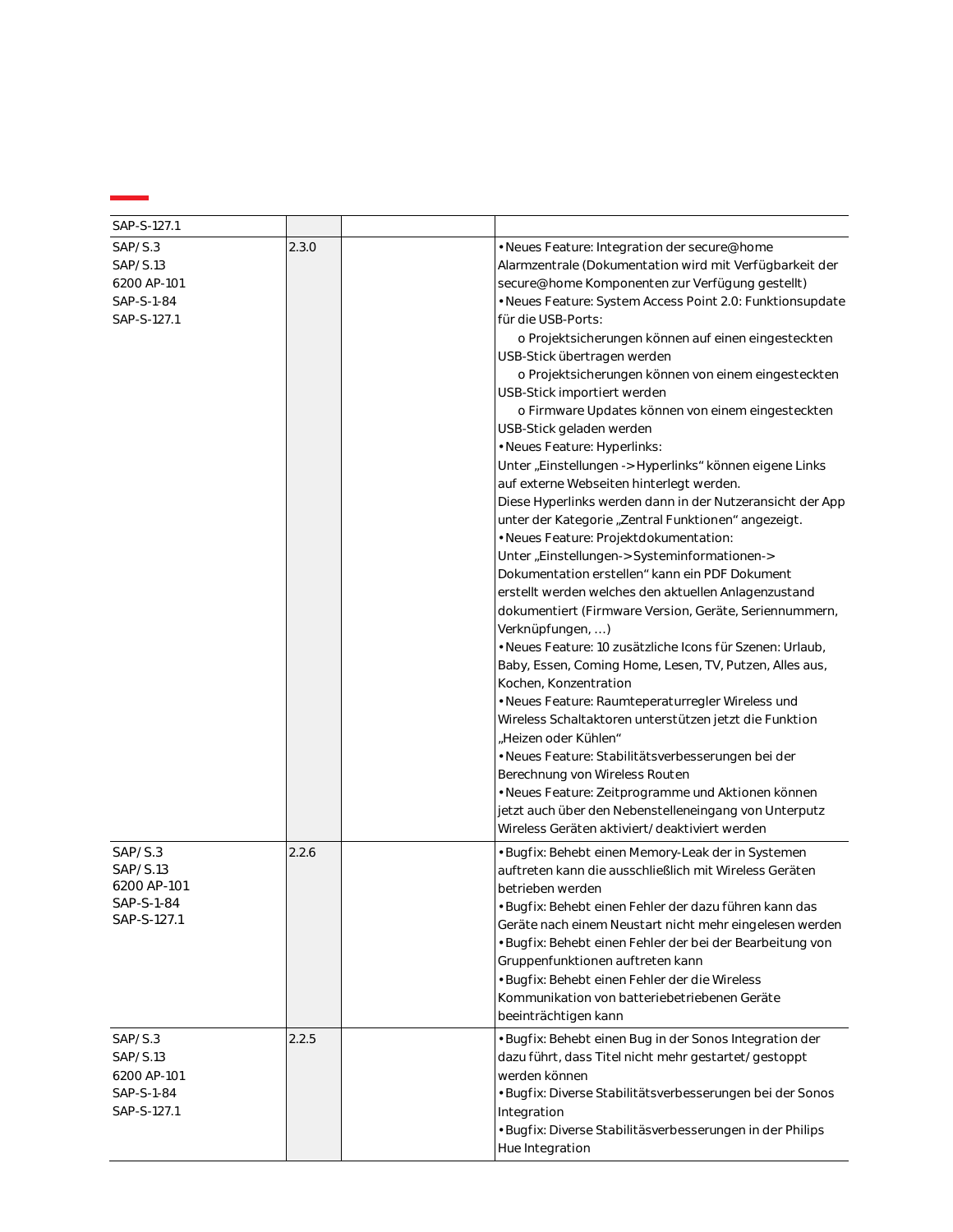|                                                                 |       | · Bugfix: Behebt einen Fehler, der dazu führt das die<br>historischen Daten der Wetterstation in der App<br>nicht richtig angezeigt werden<br>· Bugfix: Performance Verbesserungen beim Laden der<br>Konfigurationsdatei<br>· Bugfix: Verbesserte Kompatibilität mit Firefox 66<br>· Bugfix: Defektes WLAN Modul wird über die Geräte LED<br>signalisiert (linke LED ist rot)<br>· Bugfix: Verbessertes Verhalten bei Neustart des Systems<br>· Bugfix: Das versenden von Push-Nachrichten für System-<br>Nachrichten kann per Checkbox unterdrückt werden<br>· Bugfix: Diverse Stabilitätsverbesserungen                                                                                                                                                                                                                                                                           |
|-----------------------------------------------------------------|-------|-------------------------------------------------------------------------------------------------------------------------------------------------------------------------------------------------------------------------------------------------------------------------------------------------------------------------------------------------------------------------------------------------------------------------------------------------------------------------------------------------------------------------------------------------------------------------------------------------------------------------------------------------------------------------------------------------------------------------------------------------------------------------------------------------------------------------------------------------------------------------------------|
| SAP/S.3<br>SAP/S.13<br>6200 AP-101<br>SAP-S-1-84<br>SAP-S-127.1 | 2.2.4 | · Bugfix: Behebt einen Fehler der zum Absturz des<br>Interfaces führt, wenn der Standort der Installation über<br>die Karte ausgewählt wird<br>· Bugfix: Behebt einen Fehler der verhindert das weitere<br>Nutzer angelegt werden können                                                                                                                                                                                                                                                                                                                                                                                                                                                                                                                                                                                                                                            |
| SAP/S.3<br>SAP/S.13<br>6200 AP-101<br>SAP-S-1-84<br>SAP-S-127.1 | 2.2.3 | · Neues Feature: Heizkörperthermostate können die von<br>Unterputz Raumtemperaturreglern gemessene IST-<br>Temperatur zur Regelung verwenden. Dies ist hilfreich,<br>wenn die intern gemessene IST-Temperatur des<br>Heizkörperthermostaten bauseitig verfälscht wird (z.B.<br>wenn der Heizkörperthermostat in Nischen montiert ist<br>oder<br>durch ein Sofa verstellt ist).<br>· Bugfix: Diverse Stabilitätsverbesserungen bei<br>Heizkörperthermostaten<br>· Bugfix: Diverse Stabilitätsverbesserungen bei<br>Fenstermeldern<br>· Bugfix: Das Verschieben von Räumen im Grundriss nach<br>Systemupdate wird verhindert<br>· Bugfix: Behebung eines Bugs der das Logging verhindert                                                                                                                                                                                              |
| SAP/S.3<br>SAP/S.13<br>6200 AP-101<br>SAP-S-1-84<br>SAP-S-127.1 | 2.2.2 | • Neues Feature für Wireless Sensoren: Szenenaufruf bei<br>Doppelklick Die Wippen unserer Sensoren können jetzt<br>zusätzlich zur Hauptverknüpfung mit zwei Szenen<br>(oben/unten) verknüpft werden! D.h. eine Wippe kann z.b.<br>dafür benutzt werden das Deckenlicht ein/aus zu Schalten<br>und zusätzlich kann über einen Doppelklick oben z.b. die<br>Szene "alle Lichter im Raum An" aufgerufen werden. Über<br>einen Doppelklick unten könnte dann die Szene "alle Lichter<br>im<br>Raum Aus" aufgerufen werden.<br>• Neues Feature: Neue Raumformen "T" und "+"<br>· Bugfix: Diverse Bugfixes in der Wireless Kommunikation<br>• Bugfix: Sonos<br>Seit dem Sonos letzte Woche ein Firmwareupdate gemacht<br>hat funktioniert die Verbindung zu free@home nicht mehr.<br>Dies wird mit diesem Update behoben<br>· Bugfix: Fehlerbehebung bei Sommer-/Winterzeit<br>Umstellung |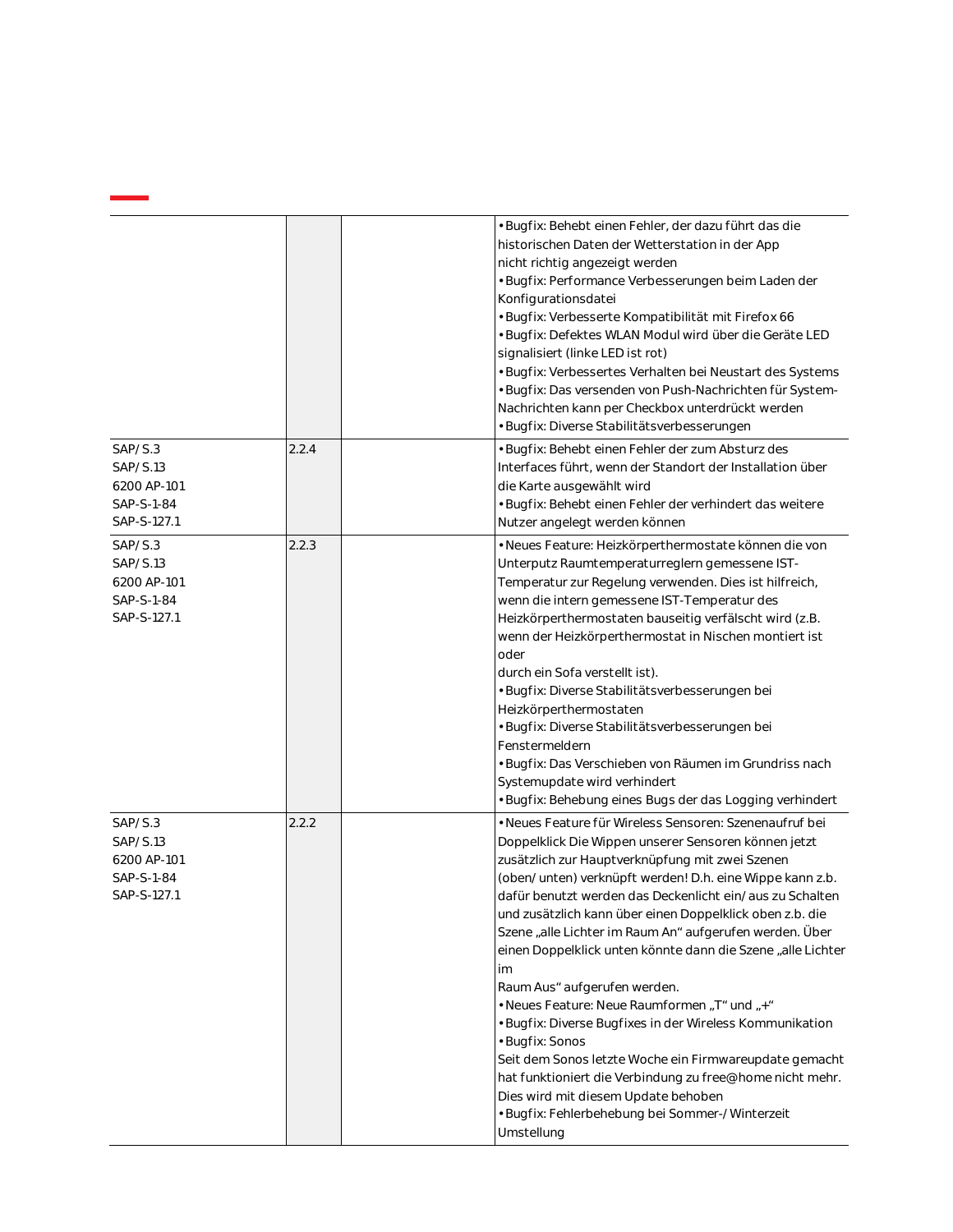|                                                                 |       | • Bugfix: RTR: Der RTR schaltet nur noch dann in den<br>Kühlenmodus wenn auch tatsächlich ein Aktor verbunden<br>ist der Kühlen kann.<br>· Bugfix: Aktionen: Wenn mehrere Ereignisse parametriert<br>werden sollen diese logisch ODER verknüpft werden. Das<br>war bisher nicht der Fall und wird mit dieser Version<br>korrigiert. Neu<br>angelegte Aktionen erhalten automatisch dieses neue<br>Verhalten. Bereits existierende Aktionen<br>können über den Parameter "echte Veroderung" auf das<br>neue Verhalten geändert werden (zu finden im             |
|-----------------------------------------------------------------|-------|----------------------------------------------------------------------------------------------------------------------------------------------------------------------------------------------------------------------------------------------------------------------------------------------------------------------------------------------------------------------------------------------------------------------------------------------------------------------------------------------------------------------------------------------------------------|
| SAP/S.3<br>SAP/S.13<br>6200 AP-101<br>SAP-S-1-84<br>SAP-S-127.1 | 2.1.8 | "Schraubenschlüssel" Menü).<br>• Neues Feature: free@home wired Bewegungsmelder<br>erhalten ein Update welches die Totzeit auf das gleiche<br>Maß reduziert wie bei free@home wireless<br>Bewegungsmeldern.<br>D.h. der Melder schaltet schneller wieder ein wenn<br>Bewegung eintritt nachdem er gerade ausgeschaltet hat.<br>· Neues Feature: Die Schaltschwelle von Bewegungsmelder<br>(wired und wireless) kann jetzt auf einen beliebigen<br>Helligkeitswert gesetzt werden. Es kann auch der aktuelle<br>Helligkeitswert des Raumes "übernommen" werden. |
| SAP/S.3<br>SAP/S.13<br>6200 AP-101<br>SAP-S-1-84<br>SAP-S-127.1 | 2.1.7 | · Bugfix: Behebt Inkompatibilität mit Firefox<br>· Bugfix: Behebt ein Problem mit der Sonos Integration<br>wenn mehr als 30 Sonos Favoriten vorhanden sind<br>• Bugfix: Behebt ein Problem bei der Nutzung von<br>onderzeichen im Nutzer Passwort                                                                                                                                                                                                                                                                                                              |
| SAP/S.3<br>SAP/S.13<br>6200 AP-101<br>SAP-S-1-84<br>SAP-S-127.1 | 2.1.6 | · Neues Feature: Unterstützung für Amazon Alexa<br>· Neues Feature: Zusätzliche Nutzerberechtigung:<br>"Beobachten"<br>· Neues Feature: Möglichkeit die Bearbeitung der<br>Geräteparameter zu sperren für Nutzer mit der<br>Berechtigungsstufe, Konfiguration"<br>· Bugfix: Optimiertes Verhalten des free@home Wireless<br><b>Mesh Netzwerkes</b><br>• Bugfix: Behebung von mehreren Fehlern in der Sonos<br>Integration<br>· Bugfix: Diverse Stabilitätsverbesserungen                                                                                       |
| SAP/S.3<br>SAP/S.13<br>6200 AP-101<br>SAP-S-1-84<br>SAP-S-127.1 | 2.1.5 | Wichtiger Hinweis:<br>Der Internet Explorer 11 enthält Fehler welche die<br>Bedienbarkeit der free@home Nutzeroberfläche<br>maßgeblich einschränken. Diese Fehler werden von<br>Microsoft nicht behoben, da die Weiterentwicklung des<br>Browsers eingestellt wurde. Der Internet Explorer 11 wird<br>von der free@home Nutzeroberfläche nicht mehr<br>unterstützt. Wir empfehlen die Nutzung von Firefox,<br>Chrome oder<br>Safari in der jeweils aktuellsten Version.                                                                                        |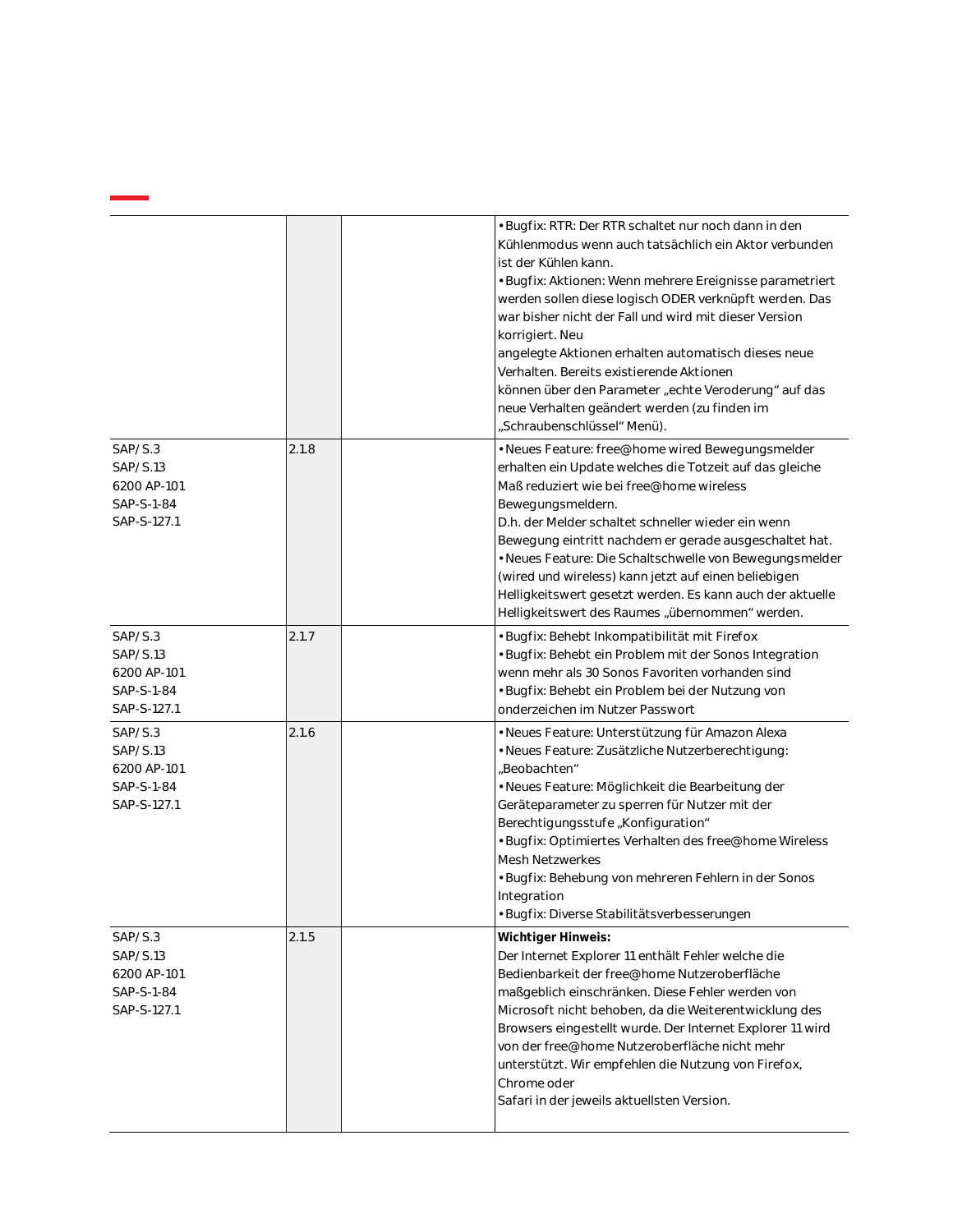|                                                                 |       | Datenloggers der Wetterstation<br>Jalousieaktoren im italienischen Markt<br>der WLAN Spezifikation<br>Berechtigungen von Konfigurationsnutzern<br>speakers im "shuffle mode" verursacht<br>wurde<br>Umschaltung<br>· Bugfix: Diverse Stabilitätsverbesserungen                                                                                                                                                                                                                                                    | • Neues Feature: Push-Nachricht bei Verlust der<br>Busspannung (nur bei aktiviertem Fernzugriff)<br>· Neues Feature: Verbesserte Visualisierung des<br>· Neues Feature: Verbesserte Unterstützung für<br>· Bugfix: Fehlerbehebung für die KRACK Sicherheitslücke in<br>· Bugfix: Fehlerbehebung für die Wiederherstellung der<br>· Bugfix: Fehlerbehebung für Abstürze die durch Sonos<br>• Bugfix: Fehlerbehebung in der Tag/Nacht Modus                                                                                                                                                                                                                                                                                                                                                                                                                                                                                                                                                                                                                                                  |
|-----------------------------------------------------------------|-------|-------------------------------------------------------------------------------------------------------------------------------------------------------------------------------------------------------------------------------------------------------------------------------------------------------------------------------------------------------------------------------------------------------------------------------------------------------------------------------------------------------------------|--------------------------------------------------------------------------------------------------------------------------------------------------------------------------------------------------------------------------------------------------------------------------------------------------------------------------------------------------------------------------------------------------------------------------------------------------------------------------------------------------------------------------------------------------------------------------------------------------------------------------------------------------------------------------------------------------------------------------------------------------------------------------------------------------------------------------------------------------------------------------------------------------------------------------------------------------------------------------------------------------------------------------------------------------------------------------------------------|
| SAP/S.3<br>SAP/S.13<br>6200 AP-101<br>SAP-S-1-84<br>SAP-S-127.1 | 2.1.4 | erforderlich!<br>· Neues Feature: Support für Batteriegeräte<br>(Fenstermelder/Heizkörperthermostat)<br>• Neues Feature: Sonos Support<br>· Neues Feature: Geo-Fencing<br>zusammengeführt<br>ausgeführt<br>zusätzliche Optionen gewählt werden<br>möglich<br>· Neues Feature: Push Nachrichten<br>o Bei SysAP Update<br>o Bei niedrigem Batteriestand<br>o Wenn ein Gerät nicht verfügbar ist<br>· Neues Feature: Neue Gerätefirmware<br>Pushbutton (wired & wireless):<br>Markise oder Rolllade definiert werden | Hinweis: Um die neuen batteriebetriebenen free@home<br>Wireless Geräte einlesen zu können ist ein Update des<br>Systems auf die Firmware Version 2.1.4 zwingend<br>• Neues Feature: Die Funktionen des Menüs "Zuordnung"<br>und "Verknüpfung" wurden in einem Menüpunkt "Geräte"<br>· Neues Feature: Neues Design für die Benutzerapp<br>· Neues Feature: Favoriten können sortiert werden<br>· Neues Feature: Aktionen werden neu ausgewertet, wenn<br>sie aktiviert werden. Ist ein Ereignis aktiv, wird die<br>zugehörigen Enter-Aktion ausgeführt. Beim Deaktivieren<br>von Aktionen wird ebenfalls die zugehörige Leave- Aktion<br>· Neues Feature: In den Einstellungen der Aktionen können<br>o Aktion bei Erfüllung der Vorbedingung auswerten<br>o Aktion bei Nicht-Erfüllung der Vorbedingung beenden<br>· Neues Feature: Die Firmware des System Access Point<br>kann nur noch durch eine Firmware mit einer höheren<br>Verion geupdated werden. Ein Downgrade ist nicht mehr<br>o free@home Unterputz Geräte mit Wippe bzw.<br>- Jalousieaktoren können jetzt als Dachfenster, |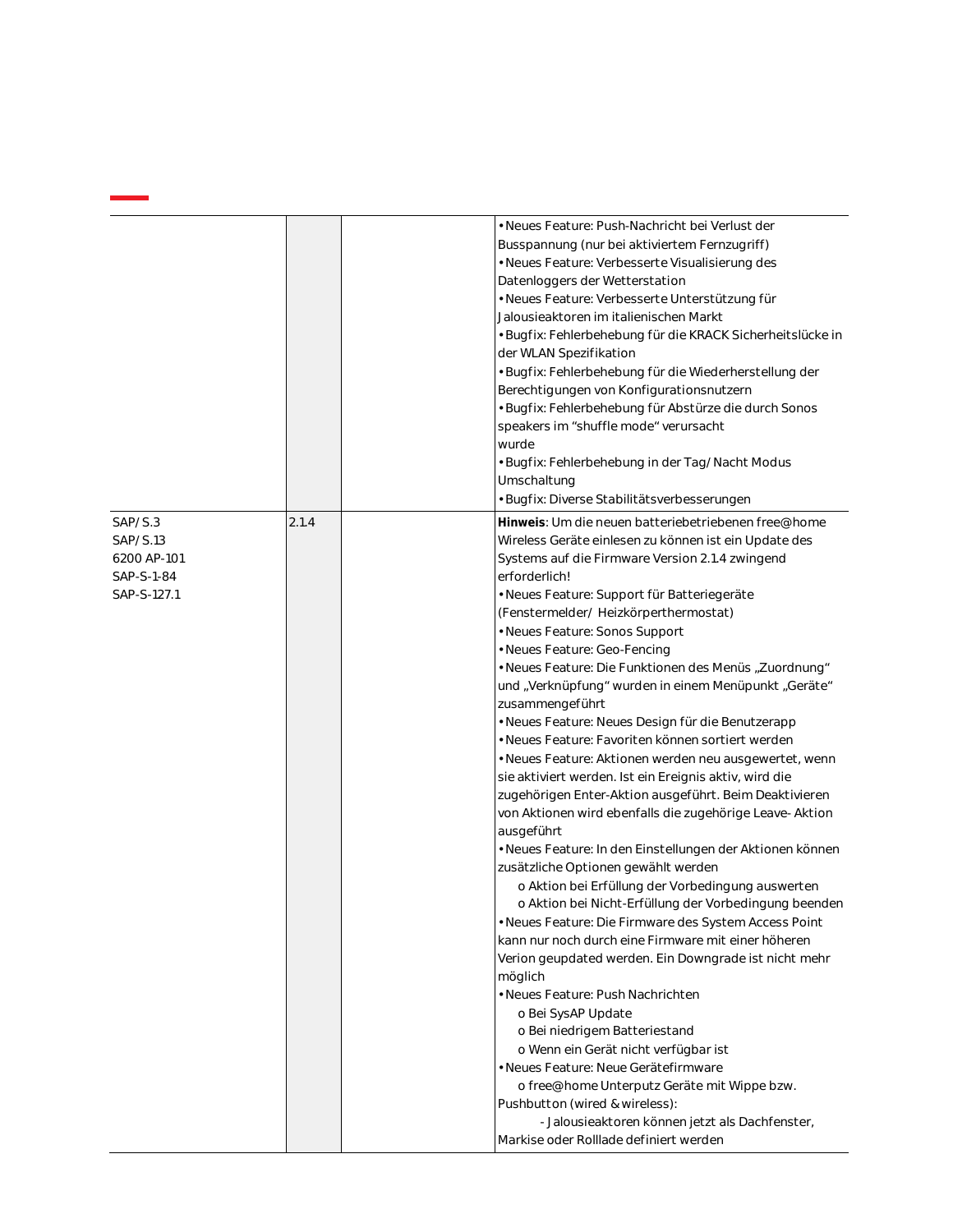|                                                                 |       | - Sensoren können mit Sonos Lautsprechern<br>verknüpft werden<br>- Sensoren können Zeitprogramme oder Aktionen<br>aktivieren/deaktivieren<br>- LED blinkt bei Zwangsführung oder im Fehlerfall<br>o REG Jalousieaktor<br>- Neue Funktionen Dachfenster, Markise und Rollade                                                                                                                                                                                                                                                                                                                                                                                                                                                                                                                                                                                                                                                                                    |
|-----------------------------------------------------------------|-------|----------------------------------------------------------------------------------------------------------------------------------------------------------------------------------------------------------------------------------------------------------------------------------------------------------------------------------------------------------------------------------------------------------------------------------------------------------------------------------------------------------------------------------------------------------------------------------------------------------------------------------------------------------------------------------------------------------------------------------------------------------------------------------------------------------------------------------------------------------------------------------------------------------------------------------------------------------------|
|                                                                 |       | - Bugfixes<br>· Neues Feature: Neue Filterfunktion im Gerätemenü<br>· Neues Feature: Fenster können den Status gekippt<br>anzeigen<br>• Neues Feature: Aktionen: Zeitabhängige Beschattung.<br>Hier wird intern die UTC Zeit gespeichert, demnach ist der<br>Schaltzeitpunkt sonnenabhänging und ändert sich nicht<br>bei Zeitumstellungen<br>· Neues Feature: Neuer Startscreen für BJE und ABB<br>· Neues Feature: Firmware Version der free@home Geräte<br>wird auf der Wartungsseite angezeigt<br>· Neues Feature: Überarbeitung der Netzwerkeinstellungen<br>· Neues Feature: Bei Vor-Ort Bedienung eines Sensors<br>leuchtet das betreffende Icon des Gerätes<br>auf dem Grundriss auf<br>· Neues Feature: Neue Szenenicons für Musik                                                                                                                                                                                                                    |
| SAP/S.3<br>SAP/S.13<br>6200 AP-101<br>SAP-S-1-84<br>SAP-S-127.1 | 2.1.2 | · Neues Feature: Erweiterung für Raumtemperaturregler:<br>Mehrere Raumtemperaturregler können jetzt mit einem<br>zentralen Heizaktor verbunden werden. Wenn keiner der<br>Regler mehr einen Wärmebedarf meldet, wird der Zentrale<br>Aktor abgeschaltet (nach einer einstellbaren<br>Zeitverzögerung von 6-60min.).<br>· Neues Feature: Erweiterung für Schaltaktoren:<br>Schaltaktorkanäle können jetzt als zentrale Heizaktoren/<br>Kühlaktoren definiert werden (Anwendung<br>siehe oben).<br>· Bugfix: Fehlerbehebung bei den free@home Wireless<br>Unterputz Geräten (Hinweis: Nachdem<br>Update des System Access Point wird das Update der<br>Unterputzgeräte automatisch gestartet)<br>· Bugfix: Fehlerbehebung bei der Standortbestimmung für<br>die Astrofunktion<br>· Bugfix: Fehlerbehebung bei der Verbindung zu myBUSCH-<br>JAEGER / myABB Living Space<br>· Bugfix: Fehlerbehebung bei den Verbindungslimitierung<br>von Aktoren in REG Bauform |
| SAP/S.3<br>SAP/S.13<br>6200 AP-101<br>SAP-S-1-84<br>SAP-S-127.1 | 2.1.1 | · Neues Feature: Unterstützung von schaltbaren HUE<br>Steckdosen über die Hue Bridge<br>· Neues Feature: Der free@home Wireless Kanalwechsel<br>wurde überarbeitet<br>· Neues Feature: Meldung von Gründen, warum ein<br>Kanalwechsel nicht möglich ist                                                                                                                                                                                                                                                                                                                                                                                                                                                                                                                                                                                                                                                                                                        |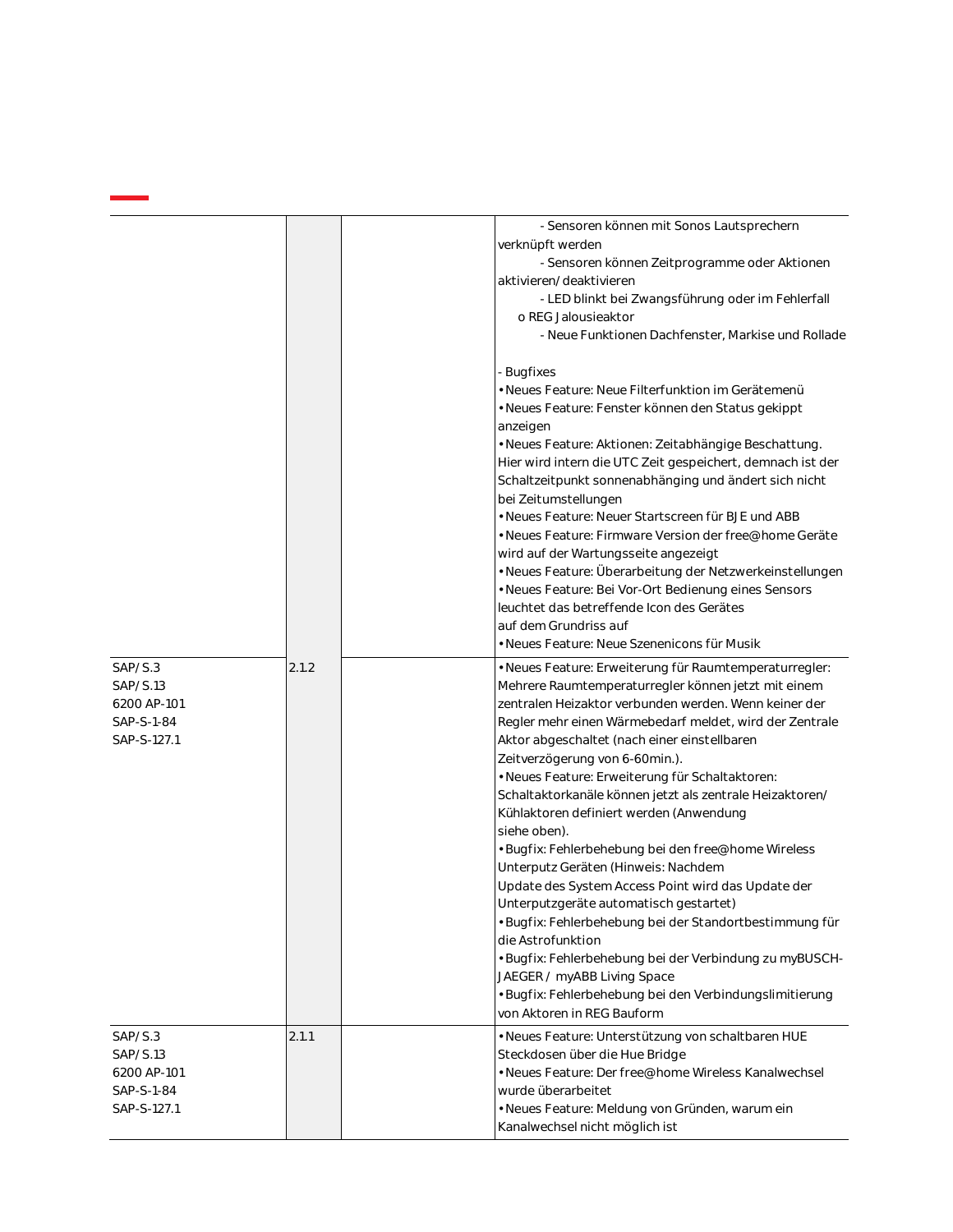|                                                                 |     | · Neues Feature: Nachricht beim Upload von unbekannten<br>Dateiformaten beim Upload von Firmware oder Backup-<br>Dateien.<br>· Bugfix: Fehlerbehebungen im Jalousiekalibrier-Dialog<br>· Bugfix: Allgemeine Stabilitätsverbesserungen                                                                                                                                                                                                                                                                                                                                                                                                                                                                                                                                                                                                                                                                                                                                                                                                                                                                                                                                                                                                                                                                                                                                                                                                                                                                                                                                                                                                                                                                                                                                                                                                                                                                                                                                                                                                                                                                                          |
|-----------------------------------------------------------------|-----|--------------------------------------------------------------------------------------------------------------------------------------------------------------------------------------------------------------------------------------------------------------------------------------------------------------------------------------------------------------------------------------------------------------------------------------------------------------------------------------------------------------------------------------------------------------------------------------------------------------------------------------------------------------------------------------------------------------------------------------------------------------------------------------------------------------------------------------------------------------------------------------------------------------------------------------------------------------------------------------------------------------------------------------------------------------------------------------------------------------------------------------------------------------------------------------------------------------------------------------------------------------------------------------------------------------------------------------------------------------------------------------------------------------------------------------------------------------------------------------------------------------------------------------------------------------------------------------------------------------------------------------------------------------------------------------------------------------------------------------------------------------------------------------------------------------------------------------------------------------------------------------------------------------------------------------------------------------------------------------------------------------------------------------------------------------------------------------------------------------------------------|
| SAP/S.3<br>SAP/S.13<br>6200 AP-101<br>SAP-S-1-84<br>SAP-S-127.1 | 2.1 | Neue Funktionen:<br>D Änderungen der Bedienansicht:<br>o Überarbeitung des Matrix- und des Grundrissmenüs:<br>- Alle Bedienflächen können jetzt mit Kurzdruck<br>bedient werden. Bei einem Langdruck öffnet sich nun ein<br>Popup, mit dem Dimm- oder Jalousieaktoren per<br>Schieberegler auf<br>eine definierte Position gefahren werden können.<br>- Die Reihenfolge von Favoriten im Favoritenmenü<br>kann per Drag&Drop verändert werden.<br>D Änderungen der Konfigurationsansicht:<br>o Der Grundriss einer bereits erstellten Etage kann in<br>eine neuen Etage kopiert werden.<br>o Hausstruktur: Der Grundriss einer bereits erstellten<br>Etage wird bei der Erstellung von neuen<br>Etagen eingeblendet und dient so als Vorlage.<br>o Szenen können als Zentralfunktion definiert werden<br>(z.B. eine "Alles aus"-Szene) und müssen nicht mehr einem<br>bestimmten Raum zugeordnet werden.<br>o Beim Verknüpfen von Geräten wird angezeigt, wenn<br>die maximale Anzahl von Verknüpfungen bei einem Gerät<br>erreicht sind.<br>o Fehler in der Netzwerkkonfiguration werden per<br>Popup und in den Netzwerkeinstellungen angezeigt.<br>o Im Menü Systeminformationen wird angezeigt, ob<br>eine Busleitung angeschlossen ist.<br>o In den Aktionen wird bei "Aufhebung des Ereignisses"<br>nicht mehr die Vorbedingung geprüft.<br>o Die Uhrzeit kann jetzt gleichzeitig als Vorbedingung<br>und Ereignis genutzt werden. Dies ermöglicht die<br>Umsetzung von zeitabhängigen Beschattung-Usecases.<br>o Geräteupdates werden erst angeboten, wenn alle<br>Geräte eingelesen worden sind.<br>o Kalibrierung Regensensor der Wetterstation.<br>o Anzeige eines Indikators, welcher die Passwort-<br>Qualität bewertet (schwach, stark, usw.).<br>o Vereinfachung des Master Reset Dialoges.<br>o Heizungsaktor REG: Fehler nach ausbleibenden<br>Stellgrößen werden erst nach 20 Minuten<br>angezeigt. Damit werden Fehlermeldungen nach einem<br>Softwareupdate des RTR vermieden.<br>o Update der Firmware für die Wetterstation.<br>o RTR: Heizen/Kühlen-Symbol wird bei Trennung vom<br>Aktor ausgeschaltet. |
|                                                                 |     | o Bugfix: RTR: Fehlerbehebung beim Temperaturoffset.                                                                                                                                                                                                                                                                                                                                                                                                                                                                                                                                                                                                                                                                                                                                                                                                                                                                                                                                                                                                                                                                                                                                                                                                                                                                                                                                                                                                                                                                                                                                                                                                                                                                                                                                                                                                                                                                                                                                                                                                                                                                           |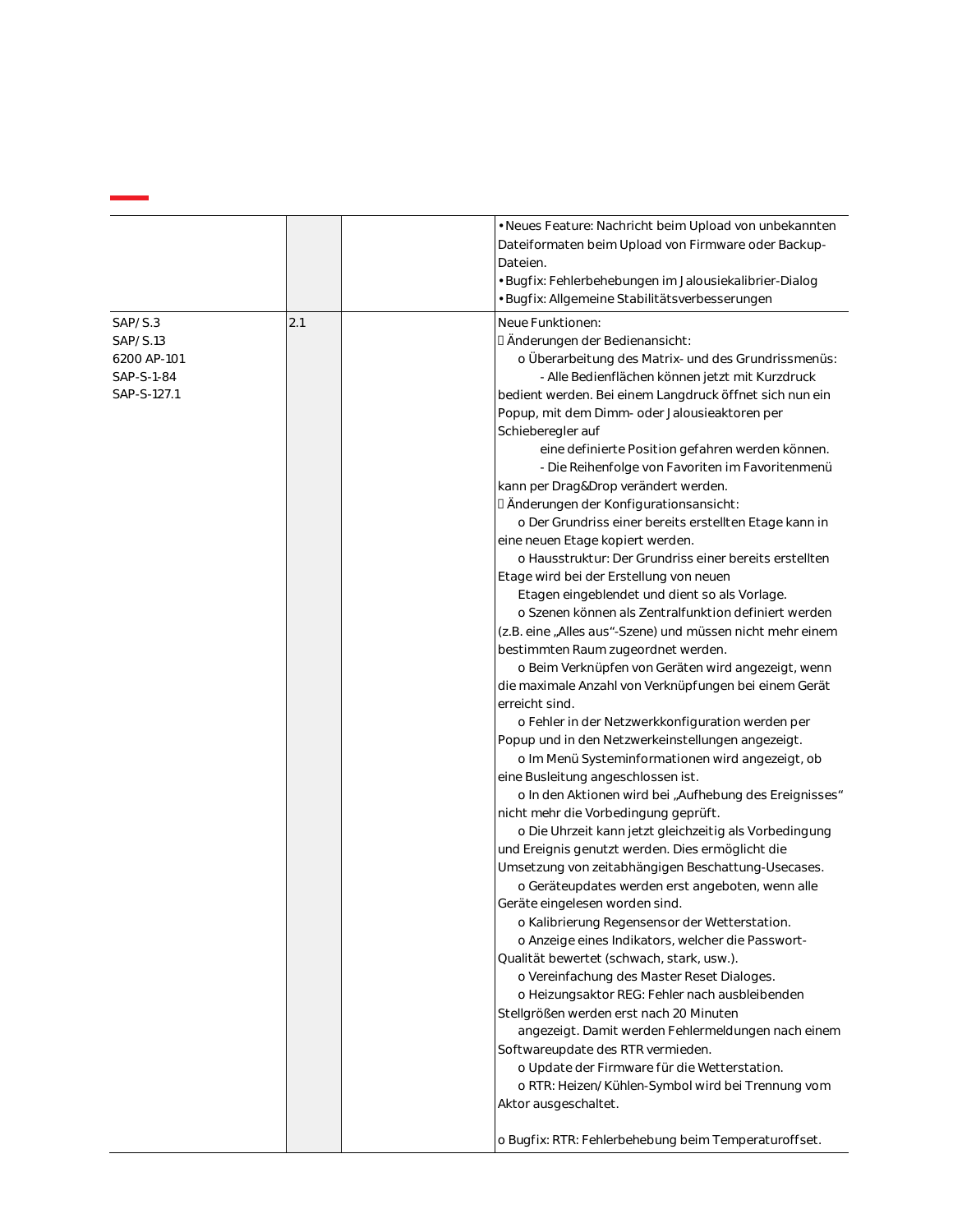|             |       | o Bugfix: Fehlerbehebung beim Zurücksetzen des System      |
|-------------|-------|------------------------------------------------------------|
|             |       | Access Points auf Werkseinstellungen.                      |
|             |       | o Bugfix: Allgemeine Stabilitätsverbesserungen             |
| SAP/S.3     | 2.0.4 | · Neues Feature: Stellt die Kompatibilität mit dem 4,3"    |
| SAP/S.13    |       | Panel her                                                  |
| 6200 AP-101 |       | · Neues Feature: Stellt die Kompatibilität mit Fan-Coil    |
| SAP-S-1-84  |       | Aktor her (62xxxxxxx):                                     |
| SAP-S-127.1 |       | o Ermöglicht die Verknüpfung mit einem free@home           |
|             |       | RTR (Verknüpfung wird automatisch hergestellt wenn Fan-    |
|             |       | Coil Aktor unt RTR im gleichen Raum sind)                  |
|             |       | o RTR ermöglicht Einstellung der Betriebsmodi              |
|             |       | off/Eco/Comfort                                            |
|             |       | o RTR ermöglicht Einstellung der Soll-Temperatur           |
|             |       | o RTR ermöglicht Einstellung der Lüfterstufe               |
|             |       | o Die Lüfterstufen können am RTR, auf den free@home        |
|             |       | Panels in den "Favoriten" der free@home App und per        |
|             |       | Sprachsteuerung verstellt werden                           |
|             |       | o Die Lüfterstufen können z.Z. noch nicht über die         |
|             |       | Matrixansicht oder die Grundrissansicht der                |
|             |       | App verstellt werden (wird ergänzt durch das nächste       |
|             |       | geplante Release im Herbst)                                |
|             |       | • Neues Feature: Stellt die Kompatibilität mit Philips Hue |
|             |       | Bridge ab "Bridge software 01032318" her.                  |
|             |       | · Neues Feature: In den Aktionen kann bei der Rücknahme    |
|             |       | von "Force" jetzt auf Wunsch auch noch ein neuer           |
|             |       | Zielzustand angefahren werden                              |
|             |       | · Bugfix: Fehlerbehebung bei der                           |
|             |       | Aktivierung/Deaktivierung von Zeitprogrammen               |
|             |       | · Bugfix: Fehlerbehebung bei der tschechischen             |
|             |       | Sprachsynchronisation                                      |
|             |       | · Bugfix: Fehlerbehebung beim Verknüpfen der Geräte: Es    |
|             |       | können nun wieder mehr Verknüpfungen hergestellt           |
|             |       | werden                                                     |
|             |       | · Bugfix: Fehlerbehebung beim Regenalarm der               |
|             |       | Wetterstation                                              |
|             |       | • Bugfix: Fehlerbehebung beim Windalarm der                |
|             |       | Wetterstation                                              |
|             |       | · Bugfix: Allgemeine Stabilitätsverbesserungen             |
| SAP/S.3     | 2.0.3 | · Neues Feature: Tschechisch als Systemsprache             |
| SAP/S.13    |       | · Bugfix: Fehlerbebung bei der Lastartverstellung bei      |
| 6200 AP-101 |       | Dimmern.                                                   |
| SAP-S-1-84  |       | · Bugfix: Fehlerbebung bei der Verknüpfung von Szenen      |
| SAP-S-127.1 |       | und Panels.                                                |
|             |       | · Bugfix: Allgemeine Stabilitätsverbesserungen.            |
| SAP/S.3     | 2.0.2 | · Neues Feature: Überarbeitung der übersetzten             |
| SAP/S.13    |       | Systemsprachen.                                            |
| 6200 AP-101 |       | • Bugfix: Der Zustand von Zeitprofilen wird jetzt korrekt  |
| SAP-S-1-84  |       | dargestellt.                                               |
| SAP-S-127.1 |       |                                                            |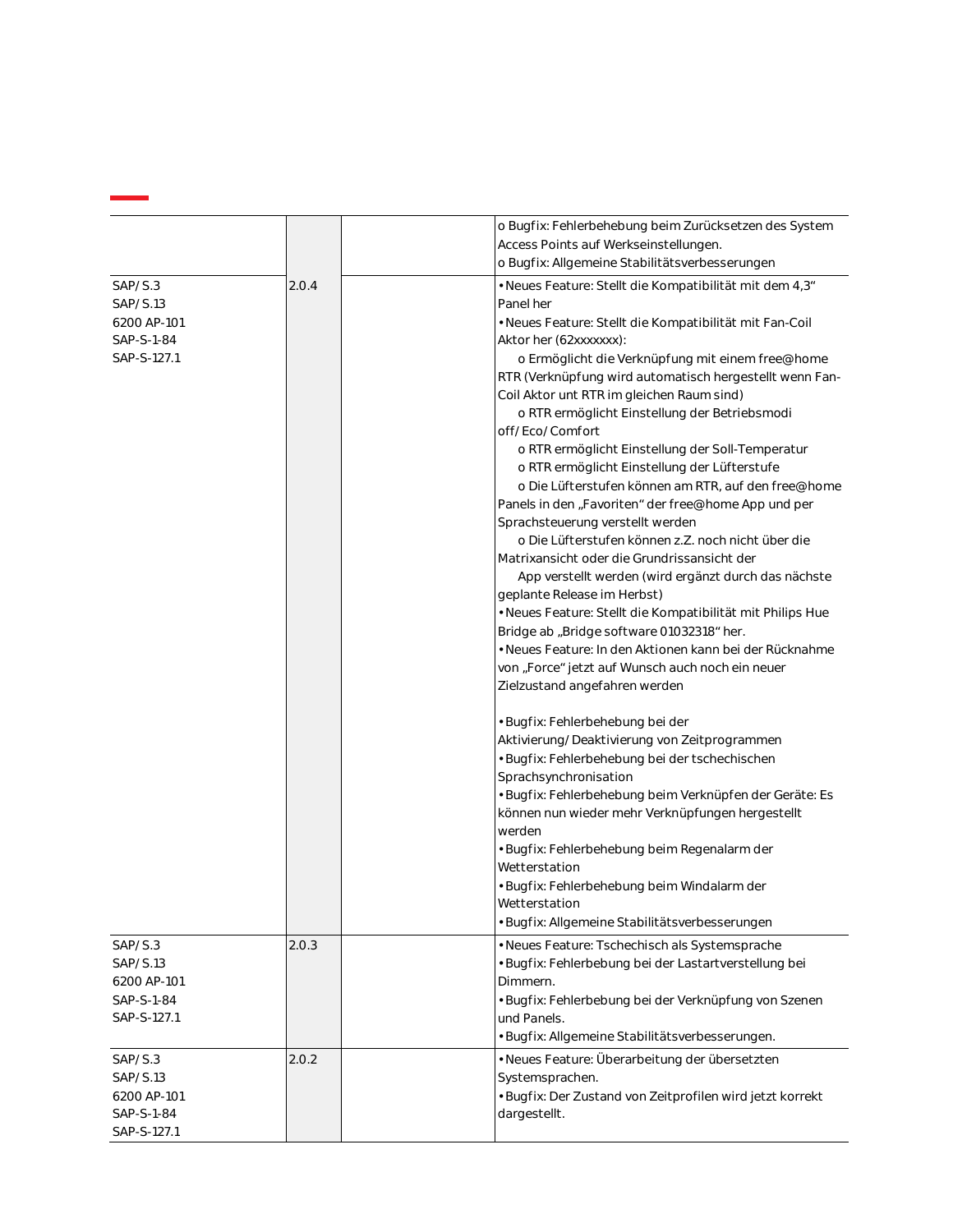|                                                                 |       | • Bugfix: In Zeitprofilen können wieder alle Geräte<br>konfiguriert werden.<br>· Bugfix: Aktoren mit Impuls Funktion können in Szenen<br>eingebunden werden.<br>· Bugfix: Jalousien werden im Kalibrierdialog für die<br>Lamellenkalibrierung für mindestens 10 s gefahren.                                                                                                                                                                                                                                                                                                                                                                                                                                                                                                                                                                                                                                                                                                                                                                                                                                                                                                                                                                                                                                                                                                                                                                                                                                                                                                                                                                                                                                                                              |
|-----------------------------------------------------------------|-------|----------------------------------------------------------------------------------------------------------------------------------------------------------------------------------------------------------------------------------------------------------------------------------------------------------------------------------------------------------------------------------------------------------------------------------------------------------------------------------------------------------------------------------------------------------------------------------------------------------------------------------------------------------------------------------------------------------------------------------------------------------------------------------------------------------------------------------------------------------------------------------------------------------------------------------------------------------------------------------------------------------------------------------------------------------------------------------------------------------------------------------------------------------------------------------------------------------------------------------------------------------------------------------------------------------------------------------------------------------------------------------------------------------------------------------------------------------------------------------------------------------------------------------------------------------------------------------------------------------------------------------------------------------------------------------------------------------------------------------------------------------|
| SAP/S.3<br>SAP/S.13<br>6200 AP-101<br>SAP-S-1-84<br>SAP-S-127.1 | 2.0.1 | Bugfix: Behebt einen Fehler in der Verknüpfungsansicht.                                                                                                                                                                                                                                                                                                                                                                                                                                                                                                                                                                                                                                                                                                                                                                                                                                                                                                                                                                                                                                                                                                                                                                                                                                                                                                                                                                                                                                                                                                                                                                                                                                                                                                  |
| SAP/S.3<br>SAP/S.13<br>6200 AP-101<br>SAP-S-1-84<br>SAP-S-127.1 | 2.0   | Wichtige Hinweise:<br>1) Nach dem Update des System Access Point auf die<br>Version 2.0 und dem erstmaligen Login auf die free@home<br>Konfigurationsoberfläche, erscheint ein Hinweis auf<br>verfügbare Updates für die einzelnen Busteilnehmer.<br>Sobald der Benutzer den Updateprozess startet, wird die<br>Updateanforderung an alle erforderlichen Teilnehmer<br>gesendet. Es kann einige Minuten dauern bis alle<br>erforderlichen Teilnehmer informiert sind.<br>Bitte warten Sie nach Bestätigung der Updateanfrage bis<br>im "Message Center" (roter Kreis oben rechts in der<br>Konfigurationsoberfläche) die Zahl der laufenden Updates<br>gleich der Zahl der zur Verfügung stehenden Updates im<br>Update Dialog ist. Erst dann wird das Update auf allen<br>Geräten<br>ausgeführt. Andernfalls kann es sein dass Sie beim<br>nächsten Login wieder mit dem Hinweis auf verfügbare<br>Updates konfrontiert werden.<br>2) Wenn in der Grundrissansicht der<br>Konfigurationsoberfläche der Abstand zwischen den Icons<br>oder<br>zum Rand zu klein gewählt wird, werden in der Grundriss<br>Ansicht der Benutzeroberfläche die<br>Geräte Icons nur als kleiner Kreis angezeigt. Verschieben<br>Sie die Icons so, dass ein größerer<br>Abstand zwischen den Icons, bzw. zum Rand des Raumes<br>entsteht. Die beiden genannten Punkte werden in<br>zukünftigen Firmware Updates optimiert.<br>Neue Funktionen:<br>I Anbindung an das myBusch-Jaeger Portal<br>o Ermöglicht den Fernzugriff über mobile Geräte mit<br>installierter free@home App (iOS App ab V2.0; Android App<br>ab V3.0)<br>o Ermöglicht Push-Nachrichten an Mobile Geräte mit<br>installierter free@home App<br>o Ermöglicht das Versenden von Email<br>Benachrichtigungen |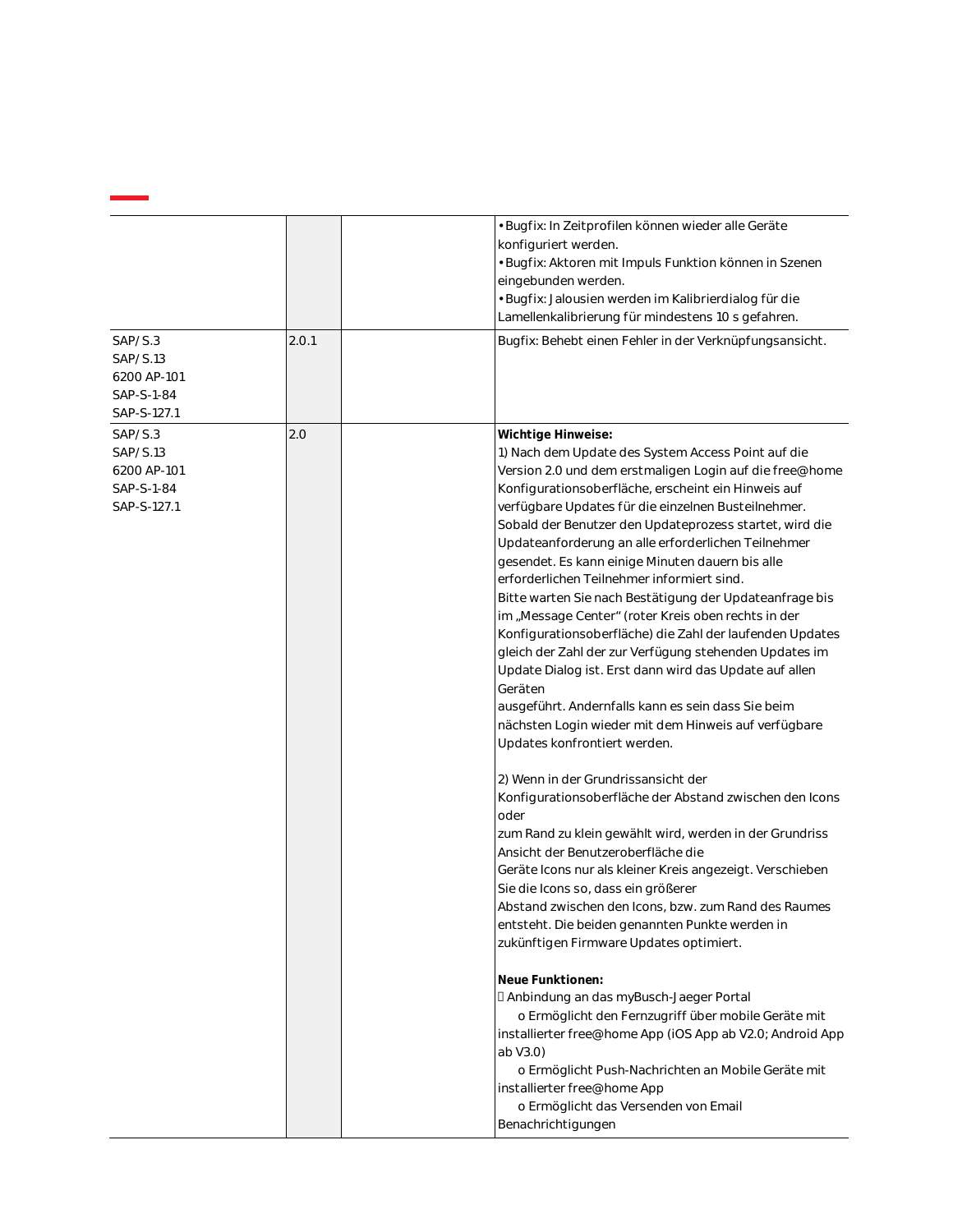|  | I Ermöglicht die Sprachsteuerung über mobile Geräte mit                                            |
|--|----------------------------------------------------------------------------------------------------|
|  | installierter free@home App (iOS App ab V2.0; Android App                                          |
|  | ab V3.0)                                                                                           |
|  | □ Neues Menü "Aktionen"                                                                            |
|  | o Ermöglicht die Erstellung von einfachen "Wenn-                                                   |
|  | Dann Beziehungen" & Benachrichtigungen per Email &                                                 |
|  | Push-Nachrichten (Benachrichtigungen nur bei                                                       |
|  | eingerichtetem Fernzugriff)                                                                        |
|  | □ Überarbeitung der "Grundriss" Ansicht                                                            |
|  | o Icons werden bei jeder Zoomstufe angezeigt (nur                                                  |
|  | Konfigurationsansicht)                                                                             |
|  | o Anzeige des Gesamten Hauses inkl. Wetterdaten (in                                                |
|  | Verbindung mit der Wetterstation), Favoriten und                                                   |
|  | Zeitprogrammen                                                                                     |
|  | o Filterfunktion für bessere Übersicht                                                             |
|  | o Anzeige der RTR IST-Temperatur im Raum                                                           |
|  | I Überarbeitung des Menüpunktes "Hausstruktur"                                                     |
|  | o Der Etagentyp wird automatisch gewählt, je                                                       |
|  | nachdem wo die Etage positioniert wird                                                             |
|  | o Änderungen werden direkt gespeichert, ohne                                                       |
|  | zusätzliche Bestätigung                                                                            |
|  | o Es gibt nur noch zwei Raumtypen, L und Rechteck                                                  |
|  | o Räume können nun an anderen Räumen                                                               |
|  | ausgerichtet werden. Dazu werden beim Verschieben                                                  |
|  | Hilfslinien gezeichnet                                                                             |
|  | o Im Raum werden die Maße und die                                                                  |
|  | Quadratmeteranzahl angezeigt                                                                       |
|  | o Über < und > kann zwischen den Etagen gewechselt                                                 |
|  | werden                                                                                             |
|  | I Überarbeitung des Menüpunktes "Zuordnung"                                                        |
|  | o Funktionen in der Selection-Bar werden nun                                                       |
|  | Gruppiert                                                                                          |
|  | o Beim Klick in einen Raum wird dieser                                                             |
|  | Bildschirmfüllend dargestellt, ein Klick in den Hintergrund                                        |
|  | wechselt zu einer Gesamtdarstellung                                                                |
|  | o Im Raum wird die Temperatur angezeigt, wenn in<br>dem Raum ein RTR verbaut ist                   |
|  |                                                                                                    |
|  | o Dimmer- und Jalousie- Icons haben beim                                                           |
|  | Verschieben eine graue "Aura" um ein überlappen mit<br>anderen Icons oder Raumgrenzen zu vermeiden |
|  | □ Überarbeitung des Menüpunktes "Verknüpfung"                                                      |
|  | o Bei Szenen und Gruppen kann bei der Wahl einer                                                   |
|  | vorkonfigurierten Szene/Gruppe gewählt                                                             |
|  | werden, ob diese für das gesamte Objekt, die Etage                                                 |
|  | oder den Raum erstellt werden soll                                                                 |
|  | o Sensoren werden durch eine blaue "Aura"                                                          |
|  | hervorgehoben, um den Nutzer dazu zu bewegen, bei der                                              |
|  | Paarung erst auf den Sensor zu klicken                                                             |
|  | DOptimierter Updateprozess Busteilnehmer                                                           |
|  |                                                                                                    |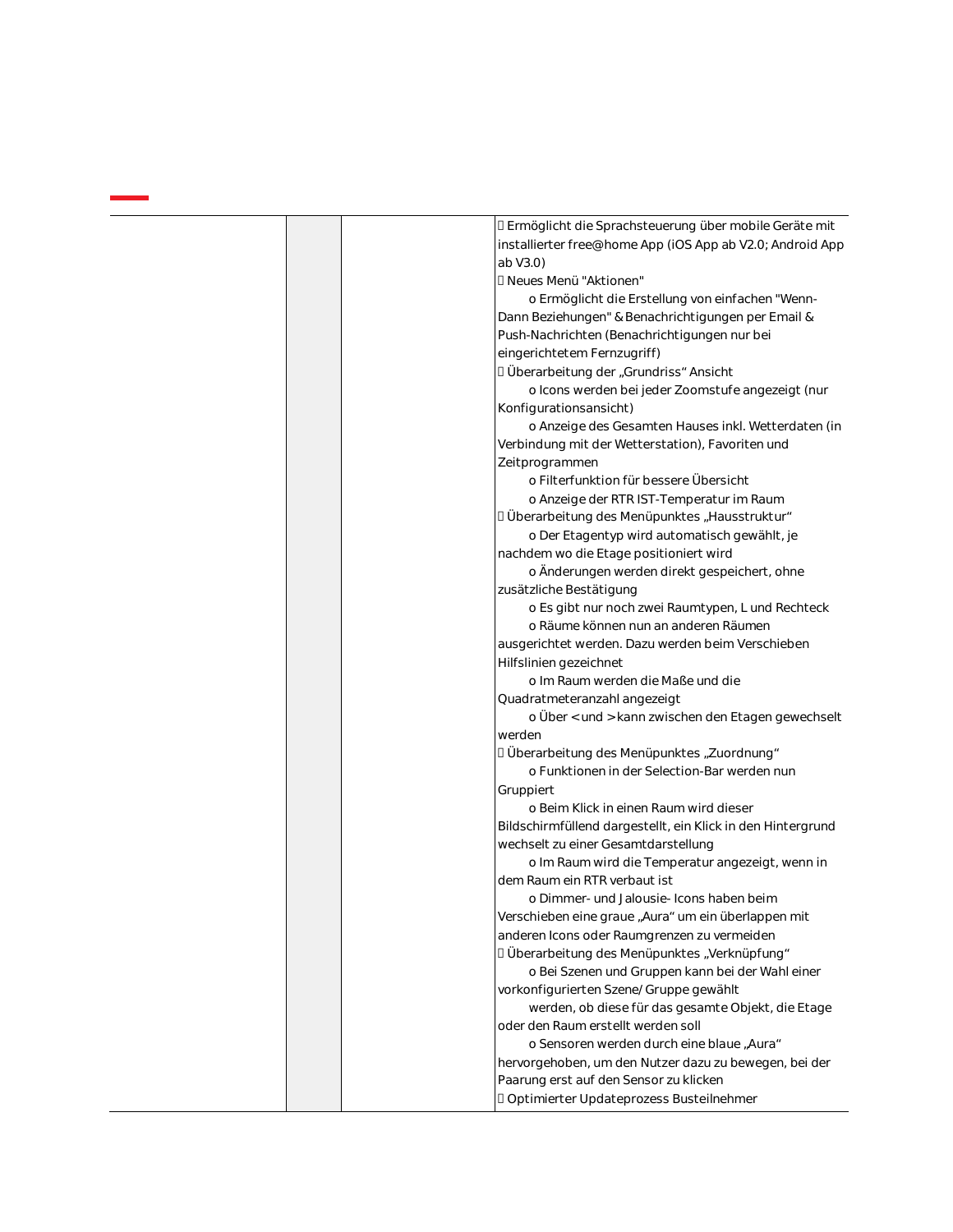|                                                                 |     | o Wenn Updates für Busteilnehmer zu Verfügung<br>stehen, wird in dem Hinweistext die Gesamtdauer für alle<br>Updates angegeben<br>o Das "Message Center" (roter Kreis in der rechten<br>oberen Ecke der Benutzeroberfläche) informiert über die<br>Anzahl der Verfügbaren Geräteupdates und über den<br>Fortschritt der<br>angestoßenen Updates<br>I Überarbeitete Menüstruktur in der Benutzeroberfläche<br>o Die Benutzeroberfläche ist in die Bereiche<br>"Favoriten, Matrix, Grundriss (nur auf PC/Tablet),<br>Zeitprofile, Status, Ereignisspeicher, Sprachsteuerung"<br>aufgeteilt<br>I Wenn die Benutzeroberfläche über den PC/Tablet<br>aufgerufen wird, sind die "Favoriten" und die "Zeitprofile"<br>über den Unterpunkt "Grundriss" zu erreichen<br>D Der Menüpunkt "Sprachsteuerung" wird nur auf mobilen<br>Geräten mit installierter free@home App (iOS App ab V2.0;<br>Android App ab V3.0) angezeigt<br>o "Log Out" Möglichkeit<br>o Die IST-Temperatur wird neben dem Raumnamen<br>angezeigt (Grundriss und Matrix)<br>o Zeitprogramme können als einfacher Bediener<br>aktiviert/deaktiviert werden<br>o Neue Status Ansicht für die Visualisierung von<br>eingeschalteten Lichtern oder geöffneten Fenstern<br>o Im Jalousiekalibrierdialog können Einstellungen von<br>bereits kalibrierten Jalousien kopiert werden<br>o Separate Auf- / Abfahrtzeiten für REG<br>Jalousieaktoren<br>o "Trigger" Funktion für REG Schaltaktoren (für z.B.<br>Garagentore)<br>o "Heizungsaktor Zusatzstufe" Funktion für 4-fach<br><b>REG Schaltaktor</b><br>o allgemeine Stabilitätsverbesserungen |
|-----------------------------------------------------------------|-----|---------------------------------------------------------------------------------------------------------------------------------------------------------------------------------------------------------------------------------------------------------------------------------------------------------------------------------------------------------------------------------------------------------------------------------------------------------------------------------------------------------------------------------------------------------------------------------------------------------------------------------------------------------------------------------------------------------------------------------------------------------------------------------------------------------------------------------------------------------------------------------------------------------------------------------------------------------------------------------------------------------------------------------------------------------------------------------------------------------------------------------------------------------------------------------------------------------------------------------------------------------------------------------------------------------------------------------------------------------------------------------------------------------------------------------------------------------------------------------------------------------------------------------------------------------------------------------------------------------|
| SAP/S.3<br>SAP/S.13<br>6200 AP-101<br>SAP-S-1-84<br>SAP-S-127.1 | 1.3 | • Neues Feature für alle Unterputz Sensor- / Schaltaktoren:<br>o Schaltaktoren können jetzt als Heizungsaktoren mit<br>den folgenden Parametern genutzt werden:<br>Ilm "Heizbetrieb", zur Ansteuerung von<br>elektrischen Heizungen<br>Ilm "Heizbetrieb Zusatzstufe" zur Ansteuerung<br>von z.B. Infrarotheizungen<br>o Schaltaktoren können als "Trigger" genutzt werden.<br>Der Schaltaktor schaltet dann für 1 Sekunde Ein und wieder<br>Aus. Zur Verwendung z.B. für Garagentor Antriebe.<br>· Neues Feature für alle Unterputz Sensor-<br>/Jalousieaktoren:<br>o Die Fahrtzeiten für Auf-/Ab. Fahren kann nun<br>separat eingestellt werden. Sorgt für eine genauere<br>Positionierung bei Jalousien bei denen sich die Fahrtzeiten<br>deutlich unterscheiden.                                                                                                                                                                                                                                                                                                                                                                                                                                                                                                                                                                                                                                                                                                                                                                                                                                     |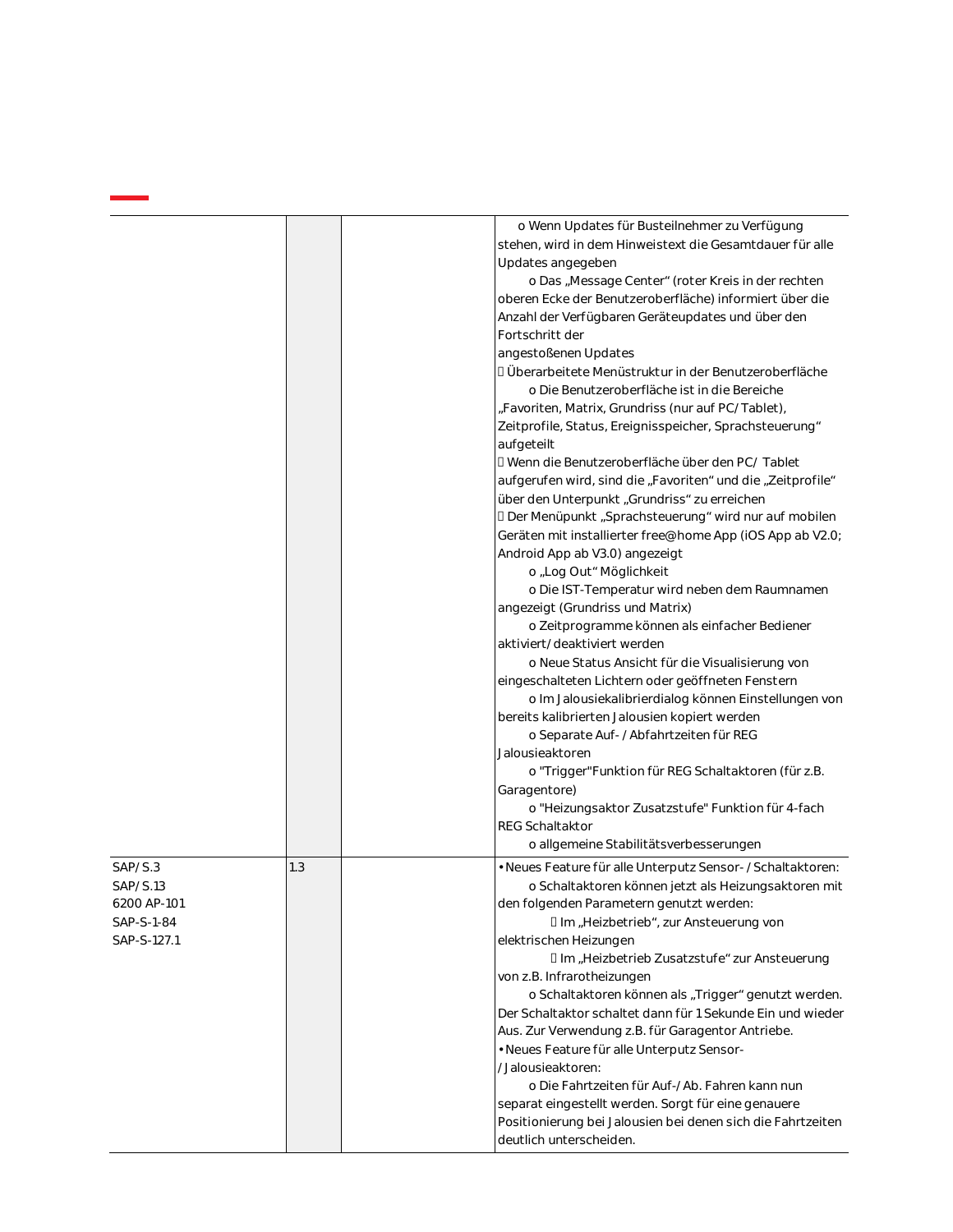|                                                                 |       | o Es kann einen Einschalttotzeit eingestellt werden<br>zur Verwendung bei Jalousiemotoren mit<br>einer Einschaltverzögerung.<br>· Neues Feature für Raumtemperaturregler: Die<br>Hintergrundbeleuchtung kann nun tageszeitabhängig<br>dunkler oder komplett abgeschaltet werden. Die Funktion<br>wird in den<br>Parametern des Raumtemperaturreglers aktiviert<br>(standardmäßig an). Die Schaltzeiten können mit<br>dem Objekt "Tag/Nacht Umschaltung" unter dem<br>Menüpunkt "Zeitsteuerung" angepasst werden<br>• Neues Feature für alle Sensoren:<br>o "Szene überschreiben" bei langem Tastendruck ist<br>standardmäßig deaktiviert<br>o Sensoren können Gruppen von mehr als 16 Aktoren<br>steuern<br>· Optimierung des Update Dialogs:<br>o Genereller Hinweis auf den Zeitbedarf eines<br>Firmwareupdates<br>o Der Status des Updates der einzelnen Busteilnehmer<br>wird jetzt über einen Ladebalken in der Geräteansicht<br>visualisiert<br>o Beim einloggen in die Benutzeroberfläche nach einem<br>Firmwareupdate erscheint ein Warnhinweis falls noch nicht<br>alle Busteilnehmer eingelesen wurden<br>o Das manuelles Hochladen einer Updatedatei wurde |
|-----------------------------------------------------------------|-------|-----------------------------------------------------------------------------------------------------------------------------------------------------------------------------------------------------------------------------------------------------------------------------------------------------------------------------------------------------------------------------------------------------------------------------------------------------------------------------------------------------------------------------------------------------------------------------------------------------------------------------------------------------------------------------------------------------------------------------------------------------------------------------------------------------------------------------------------------------------------------------------------------------------------------------------------------------------------------------------------------------------------------------------------------------------------------------------------------------------------------------------------------------------------------|
|                                                                 |       | optimiert<br>• Bugfix: Es erscheint nun eine Fehlermeldung wenn beim<br>Login das falsche Passwort eingegeben wird.<br>· Bugfix: Raumtemperaturregler Langzeitstabilität<br>verbessert<br>· Bugfix: Unterputz Sensor- / Jalousieaktoren<br>Nach einer erfolgten Kalibrierung fängt die LED nicht mehr<br>erneut an zu blinken.<br>· Bugfix: Nach einem Datenbankreset werden alle in den<br>Geräten gespeicherten Verbindungen wieder hergestellt.<br>· Bugfix: Hongkong ist jetzt als Land auswählbar.                                                                                                                                                                                                                                                                                                                                                                                                                                                                                                                                                                                                                                                               |
| SAP/S.3<br>SAP/S.13<br>6200 AP-101<br>SAP-S-1-84<br>SAP-S-127.1 | 1.2.0 | • Neues Feature: Einbindung & Steuerung von Philips HUE<br>Leuchtmitteln.<br>• Neues Feature: Neuer Parameter für Szenensensoren<br>Szenen aufrufen ohne Überschreiben bei langem<br>Tastendruck.<br>· Neues Feature: Bei der Programmierung des<br>Türkommunikations-Panels entfällt der<br>"Synchronisationsbutton".<br>• Neues Feature: Favoriten werden nicht mehr im Bereich<br>"Panel" konfiguriert, sondern in der "Schaltwelt". D.h. jeder<br>Nutzer kann seine eigenen Favoriten erstellen, auch ohne<br>Installateursberechtigung.<br>· Neues Feature: Dialog bei der Erstellung von Zeitprofilen.                                                                                                                                                                                                                                                                                                                                                                                                                                                                                                                                                          |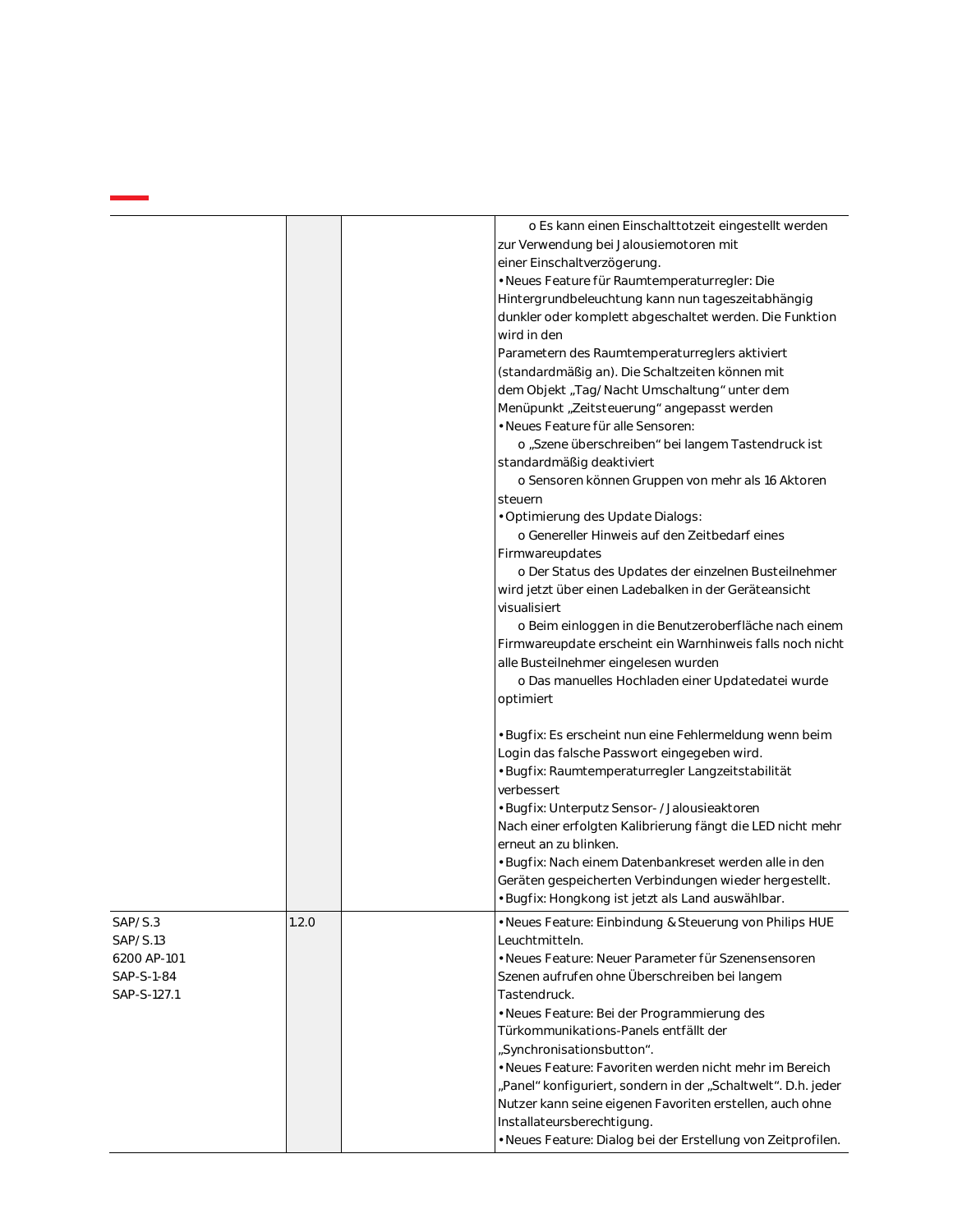|                                                                 |       | · Neues Feature: Anwesenheitszeitprofile können alle auf<br>einmal aktualisiert werden.<br>• Neues Feature: Neuer Parameter für Dimmer Letzte<br>Helligkeit und Maximale Helligkeit.<br>· Bugfix: Bugfix "X230" Einige Laptops (u.a. Thinkpad X230)<br>lassen unter Verwendung von Google Chrome nicht das<br>Verschieben von "Bubbles" zu.                                                                                                                                                                                                                                                                                                                                                                                                                                                                                                                                                                   |  |
|-----------------------------------------------------------------|-------|---------------------------------------------------------------------------------------------------------------------------------------------------------------------------------------------------------------------------------------------------------------------------------------------------------------------------------------------------------------------------------------------------------------------------------------------------------------------------------------------------------------------------------------------------------------------------------------------------------------------------------------------------------------------------------------------------------------------------------------------------------------------------------------------------------------------------------------------------------------------------------------------------------------|--|
|                                                                 |       | Release Note APP<br>· Neues Feature: Android Unterstützung ab 4.0<br>Die Android App funktioniert nun auf Geräten ab Version<br>4.0. Bitte beachten dass Geräte die nur diese alten Android<br>Versionen unterstützen auch hardwareseitig nicht auf dem<br>letzten Stand sind. Es ist mit Performanceeinbußen zu<br>rechnen.<br>• Neues Feature: Schnelles Laden<br>Das Laden der Konfiguration beim Start der App wurde<br>beschleunigt oder entfällt in manchen<br>Situationen komplett.<br>· Neues Feature: Erweiterte Sprachunterstützung<br>Die App-Optionen (links wischen) werden nun in folgenden<br>Sprachen unterstützt: chinesisch, dänsich, deutsch,<br>english, spanisch, finnisch, französisch, italienisch,<br>niederländisch, norwegisch, polnisch, portugiesisch,<br>russisch, schwedisch.<br>· Neues Feature: Die APP kann in der "Schaltwelt" bei<br>Tablets im Hochformat benutzt werden. |  |
| SAP/S.3<br>SAP/S.13<br>6200 AP-101<br>SAP-S-1-84<br>SAP-S-127.1 | 1.1.2 | Bugfix: Bugfix in der zeitgesteuerten Modus-Umschaltung<br>beim Raumtemperaturregler.                                                                                                                                                                                                                                                                                                                                                                                                                                                                                                                                                                                                                                                                                                                                                                                                                         |  |
| SAP/S.3<br>SAP/S.13<br>6200 AP-101<br>SAP-S-1-84<br>SAP-S-127.1 | 1.1.1 | • Neues Feature: Anzeige der Texte unter den Bubbles bei<br>höchster Zoomstufe.<br>Bugfix: Fehlerbehebungen im Panel und im Timer.<br>· Bugfix: Auf Touchgeräten wird ein Touchevent nicht mehr<br>doppelt ausgeführt.<br>Release Note APP<br>· Neues Feature: iOS 8 Unterstützung                                                                                                                                                                                                                                                                                                                                                                                                                                                                                                                                                                                                                            |  |
| SAP/S.3<br>SAP/S.13<br>6200 AP-101<br>SAP-S-1-84<br>SAP-S-127.1 | 1.1.0 | · Neues Feature: Auto Update<br>Alle zukünftigen Firmware Updates werden automatisch<br>vom BJE Server geladen solange der SysAP eine<br>Verbindung zum Internet hat. Nach dem Download erhält<br>der Nutzer eine<br>Benachrichtigung über eine neue verfügbare<br>Softwareversion sobald er sich in den Konfigurationsteil<br>der App einloggt. Nach Bestätigung des Updatedialogs mit<br>der Releasnote, läuft<br>der Updatevorgang automatisch. Auto Update kann, wenn<br>gewünscht, deaktiviert werden. Bei SysAPs ohne                                                                                                                                                                                                                                                                                                                                                                                   |  |